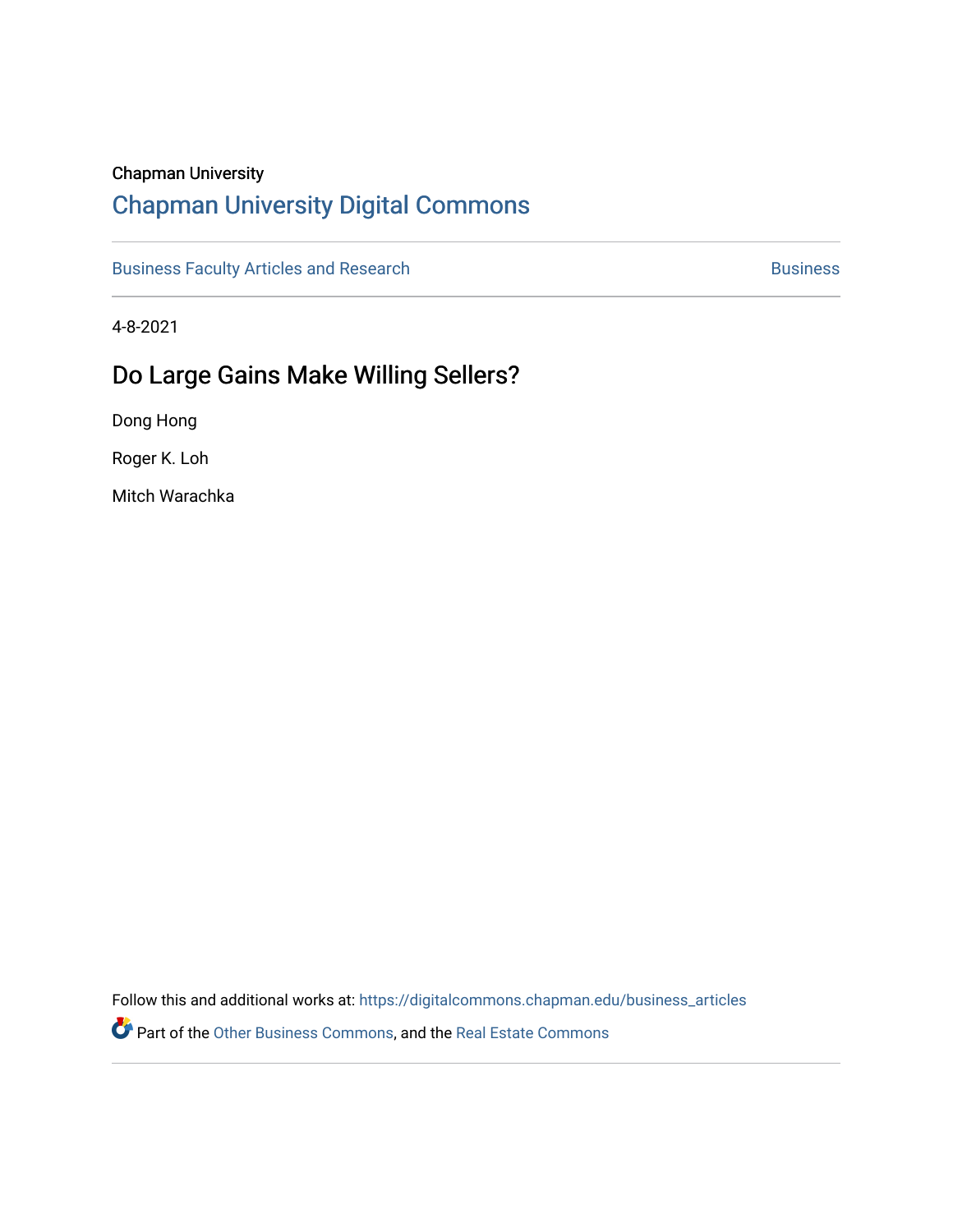# Do Large Gains Make Willing Sellers?

# **Comments**

This article was originally published in Journal of Financial and Quantitative Analysis in 2021. <http://doi.org/10.1017/S0022109021000193>

# Creative Commons License



This work is licensed under a [Creative Commons Attribution-Noncommercial-Share Alike 4.0 License](https://creativecommons.org/licenses/by-nc-sa/4.0/).

Copyright The authors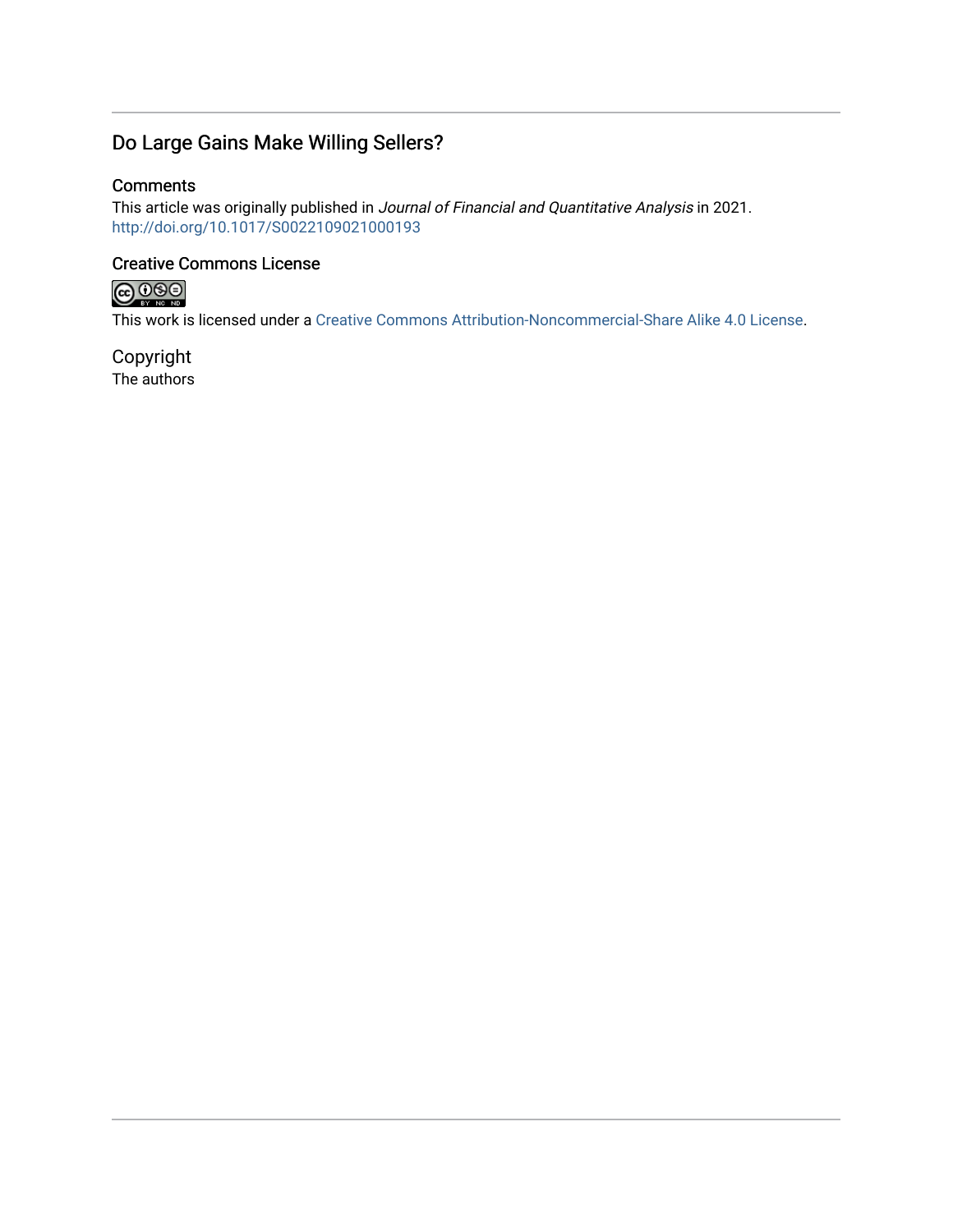© The Author(s), 2021. Published by Cambridge University Press on behalf of the Michael G. Foster School of Business, University of Washington. This is an Open Access article, distributed under the terms of the Creative Commons Attribution-NonCommercial-ShareAlike licence [\(http://creativecommons.org/](http://creativecommons.org/licenses/by-nc-sa/4.0/) [licenses/by-nc-sa/4.0/\)](http://creativecommons.org/licenses/by-nc-sa/4.0/), which permits non-commercial re-use, distribution, and reproduction in any medium, provided the same Creative Commons licence is included and the original work is properly cited. The written permission of Cambridge University Press must be obtained for commercial re-use. doi[:10.1017/S0022109021000193](https://doi.org/10.1017/S0022109021000193)

# Do Large Gains Make Willing Sellers?

Dong Hong Independent [dhong1974@gmail.com](mailto:dhong1974@gmail.com)

Roger K. Loh Singapore Management University [rogerloh@smu.edu.sg](mailto:rogerloh@smu.edu.sg)

Mitch Warachka<sup>D</sup> Chapman University [warachka@chapman.edu](mailto:warachka@chapman.edu) (corresponding author)

# Abstract

Using unique real estate data that allow for accurately measured capital gains, we examine whether sell propensities depend on the magnitude of a seller's capital gain. We find that short-term sell propensities are flat over losses and increasing in gains. Consistent with their higher sell propensities, selling prices are lower for properties with larger gains. Large-sized short-term stock investments also have sell propensities that are flat over losses and increasing in gains, although the sell propensities of typical-sized short-term stock investments are V-shaped. Our findings provide empirical support for theories of realization utility.

# I. Introduction

A large literature examines the impact of gains and losses on selling decisions. According to the disposition effect, positions with an unrealized gain are more likely to be sold than those with an unrealized loss (Odean (1998), Shefrin and Statman (1985), Weber and Camerer (1998), Barber, Lee, Liu, and Odean (2007)).

The usual explanation for the disposition effect is prospect theory (Kahneman and Tversky (1979)). However, Kaustia (2010) finds empirical evidence that prospect theory does not explain the disposition effect. More formally, Barberis

We thank an anonymous referee, Jennifer Conrad (the editor), and Peter Kelly (a referee) for their valuable comments. We also thank Tom Aabo, Sumit Agarwal, Brad Barber, Jiangze Bian, Hyun-Soo Choi, Phil Dybvig, Bing Han, David Hirshleifer, Harrison Hong, Maggie Hu, Roni Michaely, Milena Petrova, Todd Sinai, Joshua Spizman, Avanidhar Subrahmanyam, Wei Xiong, as well as seminar participants at Claremont McKenna College, Loyola Marymount University, Singapore Management University, and Tsinghua University for their helpful comments. We acknowledge financial support from the Sim Kee Boon Institute for Financial Economics.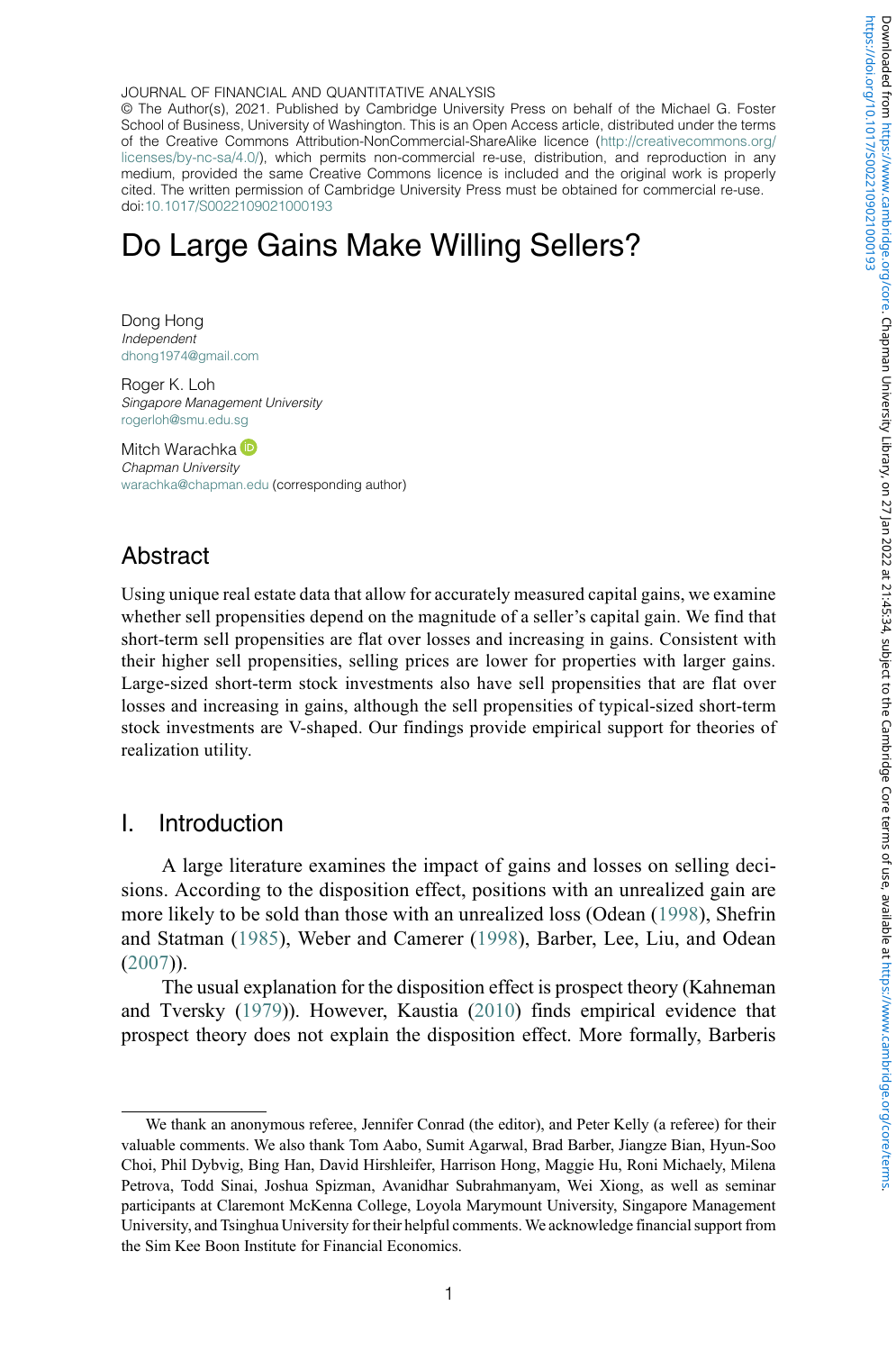and Xiong (2009) demonstrate that prospect theory preferences defined over annual gains and losses do not actually predict the disposition effect. Instead, it is preferences defined over realized gains and losses that more reliably predict the disposition effect. Barberis and Xiong (2012) describe the role of realized gains and realized losses on investor behavior by introducing realization utility. In their theory, investors obtain utility from realizing a gain and disutility from realizing a loss, with the realization of a larger gain yielding greater utility. This dependence of utility on the magnitude of a seller's gain leads to the appearance of the disposition effect. With the discounting of future losses and the disutility of losses only occurring upon realization, investors delay selling positions with a loss until forced to by a liquidity shock. Conversely, gains are quickly realized to experience a burst of utility. Frydman, Barberis, Camerer, Bossaerts, and Rangel (2014) provide experimental evidence that investors exhibit neural activity consistent with realization utility, and Kelly (2018) provides supporting evidence from the trades of company insiders.

Empirical tests of the disposition effect typically compute the aggregate sell propensity of all gains without conditioning on the magnitude of gains and losses (e.g., Odean (1998)). These tests cannot determine whether the propensity to sell depends on having a gain (vs. a loss) or the gain's magnitude. Consequently, these tests cannot identify the underlying channel that explains why positions with a gain have a higher sell propensity. Ben-David and Hirshleifer (2012) argue that the disposition effect implies a discontinuity in the sell propensity due to the important distinction between gains and losses that predicts positions with a small gain are more likely to be sold than those with a small loss. However, Ben-David and Hirshleifer (2012) find no difference in the sell propensities of small gains vs. small losses. Therefore, these authors conclude that stock investors do not exhibit the disposition effect.

One disadvantage of using selling activity in the stock market to test the disposition effect is that investors can buy and sell shares at different prices in different quantities at different points in time. This flexibility confounds reference prices, which typically become the weighted averages of several stock transactions. More importantly, individual investor data sets contain stock investments that are typically less than \$10,000. Whether these amounts are sufficiently large to have a meaningful impact on consumption, and consequently offer meaningful conclusions about investor behavior, is unclear. However, real estate transactions are sufficiently large to impact consumption, especially for households that are credit constrained (Gan (2010), Agarwal and Qian (2017), and Vinson (2018)). In general, Case, Quigley, and Shiller (2013) find that real estate prices impact household consumption more than stock prices.<sup>[1](#page-3-0)</sup>

In this article, we use real estate data to examine the impact of a capital gain's magnitude on the decision to sell. Barberis and Xiong (2012) argue that real estate transactions, which are large and infrequent, likely constitute investing episodes with salient reference prices and distinct mental accounts. Furthermore, real estate transactions involve indivisible assets that cannot be partially

<span id="page-3-0"></span><sup>&</sup>lt;sup>1</sup>Ghysels, Plazzi, Valkanov, and Torous (2013) also emphasize the importance of residential real estate as an asset class since its aggregate value is comparable to the stock market's.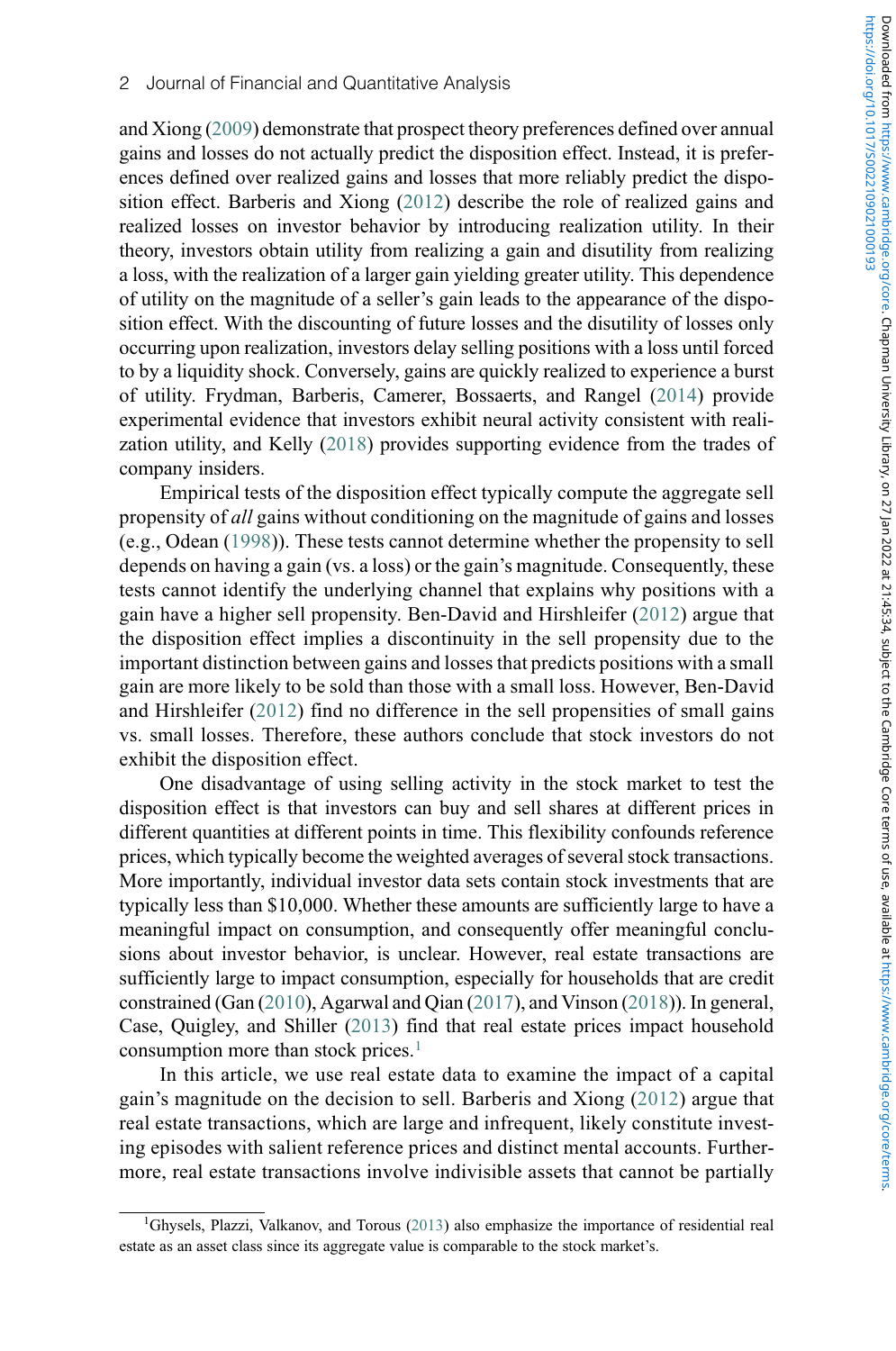liquidated, thereby preserving the salience of historical reference prices. Although the importance and size of real estate transactions may incentivize investors to avoid making suboptimal decisions, residential real estate transactions might be associated with more emotional attachment and hence greater behavioral biases. In other markets, O'Connell and Teo (2009) find that the disposition effect does not affect institutional investors in the currency market and Cici (2012) reports that experience mitigates the disposition effect among institutional investors in the equity market. Ultimately, whether the magnitude of capital gains affects selling decisions in the residential real estate market is an empirical question.

In the United States, it is difficult to accurately measure unrealized gains in the residential real estate market because individual properties are often unique and trade in an illiquid market. To overcome this problem, we study more than 280,000 transactions in Singapore's condominium market, which is comprised standardized units within multi-unit condominium projects. This standardization allows unitlevel market prices, hence unrealized gains, to be estimated using the average selling price per square feet (PSF) of other transactions in the same condominium project. Because regulations prohibit extensive remodeling, apartment units are largely homogeneous within a condominium project except for floor level and size. In our data, a simple hedonic model with floor level and size explains nearly 90% of the variation in unit-level transaction prices within a typical condominium project. Moreover, while residential property sales in the United States are often influenced by employment opportunities, property sales in Singapore are less confounded by the variation within the city state's labor market.

Our quarterly data allow us to estimate the full schedule of unrealized gains and losses for the entire cross-section of condominium units. For each quarterly cross-section, we determine the sell propensity for units with different gains or losses. [Figure 1](#page-5-0) illustrates the main testable hypotheses in our paper. Specifically, Graph A in [Figure 1](#page-5-0) illustrates the sell propensities implied by Odean (1998) that has units with gains, regardless of their magnitude, being more likely to be sold than units with losses. Graph B illustrates the sell propensities predicted by Barberis and Xiong's (2012) realization utility with heterogeneous investors that has sell propensities increasing as gains become larger, and flat sell propensities over losses that are only realized because of exogenous shocks that force liquidation. Graph C illustrates the sell propensities predicted by Ingersoll and Jin's (2013) realization utility that allows for a negative slope over losses for investors who realize a loss in order to reset their reference price at a lower level. According to Ben-David and Hirshleifer's (2012) study of stock transactions, the V-shape in Graph C of [Figure 1](#page-5-0) is also consistent with belief revision. Belief revision posits that sales result from speculative investors being more likely to revise their beliefs after market prices move farther away from the original purchase price.

In general, we find that units with a gain are almost twice as likely to be sold as units with a loss. Importantly, sell propensities increase with the magnitude of gains and are mostly flat over losses. This finding provides empirical support for realization utility. Panel estimations confirm the positive unit-level relation between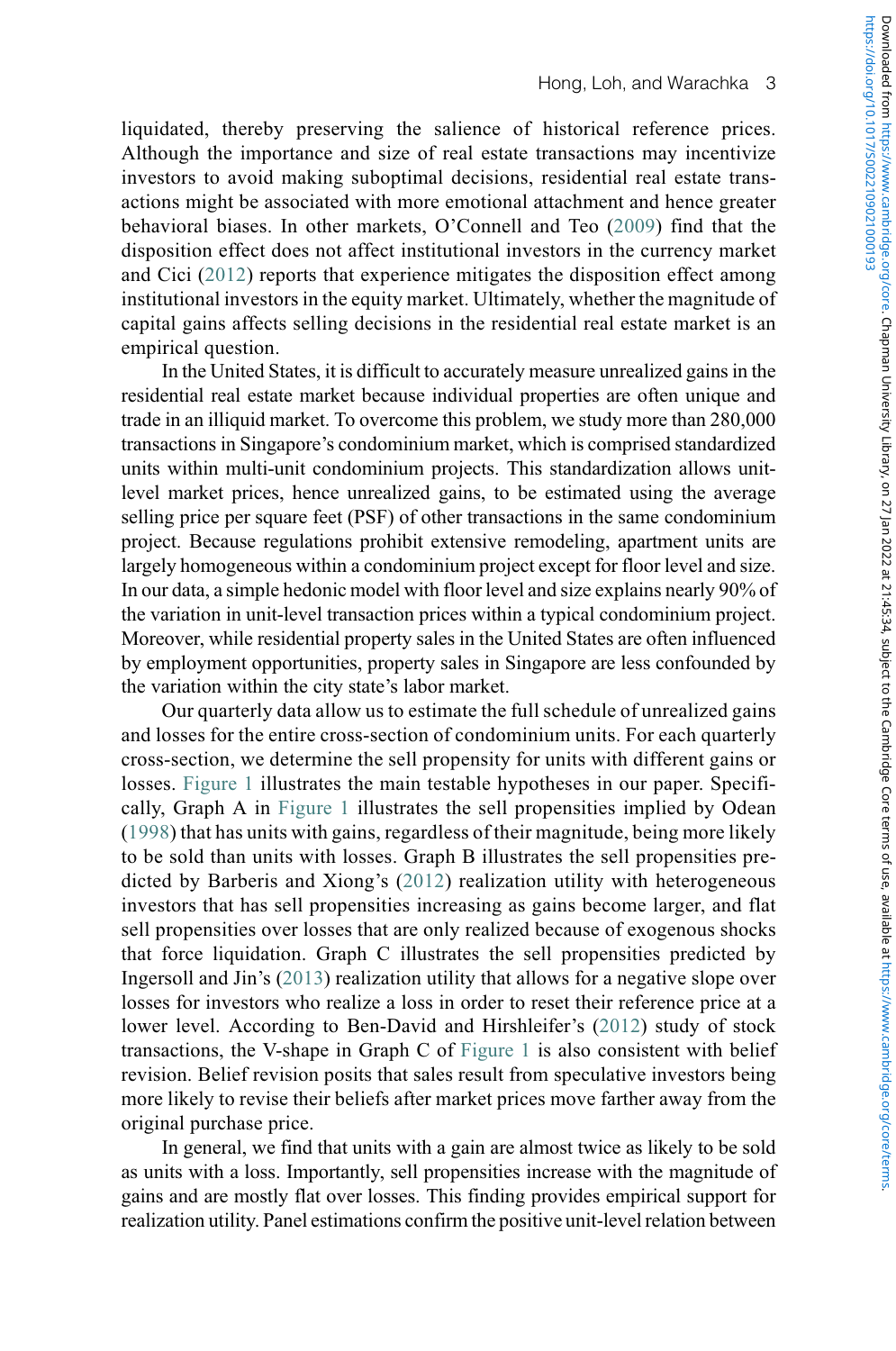## FIGURE 1

### Sell Propensities

<span id="page-5-0"></span>[Figure 1](#page-5-0) illustrates the sell propensities based on the predictions of the disposition effect in Odean (1998) (Graph A), realization utility in Barberis and Xiong (2012) with heterogeneous investors (Graph B), belief revision in Ben-David and Hirshleifer (2012) or extended realization utility in Ingersoll and Jin (2013) (Graph C), and financing constraints in Stein (1995) (Graph D).



the magnitude of gains and sell propensities after controlling for unit-level and market-level characteristics, including quarter and condominium project fixed effects.

Besides studying sell propensities, real estate transactions enable us to study the response of selling prices to gain magnitudes. Theoretical models of realization utility have transactions occurring instantaneously at threshold prices that sellers determine ex ante. However, transaction prices in real estate markets are endogenous as sellers choose to accept an offer from potential buyers. Hayunga and Munneke (2019) highlight the role of imperfect competition in the real estate market as bargaining exerts a significant impact on transaction prices. Our conjecture is that sellers with a large unrealized capital gain are more willing to accept price concessions (accept an offer below a property's market price).[2](#page-5-1) We find that units with a larger gain sell for a lower price than otherwise comparable units. Although not a clear prediction of realization utility, this result offers an interesting potential implication of realization utility—higher sell propensities for positions with a larger gain could be facilitated by price concessions.

We carefully examine several alternative hypotheses. In the stock market, informed investors are predicted to sell a position once their positive private information has been incorporated into the stock's price and produced a gain.

<span id="page-5-1"></span><sup>&</sup>lt;sup>2</sup>A price concession is unlikely if the seller only has a small gain since accepting a lower offer endangers this small gain.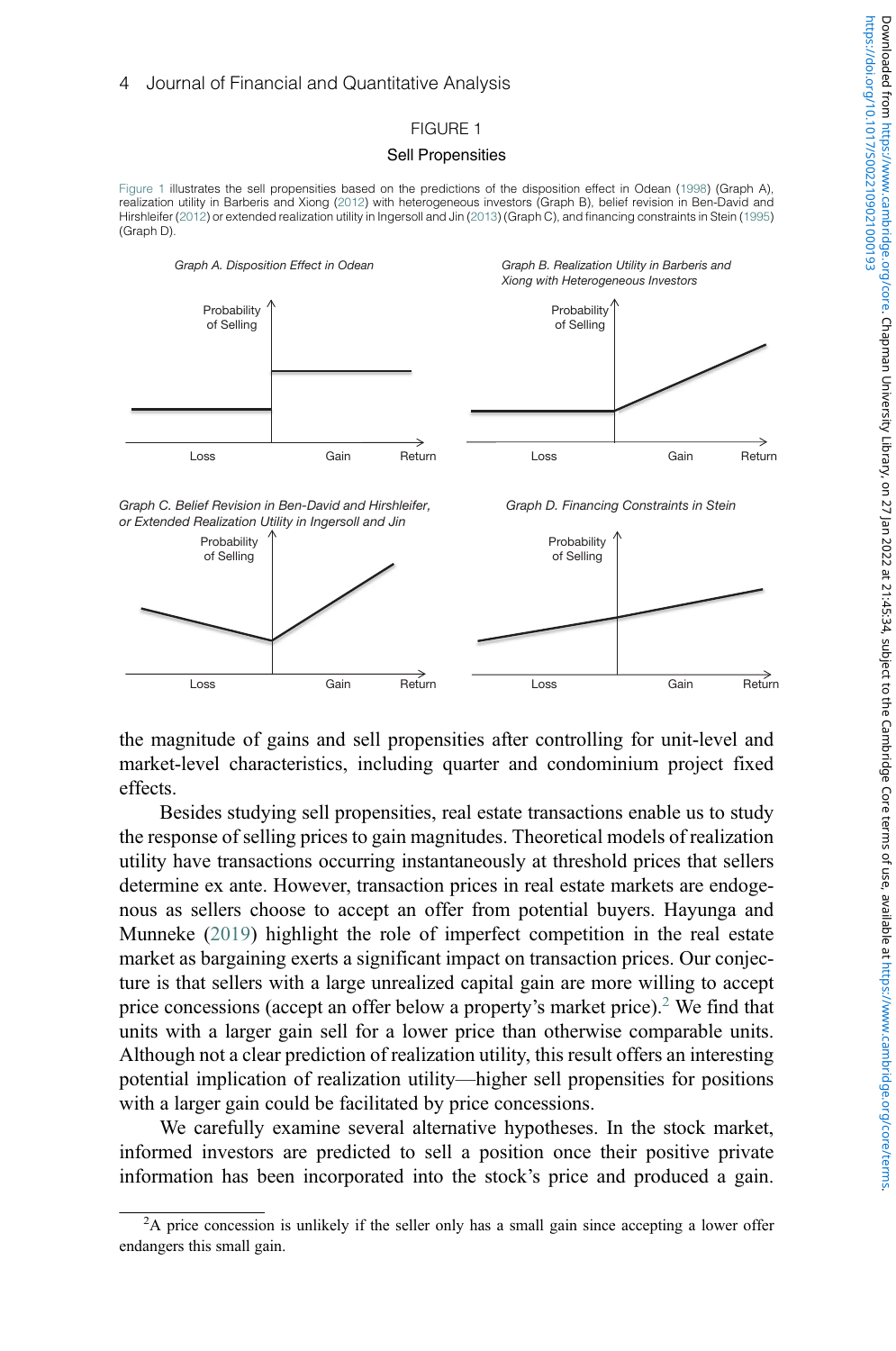A large loss might also lead investors to revise their beliefs and sell the position. Ben-David and Hirshleifer (2012) find that sell propensities in the stock market increase with the magnitude of a position's gain and, less dramatically, with the absolute magnitude of a position's loss. However, unit-level property prices in Singapore are less sensitive to private unit-level information that is subject to revision. Indeed, property price fluctuations are highly correlated due to the city state's small size and extensive public transportation. Because a V-shape is also consistent with the realization utility model in Ingersoll and Jin (2013), any evidence of a V-shape in our real estate data is likely to be more consistent with realization utility. However, our results provide no evidence that sell propensities are increasing with the magnitude of real estate losses. The lack of a V-shape indicates that sell propensities in the real estate market are more consistent with Barberis and Xiong's (2012) realization utility than with Ingersoll and Jin's (2013) model or with Ben-David and Hirshleifer's (2012) belief revision.<sup>[3](#page-6-0)</sup>

In addition, Stein (1995) proposes that financing constraints explain the higher sell propensities of properties with a gain since real estate represents a large fraction of wealth that is financed with debt. Thus, higher property prices increase the equity available to finance upgrades. Financing constraints predict that sell propensities increase linearly with the magnitude of gains, as in Graph D of [Figure 1.](#page-5-0) However, we find mixed evidence that sell propensities are upward sloping over losses. Our results supporting realization utility are also robust to the inclusion of several unit-level and market-level proxies for financing constraints.

Our study is not the first to examine gains in the real estate market. Genesove and Mayer (2001) report that condominium owners with a loss in Boston list their units for sale at higher prices. However, their study cannot explicitly test the predictions of realization utility or the disposition effect because listings data are insufficient to estimate sell propensities.[4](#page-6-1) Estimating gains in Boston is also complicated by unobservable property attributes and renovations that affect a unit's market price. In contrast, our data allow the return since purchase to be accurately estimated along with sell propensities that condition on these return magnitudes.

Barberis and Xiong (2012) argue that housing transactions with their salient reference prices are ideal for empirical tests of realization utility. We show that the predictions of realization utility are also supported in stock investment transactions that have similar attributes as real estate. Specifically, using the discount brokerage data set in Barber and Odean (2000), we find that large-sized stock transactions have short-term sell propensities similar to those from our real estate data set: flat over losses and upward sloping in gains. We also find that the slope over losses gets increasingly flat as size or relative size increases, which is consistent with it being

<span id="page-6-0"></span><sup>&</sup>lt;sup>3</sup> Another justification for the appearance of realization utility is mean reversion. However, property prices in Singapore do not exhibit negative autocorrelation. Instead, the autocorrelation in property prices is positive over a one-quarter horizon and insignificant over an annual horizon. Furthermore, in a real estate market where expected returns are highly correlated across individual properties, the realization of a gain is difficult to attribute to mean reversion if the majority of sellers reinvest their sales proceeds in another property. <sup>4</sup>

<span id="page-6-1"></span><sup>&</sup>lt;sup>4</sup>In addition, listings data may exclude properties with a loss since the listing of a property signals the owner's intention to sell. Realization utility and the disposition effect both predict that properties with a loss are less likely to be sold, and therefore are less likely to be listed.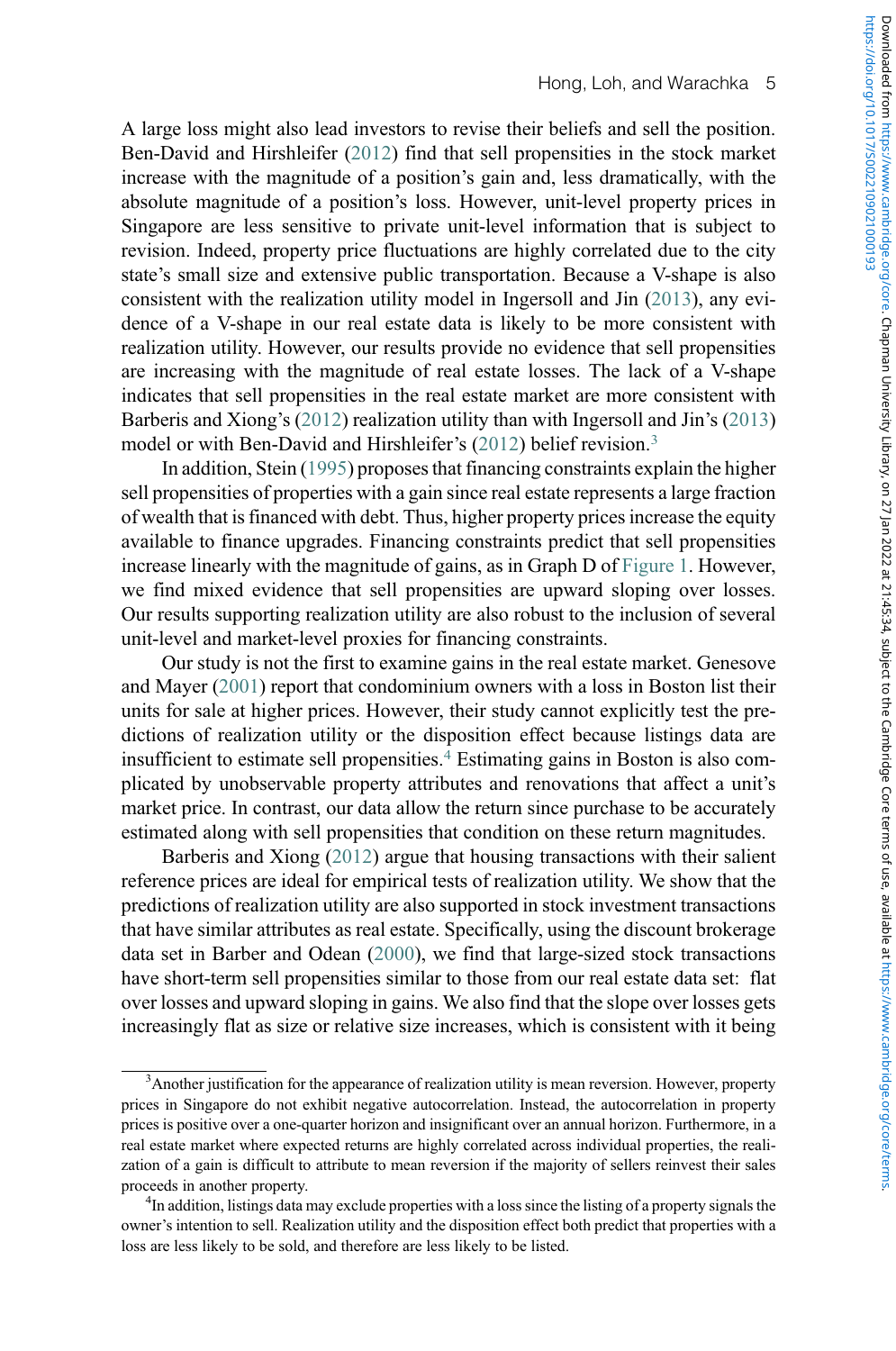more difficult to admit a mistake when size gets larger. However, for typical shortterm stock transactions, we confirm Ben-David and Hirshleifer's (2012) finding that sell propensities exhibit a V-shaped pattern centered at a zero gain. While Ben-David and Hirshleifer (2012) conclude this V-shaped pattern supports the revision of beliefs by speculative traders, Ingersoll and Jin (2013) demonstrate that this pattern is also consistent with a realization utility theory that has referencedependent preferences. Hence, for small-sized stock transactions, their V-shaped pattern can be consistent with either explanation. However, in our study of real estate transactions, realization utility is more applicable than belief revision since private information subject to revision is minimal. Nevertheless, our support for realization utility extends beyond the real estate market to selling behavior in the stock market for sufficiently large-sized stock transactions.

The remainder of this article begins with a detailed description of our hypotheses in [Section II](#page-7-0). [Section III](#page-9-0) then describes our data, while [Section IV](#page-13-0) presents our empirical results. Alternative explanations and other tests are discussed in [Section V,](#page-38-0) followed by our conclusion in [Section VI.](#page-42-0)

## <span id="page-7-0"></span>II. Sell Propensity Hypotheses

This section describes the sell propensity patterns predicted by various theories of seller behavior.

## A. Flat With a Step Up Over Gains

The simplest prediction in the disposition effect literature is that investors are more willing to sell a position at a gain than a position at a loss. In other words, sell propensities are flat over losses and then step up when returns switch from negative to positive.

In defining the ratio  $\frac{PGR}{PLR}$  (proportion of gains realized over the proportion of losses realized), Odean (1998) implicitly assumes this step-up pattern for sell propensities, as we illustrate in Graph A of [Figure 1](#page-5-0). Based on this pattern, Ben-David and Hirshleifer (2012) test whether sell propensities are higher for small gains compared to small losses but do not find empirical support for the existence of a discontinuity at a zero gain.

## B. Flat Over Losses and Upward Sloping Over Gains

In the realization utility model of Barberis and Xiong (2012), investors sell when an asset's return hits a specific threshold. This threshold is defined relative to the purchase price (plus any transaction costs). Hence, sell propensities are low and flat over losses and then jump once the return hits the threshold. The flat selling propensities over losses stem from an assumed Poisson process that forces liquidation due to a liquidity shock. Sell propensities are undefined for large returns because investors sell the asset before a large return is obtained. In particular, with a positive discount rate, the tradeoff between realizing a small gain immediately vs. realizing a (potentially) larger future gain leads investors to realize small gains.

Although not modeled explicitly by Barberis and Xiong (2012), heterogeneity regarding the sell thresholds of investors allows large gains to exist. For example,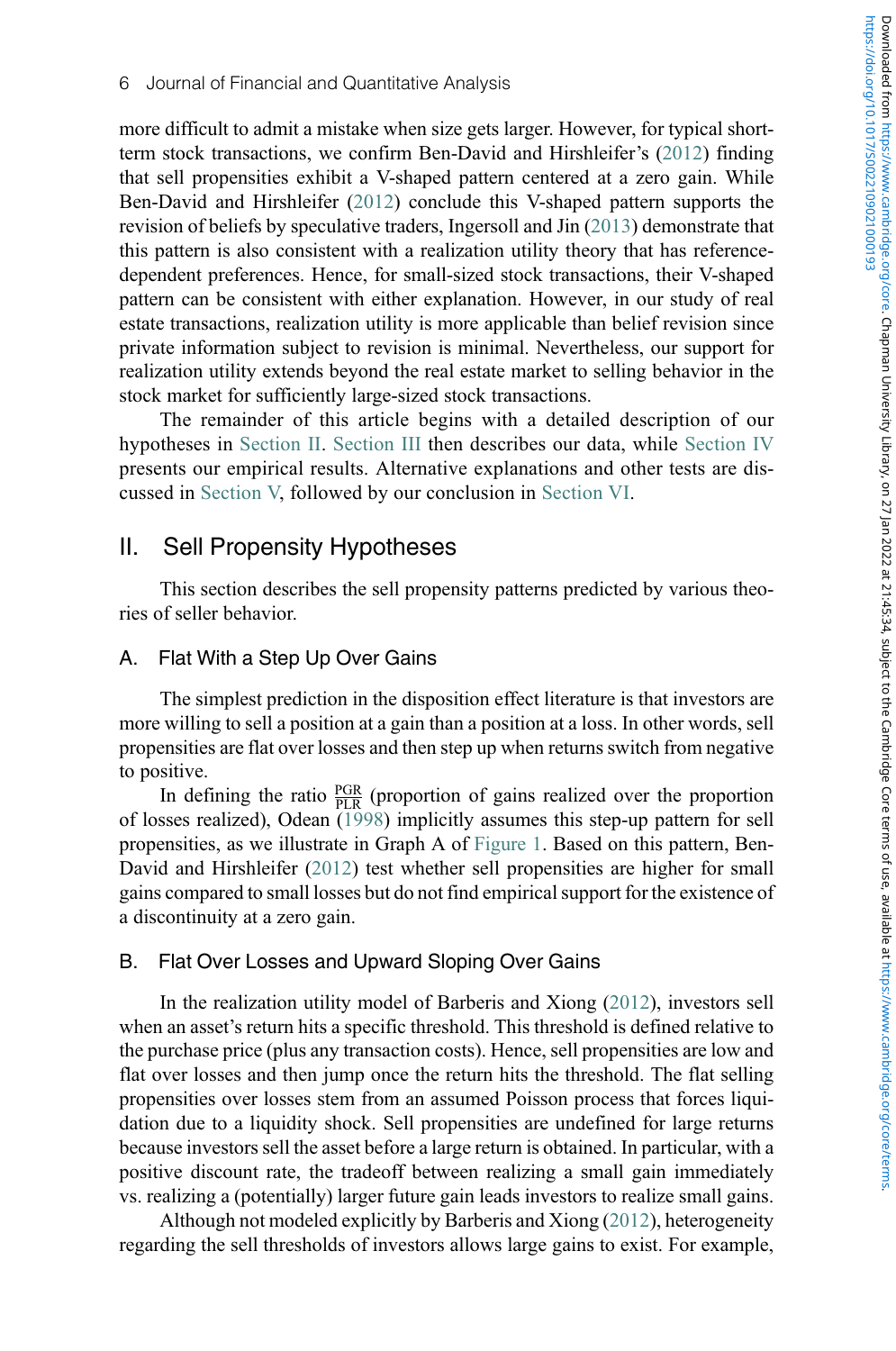investors could have heterogeneous prospect theory preferences (degrees of loss aversion) or heterogeneous discount rates for discounting potentially larger future gains. With heterogeneous investors, sell propensities are positively related to the magnitude of gains. Specifically, as the return since purchase increases, a larger fraction of investors (those with a lower selling threshold) have already sold, resulting in a smaller fraction of investors who continue to hold assets with such a large return. In other words, as the magnitude of an unrealized gain increases, there are fewer properties remaining to sell at that magnitude, which implies that a sale transaction at that higher-return magnitude results in a higher sell propensity. This hypothesized selling pattern is illustrated by Graph B in [Figure 1](#page-5-0).

## C. V-Shaped Slope Over Losses and Gains

Graph C in [Figure 1](#page-5-0) illustrates the V-shaped sell propensity pattern that Ben-David and Hirshleifer (2012) find in short-term stock investments. The authors conclude that this selling pattern is consistent with belief revision that arises from a speculative motive for trading. Small gains and losses provide little reason for an investor to revise their beliefs, implying a low-sell propensity for gains and losses near zero. In contrast, when information arrival leads to large gains or losses, investors are more likely to revise their beliefs. Specifically, large gains or losses motivate investors to assess whether the market has incorporated their private information into the market price (sell and realize a gain) or whether their original belief was incorrect (sell and realize a loss). The slope is less steep on the loss side and Ben-David and Hirshleifer (2012) explain that this could be due to overconfident investors being more ready to sell winners.

Interestingly, a V-shaped sell propensity is also consistent with the realization utility theory of Ingersoll and Jin (2013) that allows realization utility to have an S-shape as a result of reference-dependent preferences. This extension generates 2 selling thresholds; one in the gain region and another in the loss region, which is a little further from the reference point. Intuitively, an investor may liquidate a large loss and reset the reference price at a lower level to allow for a utility gain (due to the the S-shaped function) on the reinvestment. Hence, the V-shaped sell propensities in Graph C of [Figure 1](#page-5-0) are not an unique implication of belief revision, but can also arise from realization utility.

Our main empirical tests use real estate transactions. These transactions are executed in a market driven more by a systematic market factor than by idiosyncratic unit-level information. Hence, belief revision is less likely to influence selling behavior. Consequently, any evidence of a V-shape for sell propensities in our real estate data is more likely support for Ingersoll and Jin (2013). In a later section, we also examine the stock trading data set used by Ben-David and Hirshleifer (2012). Evidence of a V-shaped pattern in a stock trading data set can be interpreted as being consistent with either belief revision or the extended version of realization utility in Ingersoll and Jin (2013).

## D. Upward Sloping Over Both Losses and Gains

Stein (1995) proposes an alternative explanation based on financing constraints for the appearance of the disposition effect in the real estate market.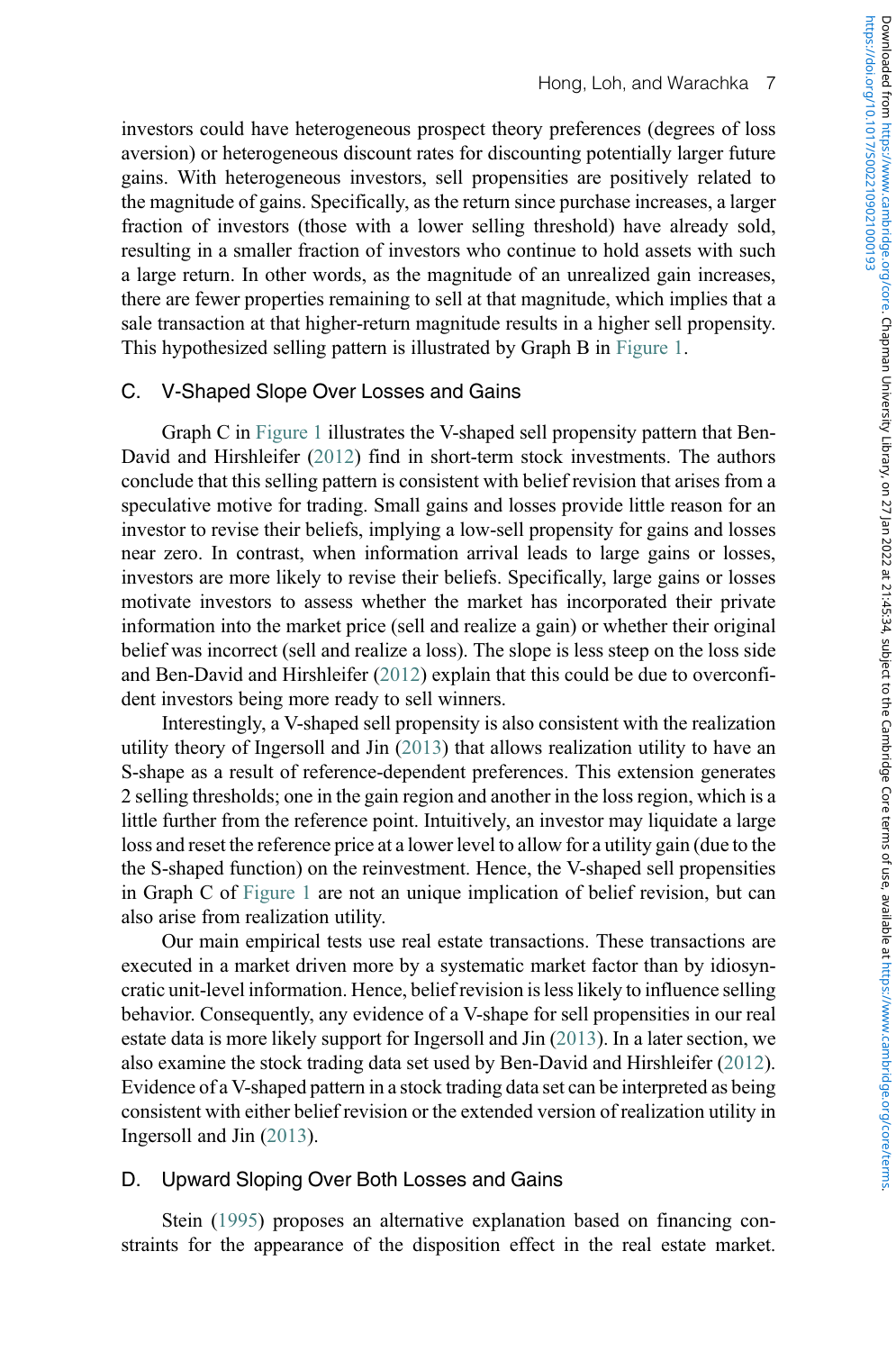As real estate represents a large fraction of household wealth that is typically debtfinanced, a decline in property prices tightens financing constraints by reducing the sale proceeds available to purchase an upgrade (more expensive property). This channel applies to corporate lending activity as Gan (2007) documents tighter financing constraints following a decline in property prices.

In our residential real estate setting, the financing constraint hypothesis implies that sell propensities increase over losses and gains as an increase in a seller's property price increases the equity available for their next property purchase. Graph D in [Figure 1](#page-5-0) illustrates the upward sloping sell propensities associated with the financing constraints hypothesis.

## <span id="page-9-0"></span>III. Data

Our data are from Singapore's private condominium market. A typical condominium project in Singapore consists of 200–300 condominium units in high-rise buildings. In our sample, the average building height is 15 floors and the average size of a unit is approximately 1,300 square feet. Besides a unit's size and floor level, units are largely homogeneous within the same project. For example, walls between rooms typically cannot be removed, and windows and doors that alter the unit's original design cannot be installed. Therefore, compared to residential real estate in the United States, unobservable attributes exert less impact on unit-level PSF prices in Singapore.

Sale transactions involving condominium units are reported the Urban Redevelopment Authority (URA), a Singapore government agency. Our sale transactions data are from URA's Real Estate Information System (REALIS). This database is also used by Giglio, Maggiori, and Stroebel (2015) in their study of long-term discount rates.

URA lists the details of each transaction on a website, usually within 2 weeks of a transaction. As a result, property investors can use observed transaction prices within their condominium project to infer their unit's market price, and compute its associated unrealized gain or unrealized loss. The absence of capital gain taxes in Singapore mitigates the need to examine after-tax gains.

The URA data record the transaction date, condominium project name, transaction price, unit size, street address, floor level, and unit number. We do not observe the identity of the buyer or seller. Our URA data begin in 1995 and ends in 2012. After excluding condominium projects with less than 50 transactions during this sample period, a total of 282,920 transactions remain. For certain units, we identify a size discrepancy on different transaction dates. After excluding units whose size discrepancy exceeds 2%, our sample contains 277,856 transactions involving 1,104 condominium projects and 185,383 unique units.

Unlike studies of the disposition effect that have to estimate historical purchase prices (Grinblatt and Han (2005)), our data provide a nearly complete set of historical purchase prices to serve as reference prices. Transaction costs are relatively low in Singapore's real estate market, with agents earning about a 1% fee from sellers. The relatively high liquidity and low transaction costs in Singapore's real estate market makes the immediate realization of gains more likely, which is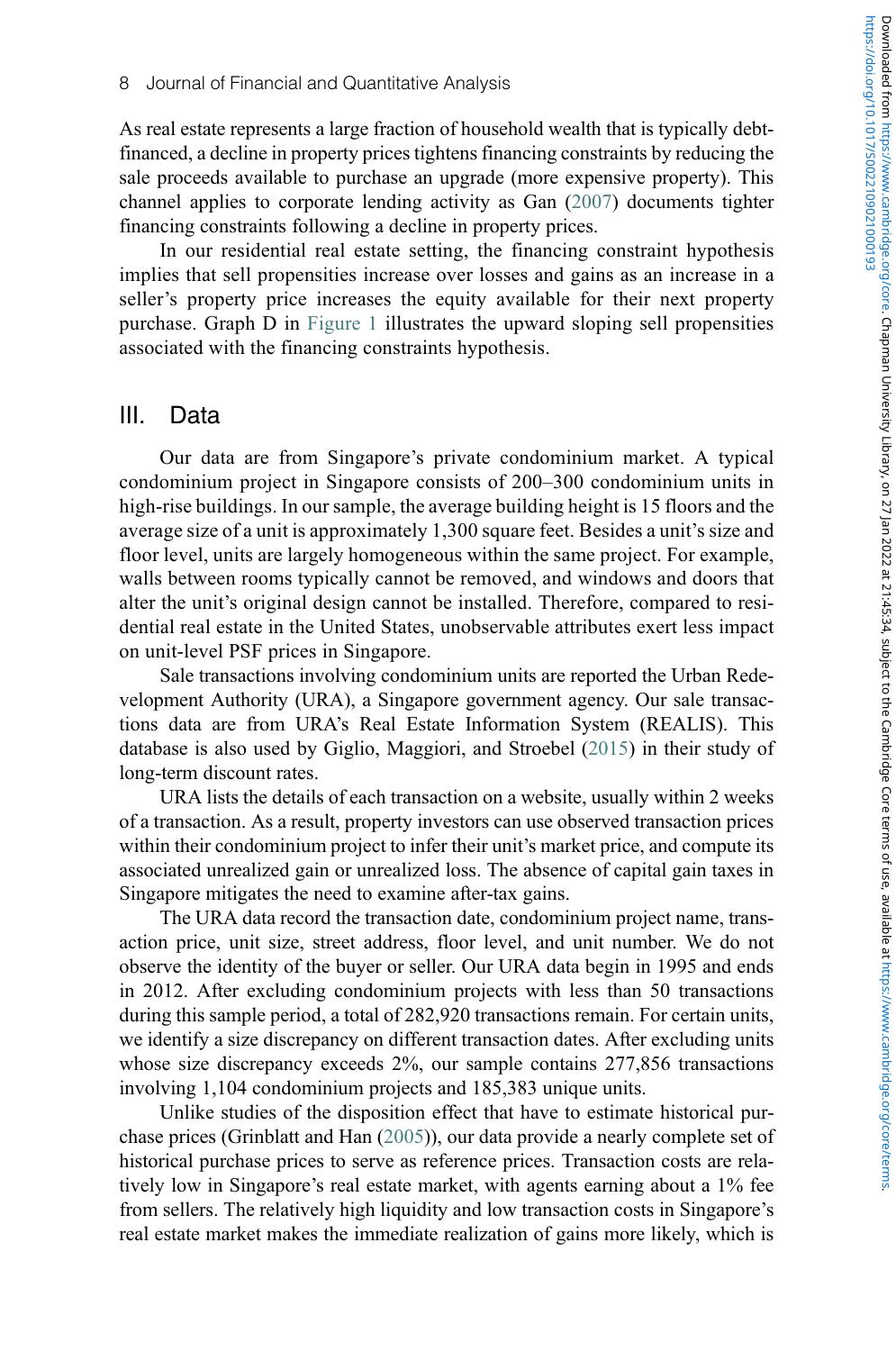ideal for testing our null hypothesis that the magnitude of an investor's gain is irrelevant to their sell propensity.

## A. Estimation of Return Since Purchase

A unit's return since purchase is defined as the percentage change in the unit's price PSF since its purchase. To compute this return, the unit's most recent purchase price and its current market price are needed.

The unit's most recent purchase price is extracted from the URA data, which begins in 1995. Because property purchases before 1995 are not observed, we start our estimation procedure in 1998 to ensure that 3 years of past transactions are available. [Table 1](#page-11-0) reports the number of units for which past purchase prices are available each quarter from 1998 to 2012. The available number of units increases over time as more units are sold and enter the URA records. We also compare the number of available units to the entire stock of condominium units in Singapore, and report the relevant sample coverage estimates in [Table 1](#page-11-0). [5](#page-10-0) By the end of 2012, our sample coverage is nearly 83%. This coverage does not reach 100%, because some units are purchased before 1995 and are not sold during our sample period. These units are less relevant for our tests since their long holding period is likely inconsistent with an investment motive. To identify real estate transactions that are most likely to have an investment motive, our regressions focus on units whose holding period is 3 years or less (i.e., units for which the most recent sale is less than 3 years ago), or units whose absolute return since purchase is within 20% of their purchase price (i.e., unsold units with large returns are less likely to be held for investment motives).

[Table 1](#page-11-0) reports an upward trend in Singapore property prices that coincides with considerable price volatility. In Han (2010), price uncertainty in the real estate market does not necessarily reduce the demand for property because of incentives to hedge against price increases. These incentives are particularly strong in Singapore due to the high cross-correlation in property prices, limited availability of land, and population growth (Han (2013)).

According to [Table 1,](#page-11-0) the average price of a residential condominium unit in a typical quarter is S\$1,046,226, which is equivalent to \$666,411 using the average exchange rate of 1.57 SGD per USD during the 1998–2012 period. The average price PSF equals S\$886 (equivalent to \$564). [Figure 2](#page-12-0) plots the average PSF and transaction volume each quarter from 1995 to 2012. The 0.684 correlation between the average PSF and the transaction volume highlights the well-known positive price-volume relation in the real estate market.

To measure each unit's percentage gain (i.e., return) since purchase, we need its current estimated price. To obtain this, we estimate a simple hedonic pricing model within each condominium project by regressing the average quarterly PSF transaction prices within the condominium project on quarterly dummies. This method controls for condominium project-specific characteristics such as location, age, lease-period remaining, facilities, and quality. Neighborhood characteristics

<span id="page-10-0"></span><sup>&</sup>lt;sup>5</sup>We estimate the total housing stock using the website <https://www.propertyguru.com.sg/> that records the total number of units in each condominium project.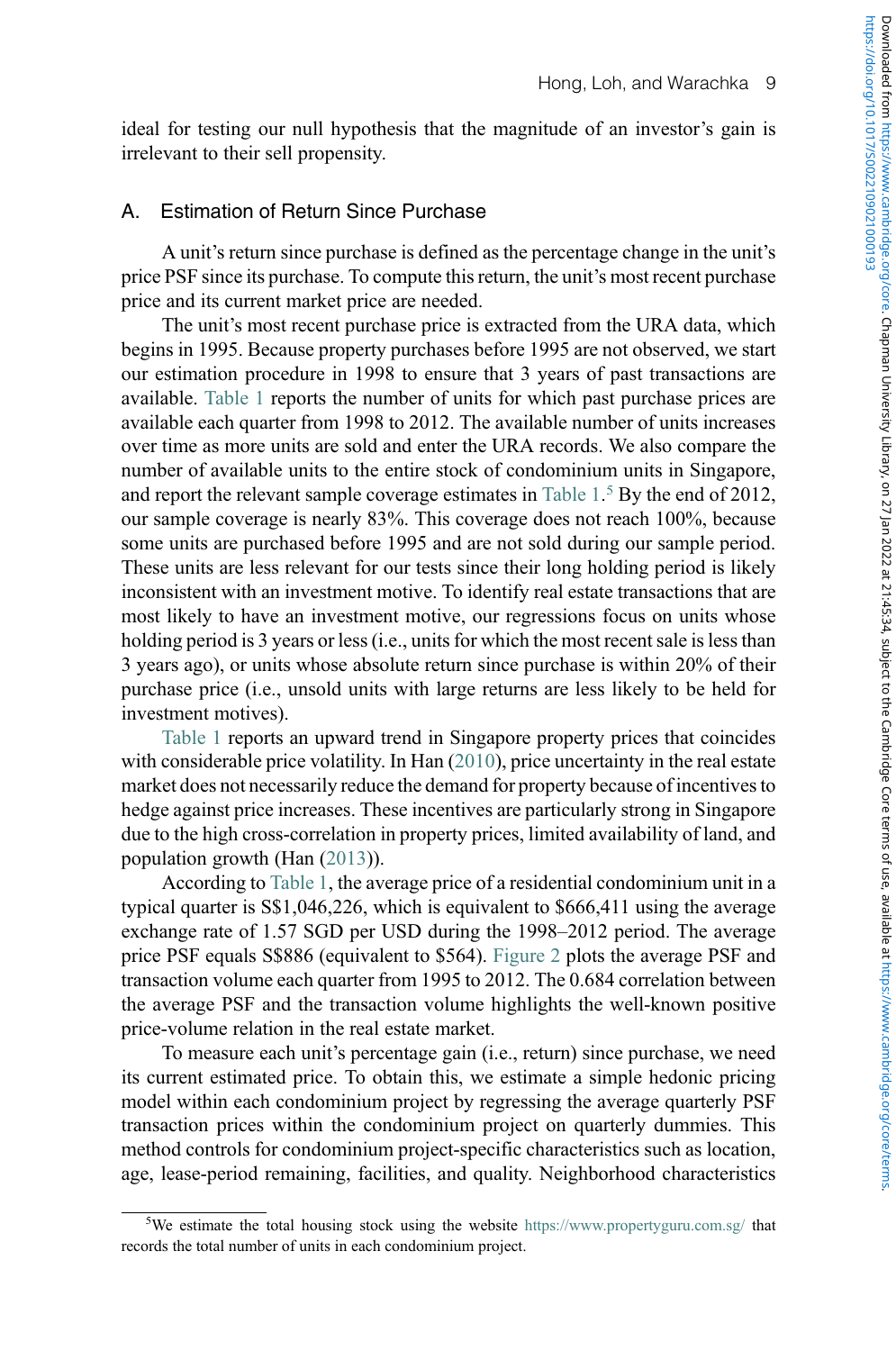## TABLE 1 Quarterly Inventory of Units and Summary Statistics

<span id="page-11-0"></span>[Table 1](#page-11-0) reports summary statistics for the historical inventory of condominium units in Singapore each quarter from 1998 to 2012 according to URA data which start in 1995. A unit is included only if it has already appeared once earlier so that its return since the most recent purchase can be estimated. Statistics regarding the historical sale price, square footage (size), price per square feet (PSF), years held (HOLDING\_PERIOD), and number of condominiums projects (condos) are included. Sample coverage is estimated by comparing the units in our sample with the total number of units in condominiums using the website [https://](https://www.propertyguru.com.sg/) [www.propertyguru.com.sg/.](https://www.propertyguru.com.sg/) The second set of columns pertain to descriptive statistics for sale transactions in the Urban Redevelopment Authority (URA) data. The average SGD exchange rate is 1.57 SGD per USD during the 1998–2012 period.

|                          | <b>Historical Inventory</b>                                          |      |                |              |            |                    |                            | Sales            |                                             |                    |                |
|--------------------------|----------------------------------------------------------------------|------|----------------|--------------|------------|--------------------|----------------------------|------------------|---------------------------------------------|--------------------|----------------|
| Date                     | Avg.<br>SGD Price SIZE SGD PSF yrs Held of Condos of Units Inventory | Avg. | Avg.           | Avg.         | No.        | No.                | Housing                    | Sample           | Avg.<br>Coverage SGD Price SGD PSF of Units | Avg.               | No.            |
|                          | 03/31/1998 \$1,051,727 1,368                                         |      | \$752          | 1.71         | 296        | 25,143             | 74,516                     | 33.74%           | \$915,655                                   | \$646              | 715            |
|                          | 06/30/1998 \$1,032,603 1,366                                         |      | \$741          | 1.85         | 323        | 26,949             | 77,326                     | 34.85%           | \$772,547                                   | \$579              | 1,653          |
|                          | 09/30/1998 \$1,019,267 1,367                                         |      | \$731          | 2.02         | 340        | 28,283             | 79,855                     | 35.42%           | \$731,918                                   | \$520              | 1,404          |
| 12/31/1998               | \$981,121 1,369                                                      |      | \$701          | 2.02         | 364        | 31,870             | 82,611                     | 38.58%           | \$623,927                                   | \$469              | 3,628          |
| 03/31/1999               | \$958,907 1,368                                                      |      | \$689          | 2.07         | 393        | 35,630             | 85,739                     | 41.56%           | \$724,518                                   | \$530              | 3,389          |
| 06/30/1999               | \$939,276 1,370                                                      |      | \$676          | 2.01         | 412        | 40,685             | 88,023                     | 46.22%           | \$825,383                                   | \$589              | 5,694          |
| 09/30/1999               | \$937,945 1,372                                                      |      | \$675          | 2.08         | 407        | 42,990             | 88,562                     | 48.54%           | \$934,080                                   | \$676              | 3,450          |
| 12/31/1999               | \$941,532 1,372                                                      |      | \$678          | 2.24         | 399        | 44,035             | 88,328                     | 49.85%           | \$1,069,815                                 | \$747              | 2,169          |
| 03/31/2000               | \$938,453 1,376                                                      |      | \$675          | 2.39         | 391        | 44,789             | 88,414                     | 50.66%           | \$1,004,589                                 | \$714              | 1,960          |
| 06/30/2000               | \$935,370 1,378                                                      |      | \$672          | 2.52         | 385        | 45,686             | 90,077                     | 50.72%           | \$975,417                                   | \$685              | 1,949          |
| 09/30/2000               | \$941,905 1,380                                                      |      | \$675          | 2.64         | 390        | 47,059             | 93,036                     | 50.58%           | \$1,010,087                                 | \$720              | 2,379          |
| 12/31/2000               | \$935,637 1,380                                                      |      | \$670          | 2.81         | 370        | 46,779             | 91,292                     | 51.24%           | \$988,088                                   | \$685              | 1,712          |
| 03/31/2001               | \$931,134 1,377                                                      |      | \$669          | 3.00         | 370        | 47,638             | 92,432                     | 51.54%           | \$790,127                                   | \$589              | 1,439          |
| 06/30/2001               | \$927,397 1,381                                                      |      | \$664          | 3.13         | 392        | 49,267             | 94,011                     | 52.41%           | \$828,095                                   | \$595              | 1,769          |
| 09/30/2001<br>12/31/2001 | \$916,256 1,377<br>\$916,851 1,372                                   |      | \$658<br>\$663 | 3.24<br>3.39 | 384<br>429 | 50,081<br>52,834   | 93,728<br>99,891           | 53.43%<br>52.89% | \$756,361<br>\$766,025                      | \$572<br>\$567     | 2,456<br>1,647 |
| 03/31/2002               | \$898,802 1,368                                                      |      | \$652          | 3.32         | 459        | 59,460             | 105,266                    | 56.49%           | \$721,795                                   | \$558              | 5,385          |
| 06/30/2002               | \$895,175 1,367                                                      |      | \$650          | 3.43         | 446        | 60,776             | 106,287                    | 57.18%           | \$813,313                                   | \$605              | 2,665          |
| 09/30/2002               | \$885,027 1,364                                                      |      | \$644          | 3.52         | 447        | 61,994             | 105,461                    | 58.78%           | \$774,995                                   | \$583              | 3,138          |
| 12/31/2002               | \$883,883 1,364                                                      |      | \$644          | 3.71         | 435        | 61,918             | 105,266                    | 58.82%           | \$787,355                                   | \$574              | 1,971          |
| 03/31/2003               | \$883,958 1,366                                                      |      | \$642          | 3.90         | 429        | 62,006             | 105,237                    | 58.92%           | \$752,932                                   | \$547              | 857            |
| 06/30/2003               | \$876,354 1,360                                                      |      | \$640          | 4.01         | 476        | 66,085             | 112,050                    | 58.98%           | \$708,454                                   | \$580              | 1,738          |
| 09/30/2003               | \$869,964 1,360                                                      |      | \$636          | 4.12         | 468        | 67,404             | 111,940                    | 60.21%           | \$740,709                                   | \$565              | 2,845          |
| 12/31/2003               | \$861,791 1,360                                                      |      | \$630          | 4.26         | 450        | 66,865             | 110,306                    | 60.62%           | \$739,946                                   | \$546              | 1,574          |
| 03/31/2004               | \$870,933 1,364                                                      |      | \$634          | 4.44         | 471        | 68,542             | 111,291                    | 61.59%           | \$794,985                                   | \$563              | 1,686          |
| 06/30/2004               | \$868,276 1,362                                                      |      | \$634          | 4.53         | 487        | 71,306             | 115,439                    | 61.77%           | \$799,313                                   | \$574              | 2,020          |
| 09/30/2004               | \$866,531 1,358                                                      |      | \$635          | 4.66         | 515        | 73.874             | 118,957                    | 62.10%           | \$771,742                                   | \$570              | 1,970          |
| 12/31/2004               | \$861,485 1,362                                                      |      | \$629          | 4.76         | 501        |                    | 74,599 119,600             | 62.37%           | \$860,473                                   | \$648              | 2,543          |
| 03/31/2005               | \$865,484 1,367                                                      |      | \$629          | 4.89<br>4.95 | 499        | 75,506<br>79,349   | 122,090                    | 61.85%           | \$826,040                                   | \$596              | 1,726          |
| 06/30/2005<br>09/30/2005 | \$868,187 1,367<br>\$867,566 1,367                                   |      | \$632<br>\$631 | 4.98         | 533<br>567 | 83,375             | 126,513<br>129,694         | 62.72%<br>64.29% | \$853,361<br>\$891,882                      | \$634<br>\$624     | 3,092<br>3,659 |
| 12/31/2005               | \$874,098 1,366                                                      |      | \$638          | 5.02         | 574        | 85,735             | 130,597                    | 65.65%           | \$1,024,978                                 | \$741              | 3,568          |
| 03/31/2006               | \$878,802 1,367                                                      |      | \$640          | 5.10         | 608        | 88,695             | 134,348                    | 66.02%           | \$997,848                                   | \$677              | 3,028          |
| 06/30/2006               | \$886,403 1,367                                                      |      | \$644          | 5.11         | 634        | 91,629             | 135,723                    | 67.51%           | \$1,127,044                                 | \$726              | 4,258          |
| 09/30/2006               | \$896,503 1,368                                                      |      | \$648          | 5.13         | 652        | 94,307             | 137,350                    | 68.66%           | \$1,225,009                                 | \$804              | 4,266          |
| 12/31/2006               | \$920,511 1,370                                                      |      | \$661          | 5.06         | 685        | 99,567             | 141,590                    | 70.32%           | \$1,283,071                                 | \$866              | 6,682          |
| 03/31/2007               | \$946,744 1,370                                                      |      | \$678          | 5.00         | 720        | 104,355            | 144,653                    | 72.14%           | \$1,396,710                                 | \$920              | 6,631          |
| 06/30/2007               | \$990,053 1,369                                                      |      | \$706          | 4.76         | 745        | 110,232            | 148,649                    | 74.16%           | \$1,403,768                                 | \$967              | 11,437         |
|                          | 09/30/2007 \$1,032,989 1,365                                         |      | \$738          | 4.69         | 733        | 113,144            | 148,692                    | 76.09%           | \$1,626,858                                 | \$1,183            | 8,327          |
|                          | 12/31/2007 \$1,034,115 1,357                                         |      | \$743          | 4.80         | 669        | 110,574            | 144,901                    | 76.31%           | \$1,624,330                                 | \$1,124            | 3,877          |
|                          | 03/31/2008 \$1,044,978 1,359                                         |      | \$750          | 4.94         | 662        | 109,491            | 143,833                    | 76.12%           | \$1,289,644                                 | \$993              | 2,386          |
|                          | 06/30/2008 \$1,046,241 1,362                                         |      | \$749          | 5.09         | 673        | 110,234            | 144,428                    | 76.33%           | \$1,300,444                                 | \$958              | 2,875          |
|                          | 09/30/2008 \$1,026,189 1,351<br>12/31/2008 \$1,023,065 1,355         |      | \$747<br>\$743 | 5.22<br>5.43 | 632<br>559 | 109,173<br>103,747 | 142,509<br>137,774         | 76.61%<br>75.30% | \$1,224,799<br>\$1,056,463                  | \$916<br>\$891     | 3,595<br>1,375 |
|                          | 03/31/2009 \$1,038,205 1,356                                         |      | \$751          | 5.56         | 734        | 116,614            | 154,979                    | 75.25%           | \$841,425                                   | \$775              | 2,860          |
|                          | 06/30/2009 \$1,063,930 1,358                                         |      | \$767          | 5.48         | 830        | 124,997            | 163,397                    | 76.50%           | \$1,135,040                                 | \$890              | 7,733          |
|                          | 09/30/2009 \$1,087,631 1,354                                         |      | \$786          | 5.28         | 843        | 130,665            | 167,945                    | 77.80%           | \$1,310,650                                 | \$991              | 10,586         |
|                          | 12/31/2009 \$1,106,006 1,352                                         |      | \$804          | 5.32         | 849        | 132,844            | 171,235                    | 77.58%           | \$1,364,717                                 | \$1,065            | 5,638          |
|                          | 03/31/2010 \$1,122,747 1,348                                         |      | \$821          | 5.28         | 869        | 136,638            | 173,590                    | 78.71%           | \$1,416,260                                 | \$1,147            | 7,561          |
|                          | 06/30/2010 \$1,148,100 1,345                                         |      | \$844          | 5.19         | 890        | 141,466            | 177,475                    | 79.71%           | \$1,439,551                                 | \$1,155            | 8,517          |
|                          | 09/30/2010 \$1,149,175 1,332                                         |      | \$856          | 5.19         | 886        | 143,285            | 179,633                    | 79.77%           | \$1,289,427                                 | \$1,129            | 7,043          |
|                          | 12/31/2010 \$1,167,766 1,330                                         |      | \$873          | 5.18         | 892        | 146,318            | 182,752                    | 80.06%           | \$1,393,502                                 | \$1,211            | 7,292          |
|                          | 03/31/2011 \$1,178,641 1,322                                         |      | \$889          | 5.19         | 910        | 149,464            | 190,918                    | 78.29%           | \$1,345,184                                 | \$1,197            | 6,074          |
|                          | 06/30/2011 \$1,194,108 1,315                                         |      | \$908          | 5.16         | 920        | 153,371            | 191,472                    | 80.10%           | \$1,350,494                                 | \$1,217            | 8,026          |
|                          | 09/30/2011 \$1,199,482 1,309                                         |      | \$918          | 5.21         | 890        | 153,745            | 192,440                    | 79.89%           | \$1,351,511                                 | \$1,175            | 6,325          |
|                          | 12/31/2011 \$1,194,563 1,300                                         |      | \$924          | 5.26         | 871        | 156,113            | 194,138                    | 80.41%           | \$1,292,239                                 | \$1,177            | 6,062          |
|                          | 03/31/2012 \$1,187,465 1,292                                         |      | \$927<br>\$945 | 5.34<br>5.32 | 911<br>973 | 161,714            | 200,706<br>169,696 210,450 | 80.57%<br>80.64% | \$1,087,204                                 | \$1,149<br>\$1,194 | 6,116          |
|                          | 06/30/2012 \$1,202,069 1,284<br>09/30/2012 \$1,215,034 1,282         |      | \$955          | 5.38         | 980        |                    | 172,968 212,817            | 81.28%           | \$1,274,543<br>\$1,346,656                  | \$1,202            | 8,412<br>6,891 |
|                          | 12/31/2012 \$1,217,082 1,271                                         |      | \$966          | 5.35         | 840        |                    | 168,021 202,519            | 82.97%           | \$1,400,292                                 | \$1,245            | 7,505          |
| Overall                  | \$991,691 1,355                                                      |      | \$726          | 4.21         | 598        | 89,693             | 131,913                    | 64.32%           | \$1,046,226                                 | \$886              | 249,228        |
|                          |                                                                      |      |                |              |            |                    |                            |                  |                                             |                    |                |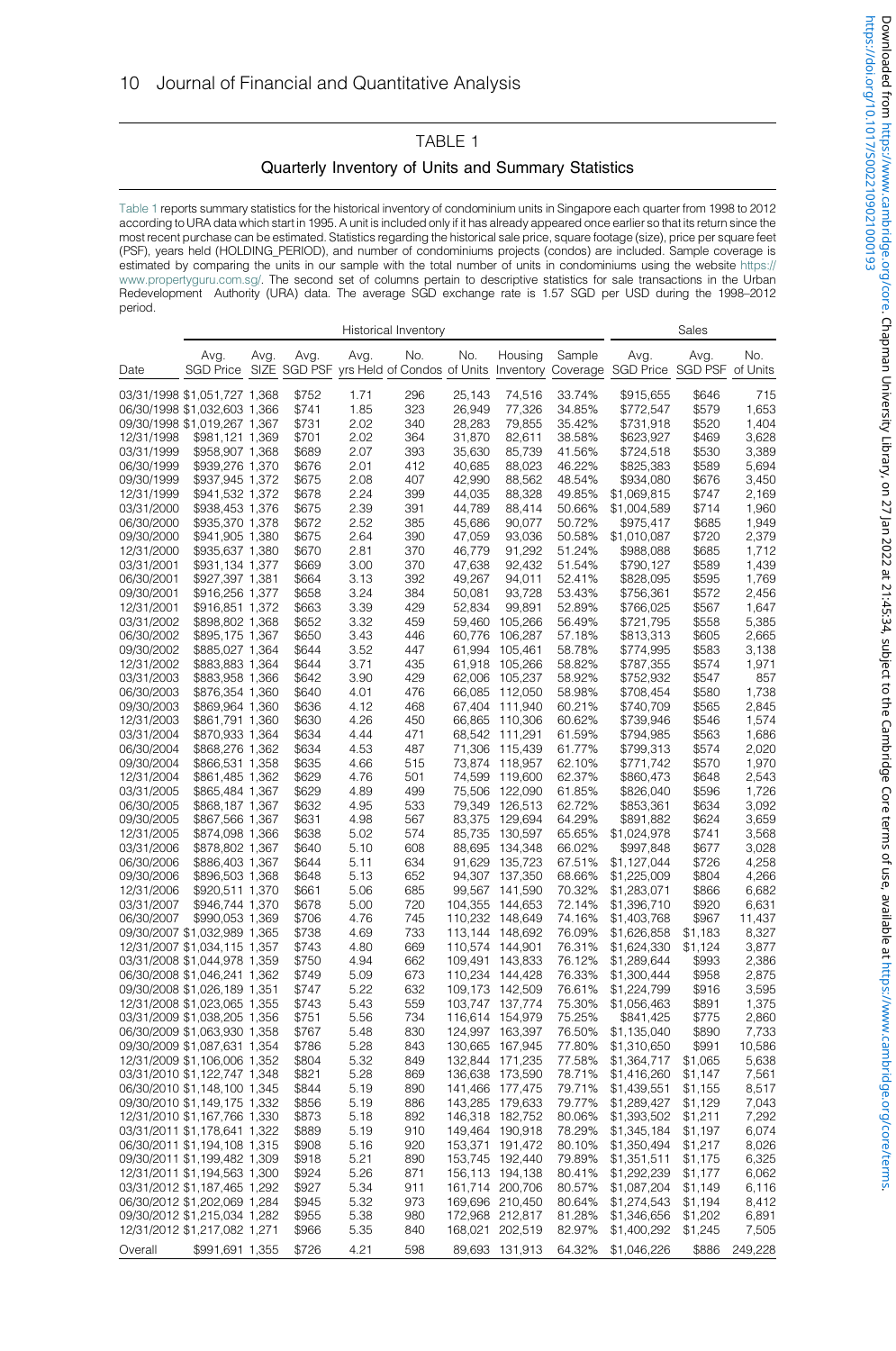### FIGURE 2

### Average Sale PSF and Transaction Volume

<span id="page-12-0"></span>[Figure 2](#page-12-0) illustrates the price and volume dynamics in Singapore's real estate market during our sample period. The marketlevel SGD price per square feet (PSF) of sale transactions and the corresponding transaction volume are reported every quarter. The market-level PSF is computed by first averaging the PSF of all sale transactions within each condominium project, and then averaging these condominium project-level averages across all condominium projects.



are also accounted for by this methodology.[6](#page-12-1) Condominium projects that average fewer than 2 sale transactions per quarter are excluded from the pricing model.

We also estimate an extended pricing model that contains each unit's log size (square feet) and floor level to supplement the quarterly dummies

<span id="page-12-2"></span>(1) 
$$
\text{PSF}_{i,t} = \sum_{t=Q11995}^{Q42012} \beta_t \text{QUARTER}_t + \beta_s \text{LOG}(\text{SIZE})_i + \beta_f \text{FLOOR LEVEL}_i + \varepsilon_{i,t}.
$$

The coefficients for both models are estimated within the entire 1995–2012 sample period using all units indexed by  $i$  having sale transactions in quarter  $t$ in the same condominium project. We then report the distribution of the coeffi-cients across the condominium projects. [Table 2](#page-13-1) reports an average adjusted  $R^2$  of 74% for the simple pricing model that contains only quarterly dummy variables. Hence, a condominium project's average quarterly PSF explains nearly threequarters of the price variation across units within the same condominium project.

The inclusion of size and floor characteristics in the extended pricing model increases the average  $R^2$  to 88%. According to [Table 2](#page-13-1), the average  $\beta_s$  coefficient is

<span id="page-12-1"></span><sup>6</sup> Agarwal, Rengarajan, Sing, and Yang (2016) find that school districts in Singapore impact condominium prices, although their effects are economically small compared to the gains in our study.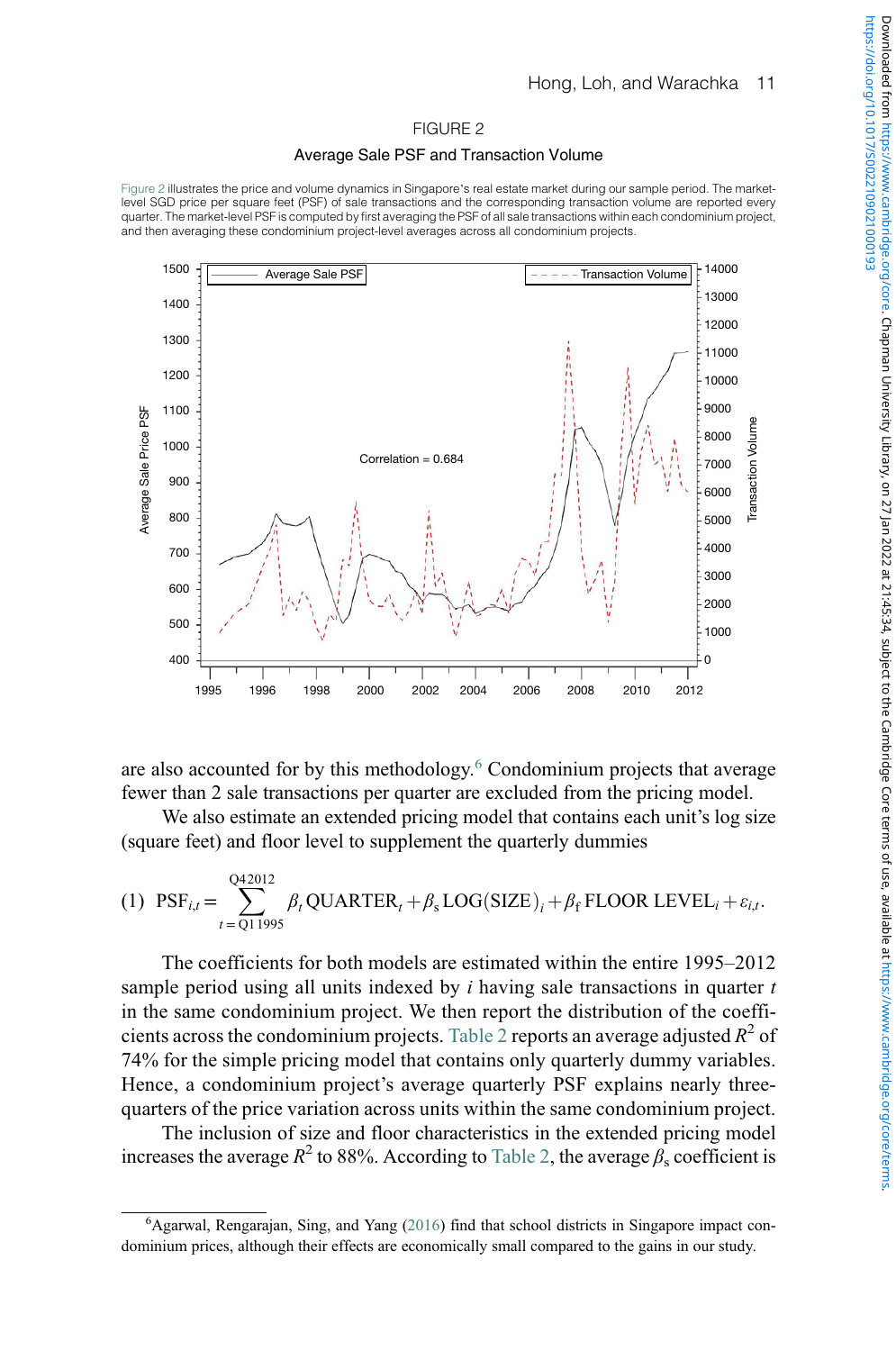## <span id="page-13-4"></span><span id="page-13-3"></span>TABLE 2 Price Correlation Within Condominiums Projects

<span id="page-13-1"></span>

| Table 2 summarizes the results from the pricing model in equation (1) from 1995 to 2012 based on quarterly indicator<br>variables, size, and floor level, $PSF_{i,t} = \sum_i \beta_i QUARTER_{i,t} + \beta_s SZE_i + \beta_t FLOOR LEVEL_i + \varepsilon_i t$ . This pricing model is<br>estimated for each condominium project. Condominium projects that average fewer than 2 sale transactions per quarter<br>are excluded from the pricing model. Each observation <i>i</i> represents the sale of a unit in a particular condominium project<br>during quarter t. Sale transactions are from the URA REALIS database for condominiums in Singapore. Average coefficients<br>across all 1,014 condominium projects are reported along with the distribution of their adjusted $\mathbb{H}^2$ . |                                                             |                                                             |
|-----------------------------------------------------------------------------------------------------------------------------------------------------------------------------------------------------------------------------------------------------------------------------------------------------------------------------------------------------------------------------------------------------------------------------------------------------------------------------------------------------------------------------------------------------------------------------------------------------------------------------------------------------------------------------------------------------------------------------------------------------------------------------------------------------|-------------------------------------------------------------|-------------------------------------------------------------|
| Number of condo projects                                                                                                                                                                                                                                                                                                                                                                                                                                                                                                                                                                                                                                                                                                                                                                            | 1,014                                                       | 1,014                                                       |
| Quarterly indicator variables<br>Average size coefficient<br>Average size t-statistic                                                                                                                                                                                                                                                                                                                                                                                                                                                                                                                                                                                                                                                                                                               | Yes                                                         | Yes<br>$-0.13$<br>(8.90)                                    |
| Average floor level coefficient<br>Average floor level t-statistic                                                                                                                                                                                                                                                                                                                                                                                                                                                                                                                                                                                                                                                                                                                                  |                                                             | 7.15<br>(6.13)                                              |
| Adj. $R^2$ percentiles<br>$1\%$<br>10%<br>25%<br>Median<br>75%<br>90%<br>99%                                                                                                                                                                                                                                                                                                                                                                                                                                                                                                                                                                                                                                                                                                                        | 0.004<br>0.182<br>0.666<br>0.872<br>0.928<br>0.956<br>0.980 | 0.363<br>0.716<br>0.864<br>0.93C<br>0.958<br>0.973<br>0.988 |
| Mean                                                                                                                                                                                                                                                                                                                                                                                                                                                                                                                                                                                                                                                                                                                                                                                                | 0.738                                                       | 0.880                                                       |

-0.13 (average t-statistic of 8.90) across all quarters and condominium projects. Thus, large units sell at a PSF discount compared to small units. The average  $\beta_f$ coefficient is 7.15 (average t-statistic of 6.13), indicating a price premium for units on higher floors. Overall, the large explanatory power from [equation \(1\)](#page-12-2) demonstrates that unobservable unit-level attributes exert little impact on PSF prices.

We then use the condominium project-level coefficients from the extended hedonic model to estimate unit-level market prices within each condominium project. A unit's estimated PSF price in quarter t, denoted  $PSF<sub>it</sub>$ , is determined by its size and floor level in addition to the quarterly dummy coefficient for next quarter

<span id="page-13-2"></span>(2) 
$$
\widehat{PSF}_{i,t} = \widehat{\beta}_{t+1} + \widehat{\beta}_s \text{LOG}(SIZE)_i + \widehat{\beta}_f \text{FLOOR\_LEVEL}_i.
$$

To ensure the accuracy of our hedonic model, we remove condominium projects whose adjusted  $R^2$  from the hedonic model is below 70%. We use the quarterly dummy coefficient  $\widehat{\beta}_{t+1}$  for next quarter to avoid underestimating market prices because units are more likely to be sold when market prices are increasing. In particular, for the full sample, the average selling price premium computed later in [equation \(5\)](#page-20-0) is close to zero using the predicted PSF from [equation \(2\)](#page-13-2). Nonetheless, our results are similar if the quarterly dummy coefficient  $\beta_t$  for quarter t replaces  $\beta_{t+1}$  in [equation \(2\)](#page-13-2).

# <span id="page-13-0"></span>IV. Empirical Results

This section describes the results from our empirical tests that determine the influence of gains and losses on sell propensities.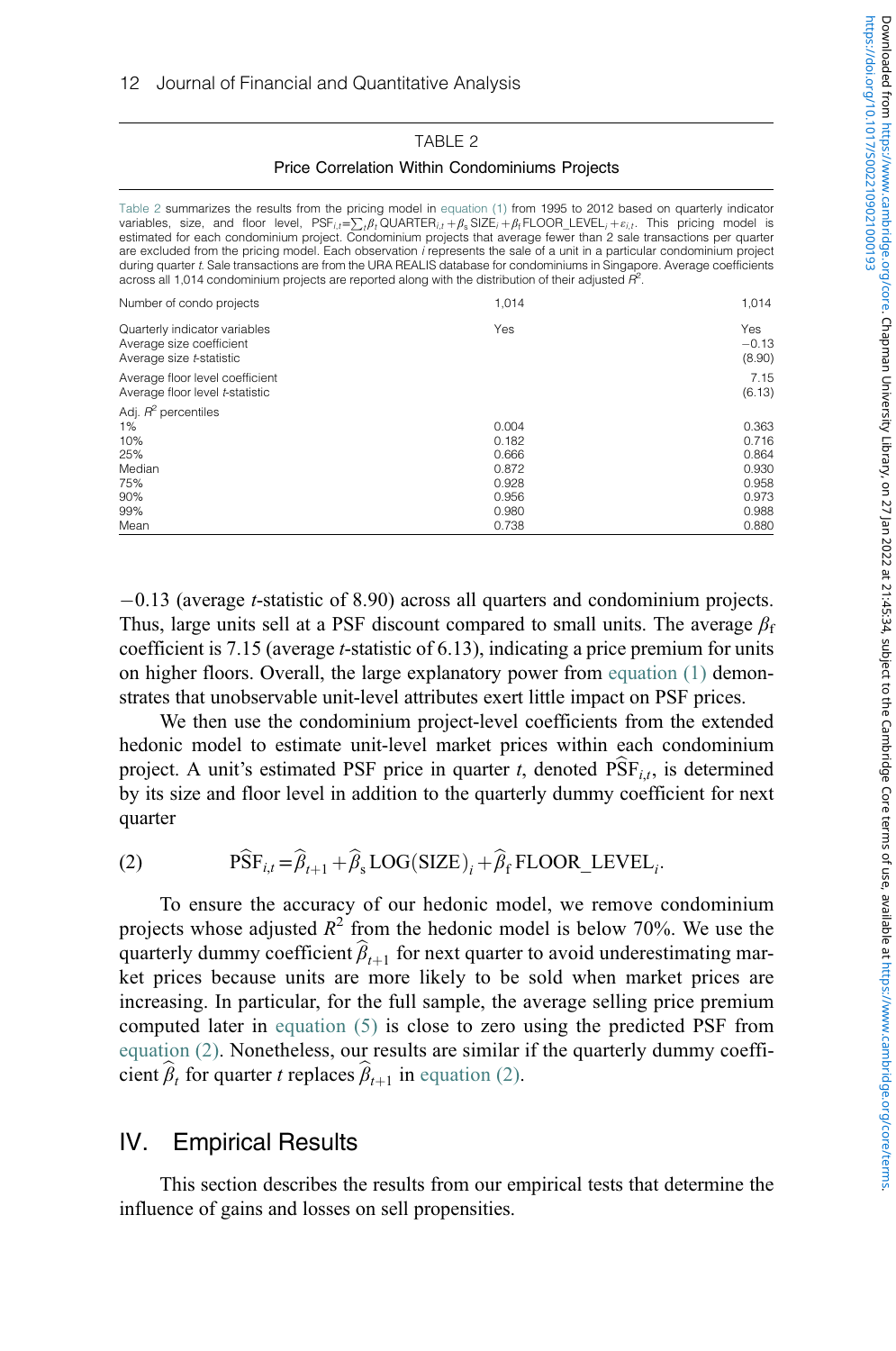## A. Sell Propensities

Following Odean (1998), we first estimate the following ratio

(3) 
$$
R = \frac{PGR}{PLR} = \frac{Probability \space of \space Realizing a Gain}{Probability \space of \space Realizing a Loss}.
$$

PGR represents the probability of a gain being realized and is defined as the percentage of units with an unrealized gain that are sold in quarter  $t + 1$ . Similarly, PLR represents the probability of a loss being realized and is defined as the percentage of units with an unrealized loss that are sold in quarter  $t + 1$ . Unrealized gains and losses are estimated in quarter  $t$  using [equation \(2\)](#page-13-2).

In unreported results, the ratio R averages 1.765. A t-statistic of 5.13, computed from the distribution of the ratio's time series over the sample period, rejects the null hypothesis that  $R$  equals 1. Typically, researchers conclude that this evidence supports the disposition effect. However, Ben-David and Hirshleifer (2012) emphasize that the bundling of gains and losses, irrespective of their magnitude, can lead to the spurious conclusion that positions with a gain are more likely to be sold than positions with a loss. Therefore, these authors test the disposition effect by determining whether there is a discontinuity in the sell propensities between small gains and small losses.

As illustrated by [Figure 1](#page-5-0), all hypotheses regarding seller behavior have the average sell propensity of gains being higher than the average sell propensity of losses. This motivates the need to examine sell propensities across the full schedule of return magnitudes.

[Figure 3](#page-15-0) plots unit-level sell propensities conditional on their respective return since purchase using [equation \(2\)](#page-13-2) to estimate each unit's market price. In our main analysis, we focus on units whose holding period is 3 years or less. Note that a unit's holding period refers to the amount of time that has elapsed since its most recent purchase date, not the start of our sample period. Ben-David and Hirshleifer (2012) argue that short holding periods are more appropriate for testing the disposition effect. In our analysis, short holding periods identify transactions more likely to be associated with an investment motive instead of a consumption or bequest motive.

To plot the sell propensities for such short-term units in the top chart in [Figure 3,](#page-15-0) we sort each quarter-unit observation into bins whose width is 1% where we exclude bins with fewer than 100 observations. For each bin, we then compute the percentage of units sold next quarter. As predicted by realization utility, [Figure 3](#page-15-0) reveals that a larger gain increases a unit's sell propensity. The bottom chart focuses on absolute returns within 20% and shows the sell propensities to be mostly flat before zero and upward sloping after returns change from being negative to positive. This indicates that unit's purchase price is indeed the reference price utilized by sellers.[7](#page-14-0) These charts provide support for realization utility since the upward slope is consistent with investors deriving greater utility from realizing larger gains.

Overall, the plots in [Figure 3](#page-15-0) most closely resemble the Graph B in [Figure 1](#page-5-0) since the sell propensities are flat over losses and increasing with the magnitude of

<span id="page-14-0"></span><sup>7</sup> A later section examines the impact of transaction costs.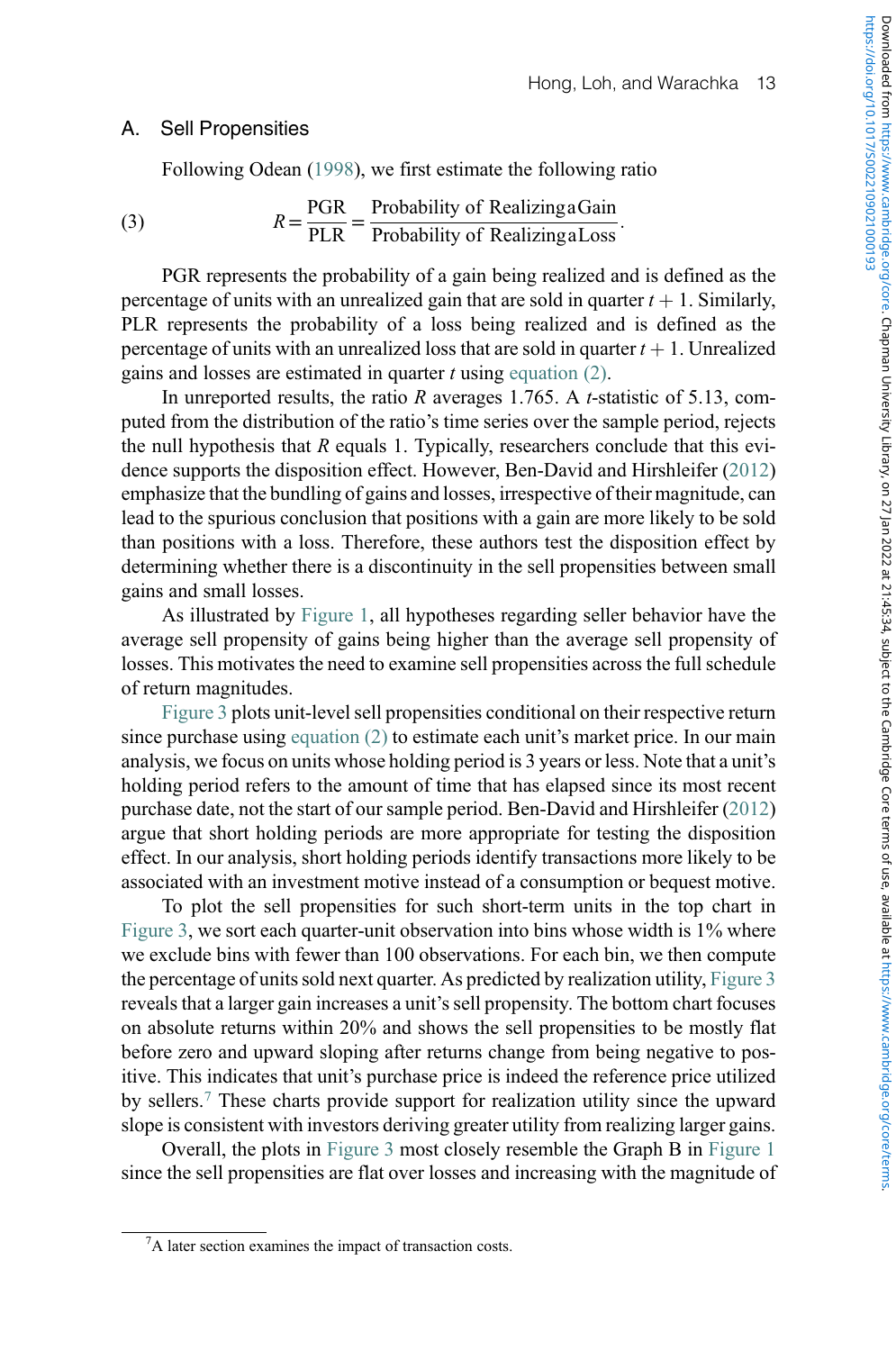## FIGURE 3

### Sell Propensity of Short-Term Units

<span id="page-15-0"></span>Graph A in [Figure 3](#page-15-0) plots the sell propensity against a unit's return since purchase for all units whose holding period is ≤3 years. For this sample, Graph B plots sell propensities for units whose return since purchase is between -20% and 20%. A unit's market price is determined using the hedonic model in [equation \(2\)](#page-13-2) provided the adjusted  $R^2$  in the condominium project exceeds 0.70. For Graph A, the dots are the average of observations in 1%-bins, and for Graph B, the bin size is 0.1%. Bins with fewer than 100 observations are excluded.





*Graph B. Absolute Return Since Purchase Within 20%*

https://doi.org/10.1017/S0022109021000193

gains. Thus, realization utility appears to have the strongest visual support among the 4 hypotheses.

To formally examine the relation between unit-level gains and sell propensities, we estimate a probit model that controls for several unit-level and market-level characteristics

(4) 
$$
1_{\text{SALE}} = \Phi(\alpha_1 1_{\text{RETURN}>0} + \alpha_2 \text{RETURN}^+ + \alpha_3 \text{RETURN}^- + \gamma X).
$$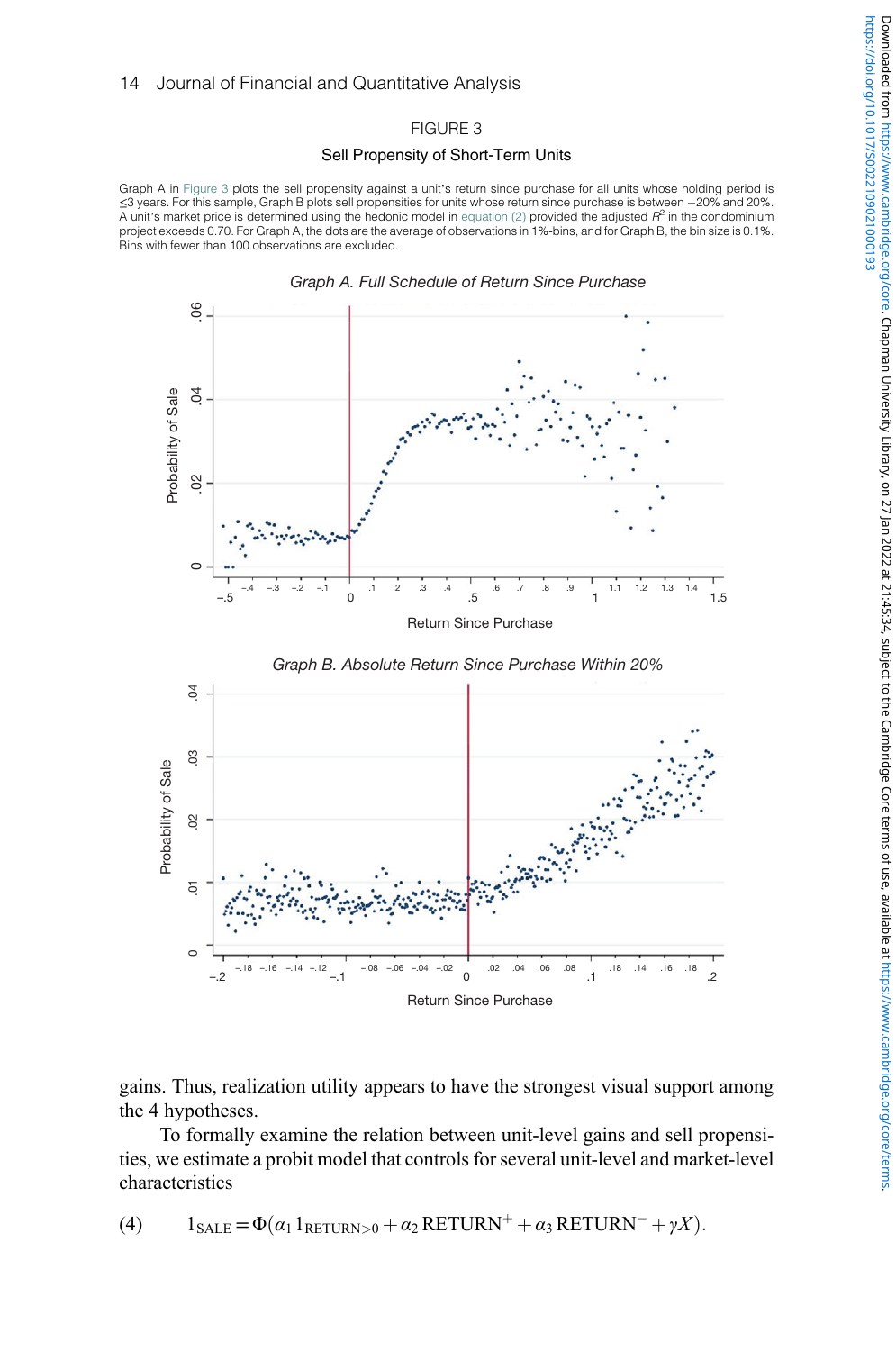The dependent variable,  $1_{\text{SALE}}$ , equals 1 if a unit is sold in quarter  $t + 1$  and its capital gain is estimated in quarter t using [equation \(2\)](#page-13-2). RETURN<sup>+</sup> is defined as  $\mathrm{MAX}(\mathrm{RETURN},0)$  and  $\mathrm{RETURN}^-$  is defined as  $\mathrm{MIN}(\mathrm{RETURN},0)$  where  $\mathrm{RETURN}$ is defined as a unit's return since purchase. Following Ben-David and Hirshleifer (2012), we include a control for units whose RETURN is positive  $(1_{RETIRN > 0})$ .

Independent variables include the length of the unit's HOLDING\_PERIOD (years since purchase), the log of the unit's square footage (SIZE), and the unit's FLOOR LEVEL. The latter 2 variables are known to have pricing implications based on the results from [equation \(1\)](#page-12-2). For ease of interpretation, the actual floor level is divided by 100, which magnifies its coefficient by 100. Thus, while the FLOOR\_LEVEL coefficients are often statistically significant, their economic significance is minimal.

We also include variables that proxy for financing constraints. A dummy variable PUBLIC\_HOUSING equals 1 if the unit's buyer lived in public housing at the time of the unit's purchase. This proxies for the unit's buyer being more financially constrained compared to buyers who were already living in private housing at the time of the unit's purchase.<sup>[8](#page-16-0)</sup> Another proxy for financing constraints is the unit's PAID-IN\_EQUITY since the ability of price declines to tighten financing constraints is more severe for sellers with low equity in their current property. We proxy for unit-level equity by aggregating each unit's down payment and subsequent monthly principal payments. This sum is then normalized by the unit's estimated price to create a PAID-IN\_EQUITY measure. While PAID-IN\_EQUITY is not directly related to a unit's gain, both can alleviate financing constraints. To compute this variable, we assume that a unit's down payment equals the government-mandated minimum based on the prevailing maximum loan-to-value ratio at its purchase date.<sup>[9](#page-16-1)</sup> Mortgages in Singapore are standardized with a maturity of 30 years and an adjustable rate that references the 3-month interbank offer rate in Singapore (SIBOR). The actual mortgage rate is typically 1% above SIBOR.[10](#page-16-2) The standardization of mortgages in Singapore enables monthly principal payments to be aggregated depending on each unit's purchase date and the relevant SIBOR time series.<sup>[11](#page-16-3)</sup>

<span id="page-16-0"></span><sup>&</sup>lt;sup>8</sup>A unique feature of Singapore's housing market is its segmentation into public units and private units. Although the majority of Singapore citizens live in public housing, they usually intend to upgrade to a condominium unit when their financial circumstances permit. Although the URA data contain private condominium transactions and not public housing transactions, it does indicate whether the buyer of a condominium unit was residing in public housing at the time the condominium unit was purchased.

<span id="page-16-1"></span>The Singapore government adjusts the maximum loan-to-value ratio in a counter-cyclical manner to counteract large moves in housing prices. We collect data on these policy adjustments from various government websites and newspaper articles.

<span id="page-16-2"></span><sup>&</sup>lt;sup>10</sup>Variation in the mortgage rate above SIBOR is small compared to time-series variation in SIBOR. As mortgages in Singapore are recourse and default rates are correspondingly low, the premium above SIBOR is stable across time and across owners. Recourse mortgages mitigate strategic defaults by real estate investors. Agarwal, Green, Rosenblatt, and Yao (2015) find that larger down payments also mitigate strategic defaults.<br><sup>11</sup>Genesove and Mayer (1997) also assume a common maturity and borrowing rate in their equity

<span id="page-16-3"></span>calculation. We begin computing principal payments 3 months after a unit's purchase date since housing transactions usually require 12 weeks to complete in Singapore.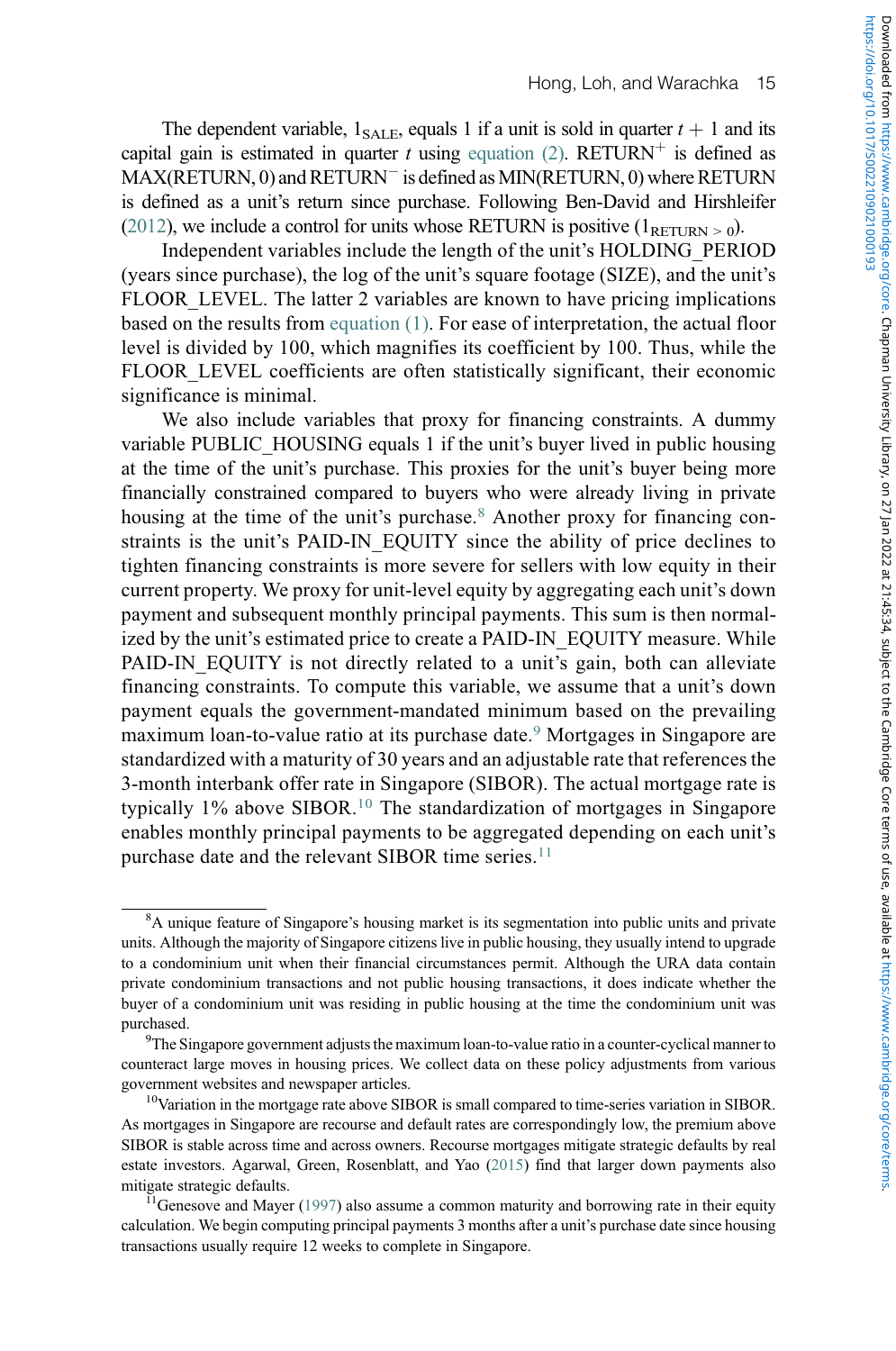Two quarterly proxies for market-level financing constraints are also included: the SIBOR rate in the prior quarter and the minimum required down payment expressed as a percentage (e.g., DOWN\_PAYMENT of 0.20 denotes a 20% required down payment). For an individual unit, a higher down payment implies PAID-IN\_EQUITY is initially higher. Increases in the minimum down payment mandated by the government occur in response to dramatic property price increases.<sup>[12](#page-17-0)</sup> Monthly principal repayments regularly increase PAID-IN EQUITY, with this increase depending on a unit's holding period as well as SIBOR.

Finally, FREEHOLD is a dummy variable that equals 1 when a condominium project's lease period is either perpetual or  $800+$  years. Giglio et al. (2015) show that compared to leasehold properties, such properties sell at a larger than expected premium.

[Table 3](#page-18-0) contains the results of the probit estimations based on units with short holding periods of 3 years or less. For continuous independent variables, we report the marginal impact on the sell probability when the variable changes by 1 standard deviation (half a standard deviation below to half a standard deviation above its mean). For binary independent variables, the reported marginal effect is the difference in the sell probability when this variable changes from 0 to 1. Marginal effects are reported in percentages, and z-statistics for probit models (t-statistics for OLS models), based on standard errors clustered by calendar quarter, are reported in parentheses. The last specification in each estimation set includes high-dimensional fixed effects (quarter fixed effects and condominium project fixed effects). This specification is estimated by a linear probability model (Gormley and Matsa (2014)) as nonlinear models estimated with fixed effects result in biased estimates (Greene (2002)). In this specification, the condominium project-specific and quarter-specific control variables, namely FREEHOLD, SIBOR, and DOWN\_PAY-MENT are dropped.

Models 1–5 of [Table 3](#page-18-0) reports the results using the full sample of returns. Observe that the marginal effect for the DUMMY(RETURN  $> 0$ ) variable is positive in every specification. Thus, sell propensities are higher for units with a gain. The sell propensities also increase with the magnitude of a unit's gain as the positive marginal effect for  $RETURN^+$  in every specification indicates that sell propensities have a positive relation with a unit's return since purchase. The dependence of the sell propensities on gains indicates that sell propensities do not conform to the step-function in Graph A of [Figure 1](#page-5-0). In contrast to the marginal effect for  $RETURN^+$ , the sign of the marginal effect for  $RETURN^-$  is mixed and not always significant. There is also no evidence of any V-shape in the sell propensities as the marginal effect of  $RETURN^-$  is never significantly negative.

In models 6–10, we report estimates using a subsample with absolute return since purchase within 20% to focus on units that are more likely to be held for

<span id="page-17-0"></span><sup>&</sup>lt;sup>12</sup>Down payment requirements usually increase during property booms as the Singapore government's lending policies are counter cyclical. By increasing down payments during property booms, property price increases tighten financing constraints. This differs from the prediction of Stein (1995) that assumes price increases relax financing constraints. Thus, real estate transactions in Singapore are ideal for testing the predictions of realization utility since this alternative hypothesis is partially mitigated.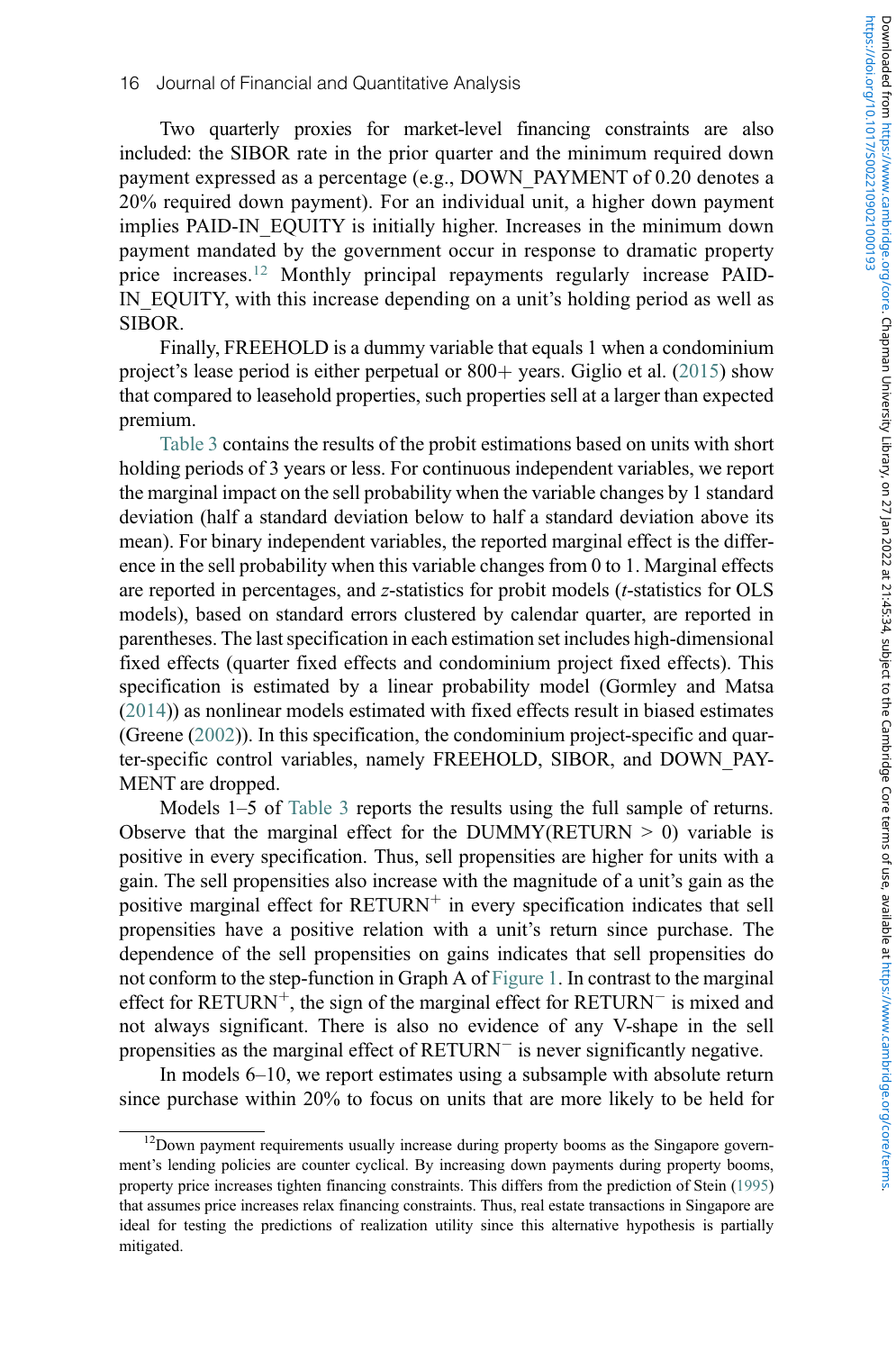## <span id="page-18-1"></span>TABLE 3Unit-Level Sell Propensities for Short Holding Periods

<span id="page-18-0"></span>[Table](#page-18-1) 3 records the marginal effects (in percentages) from a probit panel estimation that examines unit-level sell probabilities for units with short holding periods (defined as periods ≤3 years) in each quarter of our 19 dependent variable equals 1 if a unit is sold in quarter t+1 after its capital gain is estimated. RETURN is estimated by subtracting a unit's purchase price from its estimated market price, and then normalizing this differ A unit's market price is determined using the hedonic model in [equation](#page-13-3) (2) provided the adjusted  $R^2$  in the condominium project exceeds 0.70. RETURN<sup>+</sup> is defined as MAX(RETURN, 0) and RETURN<sup>-</sup> is defined as MIN(RETUR DUMMY(RETURN>0) is an indicator variable for units with a capital gain. The unit's HOLDING PERIOD, defined as the number of years since its purchase, is also included in the probit along with the unit's square footage (SIZ FLOOR\_LEVEL (divided by 100). Unit-level control variables for financing constraints include a PUBLIC\_HOUSING indicator variable that equals 1 if the unit's buyer was a resident of public housing at the time of its purchas IN EQUITY, which is defined as the sum of a unit's estimated down payment and cumulative principal repayments normalized by its market price at the quarter-end. FREEHOLD is a dummy variable that equals 1 when a condominium lease period is either perpetual or 800+ years. Market-level financing constraints include the prevailing 3-month interbank offer rate in Singapore (SIBOR), which monthly mortgage payments are based on, and DOWN PAYMENT, t minimum required percentage down payment. Standard errors are clustered by calendar quarter and z-statistics (t-statistics for OLS models) are reported in parentheses. Models 5 and 10 are estimated using OLS with calendar effects and condominium project fixed effects. \*, \*\*, and \*\*\* represent statistical significance at the 10%, 5%, and 1% levels, respectively.

|                                                                                                           |                                           |                                           | Short Holding Period                      |                                           |                                                 | Short Holding Period, Absolute Return Within 20% |                                           |                                           |                                           |                                          |  |
|-----------------------------------------------------------------------------------------------------------|-------------------------------------------|-------------------------------------------|-------------------------------------------|-------------------------------------------|-------------------------------------------------|--------------------------------------------------|-------------------------------------------|-------------------------------------------|-------------------------------------------|------------------------------------------|--|
|                                                                                                           |                                           | 2                                         | 3                                         | 4                                         | 5                                               | 6                                                | $\overline{7}$                            | 8                                         | 9                                         | 10                                       |  |
| DUMMY(RETURN > 0)                                                                                         | 1.659***<br>(12.13)                       | $1.312***$<br>(11.39)                     | $1.067***$<br>(9.47)                      | $0.937***$<br>(10.59)                     | $0.450***$<br>(3.87)                            | $0.935***$<br>(10.91)                            | $0.140**$<br>(2.36)                       | $0.622***$<br>(8.35)                      | $0.156***$<br>(3.49)                      | $-0.082$<br>$(-1.38)$                    |  |
| RETURN <sup>+</sup>                                                                                       |                                           | $1.825***$<br>(7.55)                      |                                           | $0.924**$<br>(2.28)                       | $1.225**$<br>(2.20)                             |                                                  | $8.072***$<br>(13.23)                     |                                           | $4.730***$<br>(7.61)                      | 7.281***<br>(9.20)                       |  |
| RETURN <sup>-</sup>                                                                                       |                                           | $-0.323$<br>$(-0.40)$                     |                                           | $2.229**$<br>(1.99)                       | $1.413*$<br>(1.96)                              |                                                  | 0.042<br>(0.05)                           |                                           | 2.398***<br>(3.37)                        | $3.255***$<br>(3.39)                     |  |
| <b>HOLDING PERIOD</b>                                                                                     |                                           |                                           | $0.662***$<br>(11.63)                     | $0.519***$<br>(5.54)                      | $0.823***$<br>(10.05)                           |                                                  |                                           | $0.645***$<br>(11.37)                     | $0.481***$<br>(8.17)                      | $0.832***$<br>(10.23)                    |  |
| LOG(SIZE)                                                                                                 |                                           |                                           | $-0.750***$<br>$(-12.45)$                 | $-0.714***$<br>$(-11.32)$                 | $-1.208***$<br>$(-9.65)$                        |                                                  |                                           | $-0.498***$<br>$(-10.60)$                 | $-0.424***$<br>$(-8.96)$                  | $-0.908***$<br>$(-6.96)$                 |  |
| FLOOR LEVEL                                                                                               |                                           |                                           | $1.053***$<br>(3.68)                      | $0.819***$<br>(3.77)                      | $0.695**$<br>(2.61)                             |                                                  |                                           | $0.454***$<br>(2.72)                      | 0.214<br>(1.47)                           | 0.297<br>(1.06)                          |  |
| PUBLIC HOUSING                                                                                            |                                           |                                           | $-0.308***$<br>$(-6.40)$                  | $-0.309***$<br>$(-6.51)$                  | $-0.212***$<br>$(-5.72)$                        |                                                  |                                           | $-0.247***$<br>$(-7.75)$                  | $-0.255***$<br>$(-8.54)$                  | $-0.240***$<br>$(-5.89)$                 |  |
| PAID-IN EQUITY                                                                                            |                                           |                                           | $-5.578***$<br>$(-2.78)$                  | 0.639<br>(0.25)                           | $-5.630***$<br>$(-4.83)$                        |                                                  |                                           | $-4.271***$<br>$(-3.03)$                  | 1.940<br>(1.18)                           | $-2.830***$<br>$(-2.70)$                 |  |
| <b>FREEHOLD</b>                                                                                           |                                           |                                           | $0.104***$<br>(3.55)                      | $0.107***$<br>(3.59)                      |                                                 |                                                  |                                           | $0.072***$<br>(3.05)                      | $0.062***$<br>(2.92)                      |                                          |  |
| LAG(SIBOR)                                                                                                |                                           |                                           | 0.122<br>(1.58)                           | $0.143*$<br>(1.80)                        |                                                 |                                                  |                                           | 0.012<br>(0.30)                           | 0.049<br>(1.28)                           |                                          |  |
| <b>DOWN PAYMENT</b>                                                                                       |                                           |                                           | $-4.817**$<br>$(-2.33)$                   | $-10.161***$<br>$(-3.75)$                 |                                                 |                                                  |                                           | $-4.079***$<br>$(-2.64)$                  | $-9.369***$<br>$(-5.43)$                  |                                          |  |
| No. of obs.<br>Pseudo or Adj. $R^2$<br>Estimation<br>Quarter Fixed Effects<br>Condo Project Fixed Effects | 1,964,907<br>0.0226<br>Probit<br>No<br>No | 1,964,907<br>0.0297<br>Probit<br>No<br>No | 1,878,999<br>0.0580<br>Probit<br>No<br>No | 1,878,999<br>0.0589<br>Probit<br>No<br>No | 1,878,999<br>0.0170<br><b>OLS</b><br>Yes<br>Yes | 1,298,169<br>0.0139<br>Probit<br>No<br>No        | 1,298,169<br>0.0250<br>Probit<br>No<br>No | 1,236,763<br>0.0674<br>Probit<br>No<br>No | 1,236,763<br>0.0720<br>Probit<br>No<br>No | 1,236,761<br>0.0163<br>OLS<br>Yes<br>Yes |  |

https://doi.org/10.1017/S0022109021000193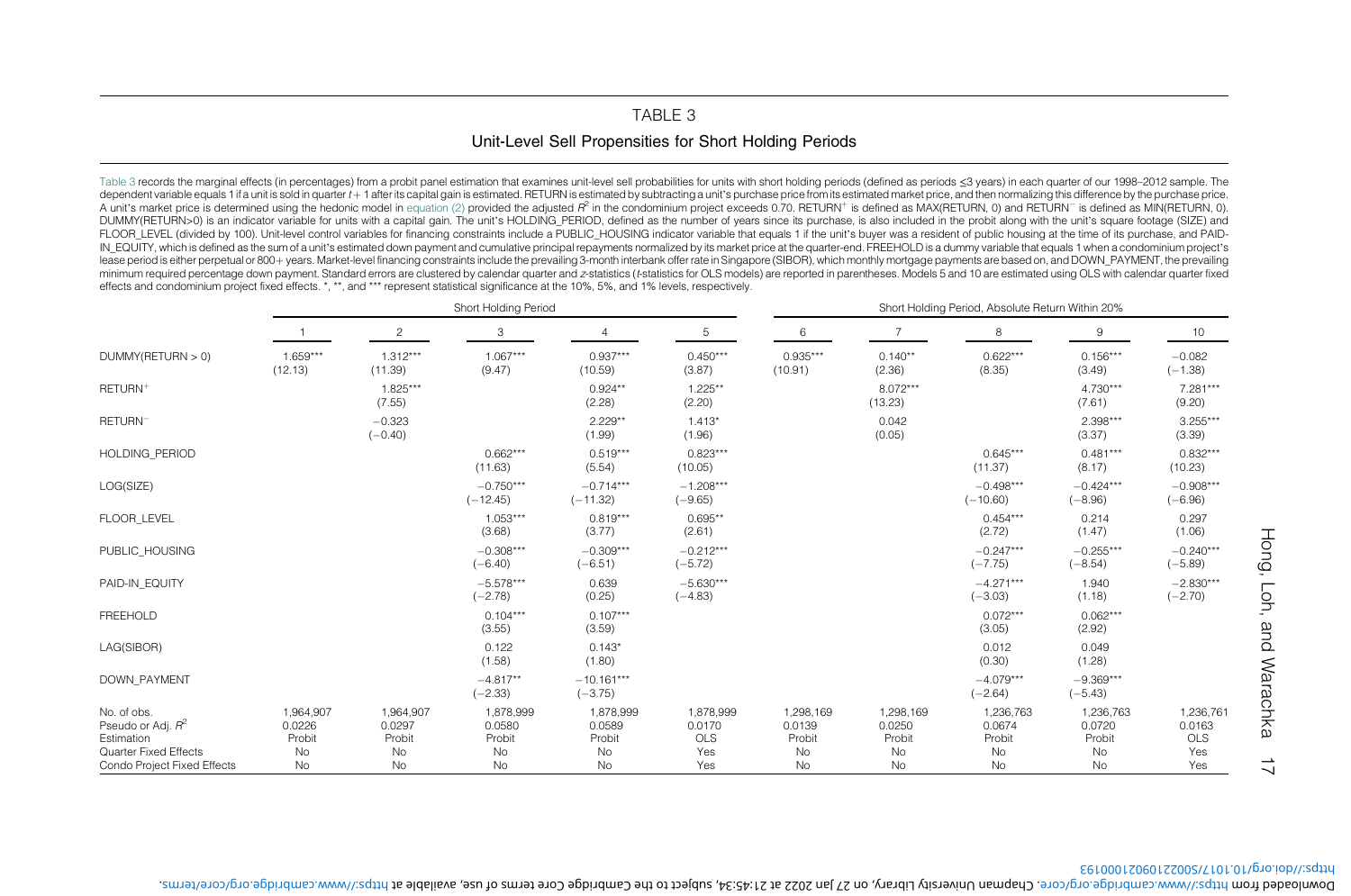investment. In realization utility, if an asset is held for investment and has a very large gain, the investor's threshold for obtaining utility from realizing the gain is likely to have been already reached. Hence, an unsold unit with a large gain is less likely to be held for investment. We see that the marginal effects for  $RETURN^+$  are large, positive, and statistically significant. The marginal effects for  $RETURN^-$  are mixed—not always significantly positive, and never significantly negative.

We next discuss the marginal effects associated with the financing constraints proxies. Consistent with financing constraints, the negative coefficients for PUB-LIC\_HOUSING suggest that previous residents of public housing, who are more financially constrained, are less likely to sell their unit. In contrast, the negative coefficients for PAID-IN\_EQUITY and DOWN\_PAYMENT are inconsistent with financing constraints as more equity in a unit reduces its sell propensity. Although some of the estimated marginal effects over losses are positive, there is no consistent corroborating evidence when we examine the marginal effects of the other financing constraints variables on selling behavior.

In summary, our results support the realization utility theory in Barberis and Xiong (2012) with sell propensities that are mostly flat over losses and upward sloping over gains. $13$ 

## B. Selling Prices

Unlike the stock market where transaction prices are largely exogenous with respect to the seller, the real estate market enables us to investigate whether transaction prices depend on a seller's gain. Transaction prices are partially endogenous in the real estate market since sellers decide whether to accept or reject a prospective buyer's offer. Therefore, we examine if a unit's gain influences the price accepted by the seller.

Our analysis of selling prices is not a formal test of any explicit realization utility prediction since selling prices are exogenous and defined ex ante in realization utility models. The objective of this analysis is hence modest. We conjecture that sellers with a large unrealized capital gain are more willing to accept a price concession (accept an offer below their property's market price). Of course, if a lower selling price is agreed to, the seller understands their realized capital gain is also lower. Therefore, a price concession is unlikely if the seller has a small gain since accepting a lower offer endangers this small gain. Hence, the impact of gains on selling prices is not expected to be economically large.

To analyze the selling prices, for each sale transaction, we compute the unit's selling price premium by subtracting 1 from the ratio of its observed sale price normalized by its estimated market price from equation  $(2)$  in quarter t. This selling price premium is the dependent variable in the following empirical specification

<span id="page-19-0"></span><sup>&</sup>lt;sup>13</sup>In unreported tests, we add a dummy variable that indicates a unit has negative equity. Adding this control does not affect our results. The sign on this dummy variable is mixed. As negative equity is likely to occur only when a purchase is quickly faced with a sharp market downturn that depletes the down payment and any principal repaid, it is unlikely to be a good proxy for a liquidity shock that is random to an individual investor. A negative equity dummy hence serves more like a proxy for large losses. Since we find that the effect of loss magnitude on sell propensity is mixed, it is not surprising that a negative equity dummy also has a mixed impact on sell propensities.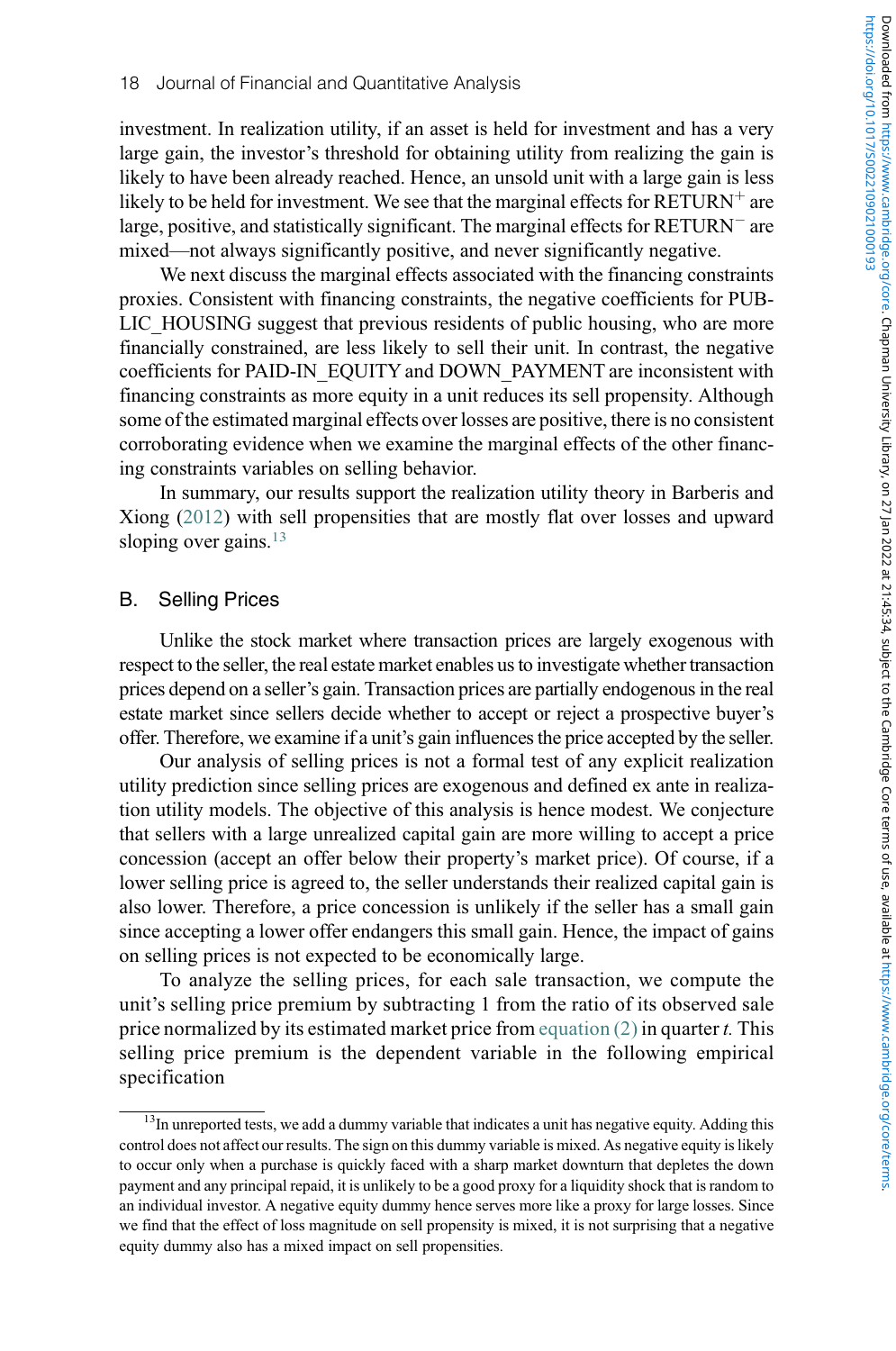#### <span id="page-20-0"></span>Selling Price **Estimated Price**  $-1=\alpha_0 + \alpha_1 1_{\text{RETURN}>0} + \alpha_2 \text{RETURN}$  RANK<sup>+</sup>  $+\alpha_3$  RETURN\_RANK<sup>-</sup> +  $\gamma X + \varepsilon$ . (5)

RETURN RANK<sup>+</sup> equals 1–5 for 5 return since purchase bins ranging over (0%, 5%], (5%, 10%], (10%, 20%], (20%, 30%], and >30%, respectively. Similarly, RETURN\_RANK<sup>-</sup> equals  $-5$  to  $-1$  for 5 return bins ranging over  $\leq -30\%$ ,  $[-30\%, -20\%, [-20\%, -10\%, [-10\%, -5\%, \text{and } [-5\%, 0\%],$  respectively. We use signed group ranks instead of actual continuous returns to mitigate any potential mechanical link between the RHS and LHS of equation  $(5)$ . The X vector includes multiple control variables from our earlier sell propensity specifications. We estimate [equation \(5\)](#page-20-0) by OLS and cluster the standard errors by calendar quarter with t-statistics reported in parentheses. Coefficient estimates are reported in percentages.

Before reporting our estimation results, [Figure 4](#page-21-0) illustrates the univariate relation between selling price premiums and returns for units whose holding period is 3 years or less. Each point in this figure represents the average selling price premium for a particular return since purchase. Returns are divided into 1% bins for the top chart with the full schedule of returns (bins with fewer than 10 observations are excluded) and 0.1% bins for the bottom chart with absolute returns within 20% (bins with fewer than 5 observations are excluded). We observe that selling prices are lower for units with a larger gain. Units with a loss sell at a slight premium above their estimated market price, while the selling premium appears to be lower for units with a gain.

The visual characterization of the sell propensities in [Figure 4](#page-21-0) is confirmed by the estimation results in [Table 4](#page-22-0). The marginal effect for RETURN RANK<sup>+</sup> determines whether the unrealized return since purchase magnitude groups have any impact on selling prices between these groups. Specifically, a negative coefficient indicates that sellers with a larger gain appear to accept a lower selling price in order to realize their gain. The coefficient in model 4 indicates that the effect is  $-0.764\%$  in each gain group. Thus, a single-rank increase in RETURN\_RANK<sup>+</sup> reduces the selling price premium by 76 bps. Limiting the estimations to returns whose absolute value is within 20% yield similar coefficients for RETURN\_RANK<sup> $+$ </sup>. In contrast, the signs of the coefficients for the loss group variable RETURN\_RANK<sup>-</sup> are mixed.

Our selling price evidence is consistent with sellers accepting price concessions in order to realize large gains. In other words, the lower selling prices associated with larger gains facilitate transactions and therefore higher sell propensities.

In unreported tests, we estimate the same regression using dummy variables to represent each quintile group, with groups 1 and  $-1$  being the baseline. The impact of gains on selling prices are modest as the second gain group (group 2) is associated with a selling discount of 0.38%, while the highest gain group (group 5) is associated with a selling discount of 2.86% when all control variables are included. Hence, price concessions for units with a small gain are not large enough to negate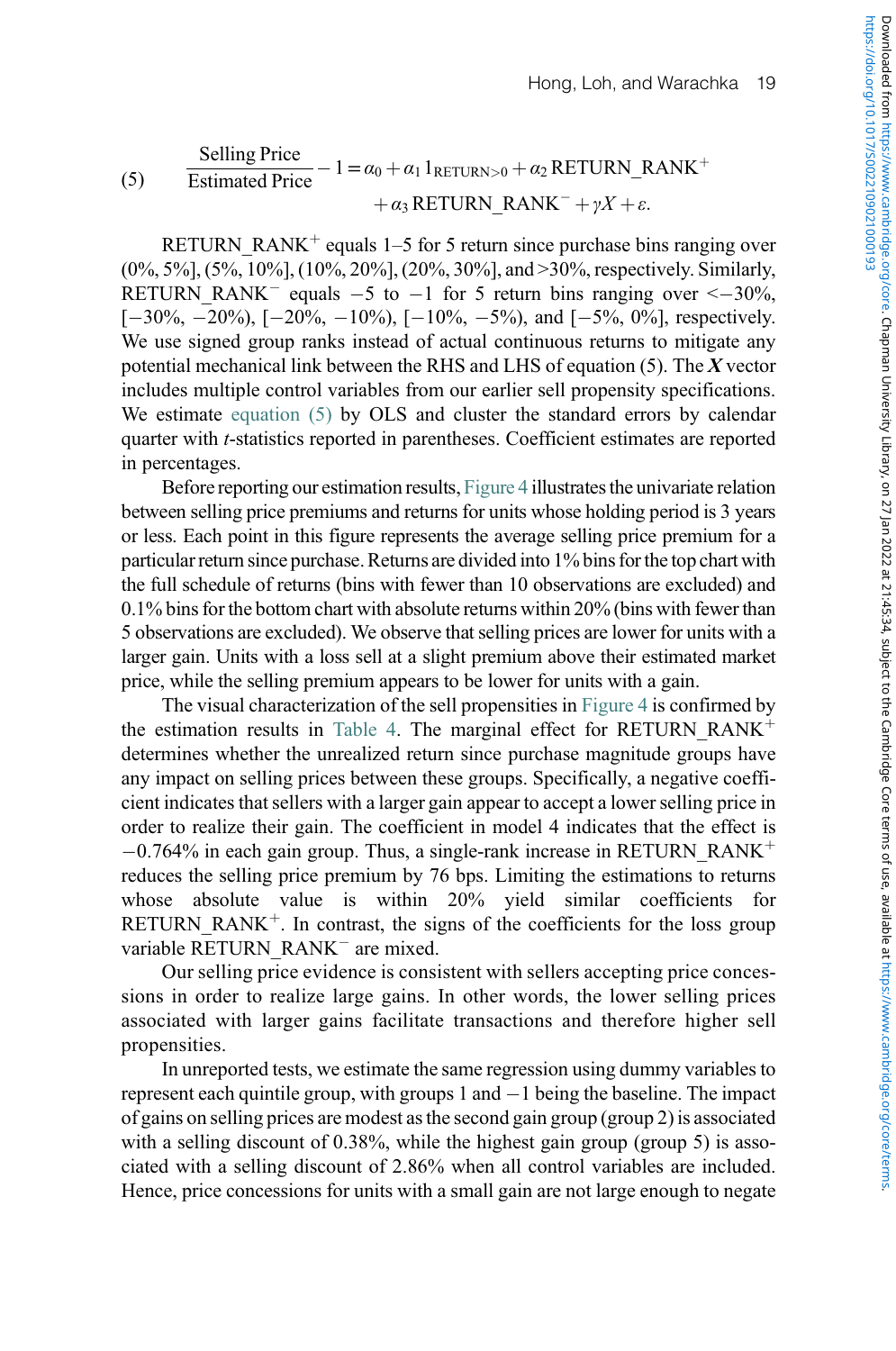## FIGURE 4

## Selling Price Premium of Short-Term Units

<span id="page-21-0"></span>[Figure 4](#page-21-0) plots the selling price premium against the magnitude of a unit's return since purchase for all units whose holding period is ≤3 years. The unit's selling price is computed by subtracting 1 from the ratio of its observed sale price in quarter t + 1 normalized by its estimated market price from [equation \(2\),](#page-13-2) provided the adjusted  $R^2$  in the condominium project exceeds 0.70. Graph A plots this premium for the full schedule of return since purchase where the dots are the average of observations in 1%-bins (bins with fewer than 10 observations are excluded). Graph B plots this premium for units whose return since purchase is between -20% and 20% where the bin size is 0.1% (bins with fewer than 5 observations are excluded).



the gain. In contrast, the negative gain groups have coefficients that are mostly insignificant, indicating that selling price premiums are flat over losses.

Although not a clear prediction of realization utility, our selling price results may offer an interesting behavioral implication that is compatible with realization utility: higher sell propensities are facilitated by sellers with larger gains accepting price concessions.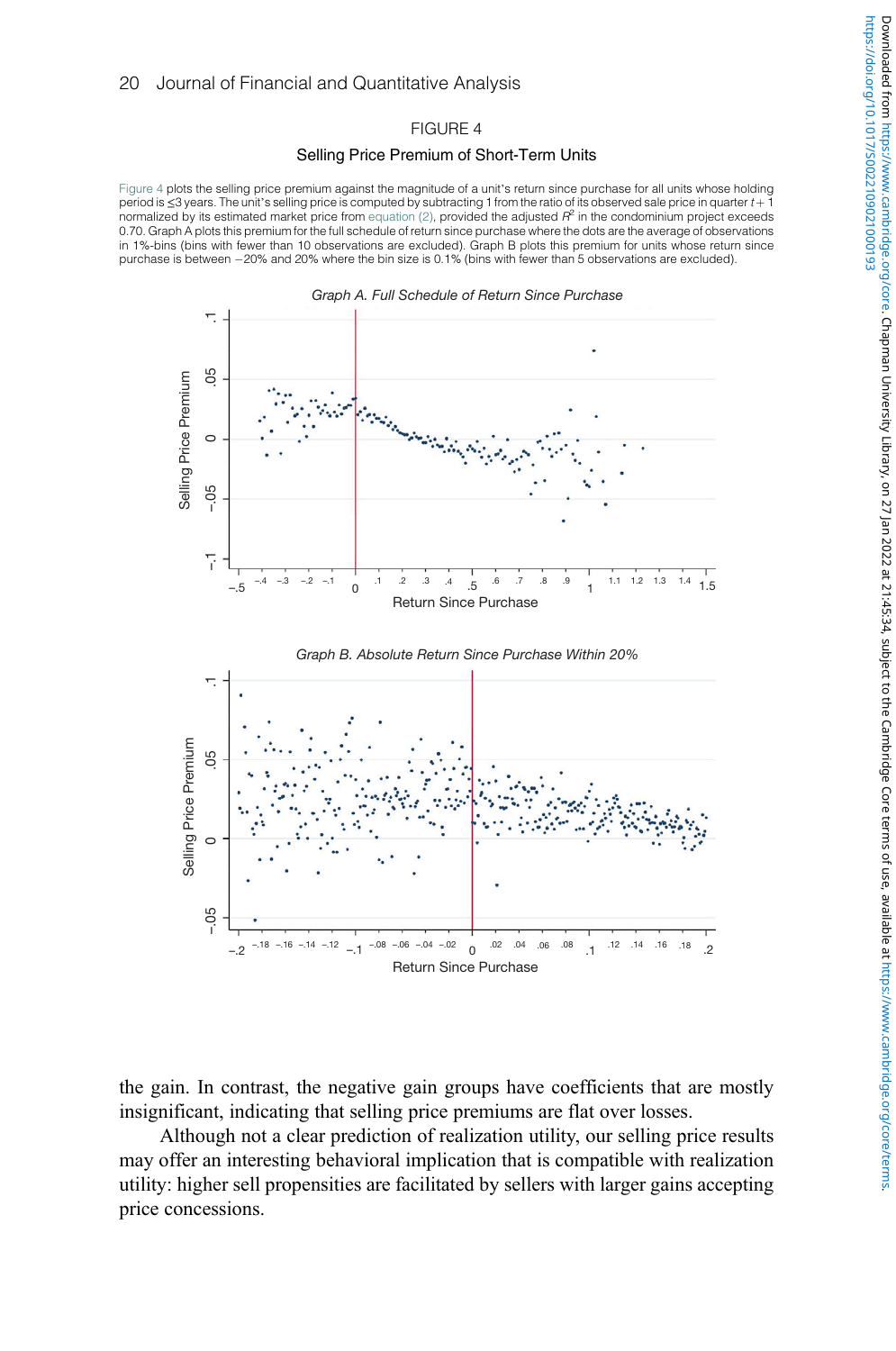# <span id="page-22-1"></span>TABLE 4Selling Prices for Short Holding Periods

<span id="page-22-0"></span>[Table](#page-22-1) 4 records the coefficients (in percentages) from an OLS regression whose dependent variable is a unit's selling price premium for units with short holding periods (defined as ≤3 years) based on quarterly observation 2012. The selling premium is computed by subtracting 1 from the ratio of a unit's selling price in quarter t +1 normalized by its estimated market price in quarter t.A unit's market price is estimated using the hedonic mod provided the adjusted  $R^2$  in the condominium project exceeds 0.70. Unit-level capital gains are then estimated by comparing market prices with purchase prices. RETURN RANK+ equals 1-5 for 5 return bins ranging over (0%, 10%], (10%, 20%], (20%, 30%], and >30%, respectively. Similarly, RETURN\_RANK<sup>-</sup> equals -5 to -1 for 5 return bins ranging over <-30%, [-20%, -20%), [-20%, -10%, -5%), and [-5%, 0%], respectively. DUMMY(RETURN>0) is an indicator variable for units with a capital gain. The unit's HOLDING PERIOD, defined as the number of years since its purchase, is also included along with the unit's square footage (SIZE) and FLOOR LEVEL (divided by 100). Unit-level control variables for financing constraints include a PUBLIC HOUSING indicator variable that equals 1 if the unit's buyer was a resident of public housing at the time of its purchas PAID-IN\_EQUITY, which is defined as the sum of a unit's estimated down payment and cumulative principal repayments normalized by its market price at the quarter-end. FREEHOLD is a dummy variable that equals 1 when a condominium project's lease period is either perpetual or 800+ years. Market-level financing constraints include the prevailing 3-month interbank offer rate in Singapore (SIBOR), which monthly mortgage payments are based o DOWN\_PAYMENT, the prevailing minimum required percentage down payment. Standard errors are clustered by calendar quarter and t-statistics are reported in parentheses. Models 5 and 10 are estimated with calendar quarter fix effects and condominium project fixed effects. \*, \*\*, and \*\*\* represent statistical significance at the 10%, 5%, and 1% levels, respectively.

|                                                                                                      |                                              |                                       | Short Holding Period                  |                                       |                                         | Short Holding Period, Absolute Return Within 20% |                                        |                                       |                                              |                                        |  |
|------------------------------------------------------------------------------------------------------|----------------------------------------------|---------------------------------------|---------------------------------------|---------------------------------------|-----------------------------------------|--------------------------------------------------|----------------------------------------|---------------------------------------|----------------------------------------------|----------------------------------------|--|
|                                                                                                      |                                              | $\overline{c}$                        | 3                                     |                                       | 5                                       | 6                                                | $\overline{7}$                         | 8                                     | 9                                            | 10                                     |  |
| DUMMY(RETURN>0)                                                                                      | $-2.253***$<br>$(-9.11)$                     | 0.412<br>(1.41)                       | $-0.901***$<br>$(-3.09)$              | 0.254<br>(0.89)                       | $0.434*$<br>(1.78)                      | $-1.284***$<br>$(-5.47)$                         | $-0.189$<br>$(-0.62)$                  | $-1.388***$<br>$(-5.43)$              | $-0.150$<br>$(-0.50)$                        | $-0.124$<br>$(-0.46)$                  |  |
| RETURN RANK+                                                                                         |                                              | $-0.821***$<br>$(-13.34)$             |                                       | $-0.764***$<br>$(-8.51)$              | $-1.324***$<br>$(-16.03)$               |                                                  | $-0.550***$<br>$(-4.64)$               |                                       | $-0.696***$<br>$(-4.95)$                     | $-1.247***$<br>$(-10.78)$              |  |
| RETURN RANK <sup>-</sup>                                                                             |                                              | $0.283**$<br>(2.12)                   |                                       | $0.363*$<br>(1.73)                    | $-0.358**$<br>$(-2.08)$                 |                                                  | 0.243<br>(1.25)                        |                                       | 0.080<br>(0.33)                              | $-0.471**$<br>$(-2.34)$                |  |
| <b>HOLDING PERIOD</b>                                                                                |                                              |                                       | $-1.128***$<br>$(-14.44)$             | $-0.580***$<br>$(-6.12)$              | $-0.180*$<br>$(-1.68)$                  |                                                  |                                        | $-1.466***$<br>$(-8.18)$              | $-1.218***$<br>$(-5.96)$                     | $-0.670***$<br>$(-4.29)$               |  |
| LOG(SIZE)                                                                                            |                                              |                                       | $-0.303$<br>$(-0.60)$                 | $-0.398$<br>$(-0.80)$                 | $-1.276$<br>$(-1.24)$                   |                                                  |                                        | $-0.610*$<br>$(-1.91)$                | $-0.733**$<br>$(-2.31)$                      | $-1.486**$<br>$(-2.07)$                |  |
| FLOOR LEVEL                                                                                          |                                              |                                       | 0.364<br>(0.40)                       | 0.810<br>(0.90)                       | $2.905*$<br>(1.94)                      |                                                  |                                        | 0.042<br>(0.04)                       | 0.383<br>(0.41)                              | $-3.297***$<br>$(-3.01)$               |  |
| PUBLIC HOUSING                                                                                       |                                              |                                       | $-0.170*$<br>$(-1.83)$                | $-0.101$<br>$(-1.00)$                 | $-0.076$<br>$(-0.75)$                   |                                                  |                                        | $-0.145$<br>$(-0.87)$                 | $-0.119$<br>$(-0.70)$                        | 0.101<br>(0.65)                        |  |
| PAID-IN EQUITY                                                                                       |                                              |                                       | 26.479***<br>(5.78)                   | 6.233<br>(1.21)                       | $-3.549*$<br>$(-1.85)$                  |                                                  |                                        | 11.730*<br>(1.90)                     | 0.500<br>(0.07)                              | $-10.316***$<br>$(-5.20)$              |  |
| <b>FREEHOLD</b>                                                                                      |                                              |                                       | $-0.136*$<br>$(-1.90)$                | $-0.157**$<br>$(-2.05)$               |                                         |                                                  |                                        | $-0.557***$<br>$(-4.30)$              | $-0.545***$<br>$(-4.20)$                     |                                        |  |
| Lag(SIBOR)                                                                                           |                                              |                                       | $-0.012$<br>$(-0.14)$                 | 0.045<br>(0.42)                       |                                         |                                                  |                                        | $-0.028$<br>$(-0.19)$                 | $-0.061$<br>$(-0.38)$                        |                                        |  |
| <b>DOWN PAYMENT</b>                                                                                  |                                              |                                       | $-24.590***$<br>$(-6.63)$             | $-9.373**$<br>$(-2.38)$               |                                         |                                                  |                                        | $-16.925***$<br>$(-2.92)$             | $-6.976$<br>$(-1.10)$                        |                                        |  |
| No. of obs.<br>Adj. $R^2$<br>Quarter fixed effects<br>Condo project fixed effects<br>Predicted Y (%) | 35,285<br>0.0113<br><b>No</b><br>No<br>0.589 | 35,285<br>0.0292<br>No<br>No<br>0.589 | 33,898<br>0.0241<br>No<br>No<br>0.591 | 33,898<br>0.0343<br>No<br>No<br>0.591 | 33,882<br>0.0575<br>Yes<br>Yes<br>0.591 | 16.085<br>0.00646<br>No<br>No<br>1.724           | 16,085<br>0.00964<br>No<br>No<br>1.724 | 15,287<br>0.0341<br>No<br>No<br>1.761 | 15,287<br>0.0382<br><b>No</b><br>No<br>1.761 | 15,244<br>0.100<br>Yes<br>Yes<br>1.763 |  |

https://doi.org/10.1017/S0022109021000193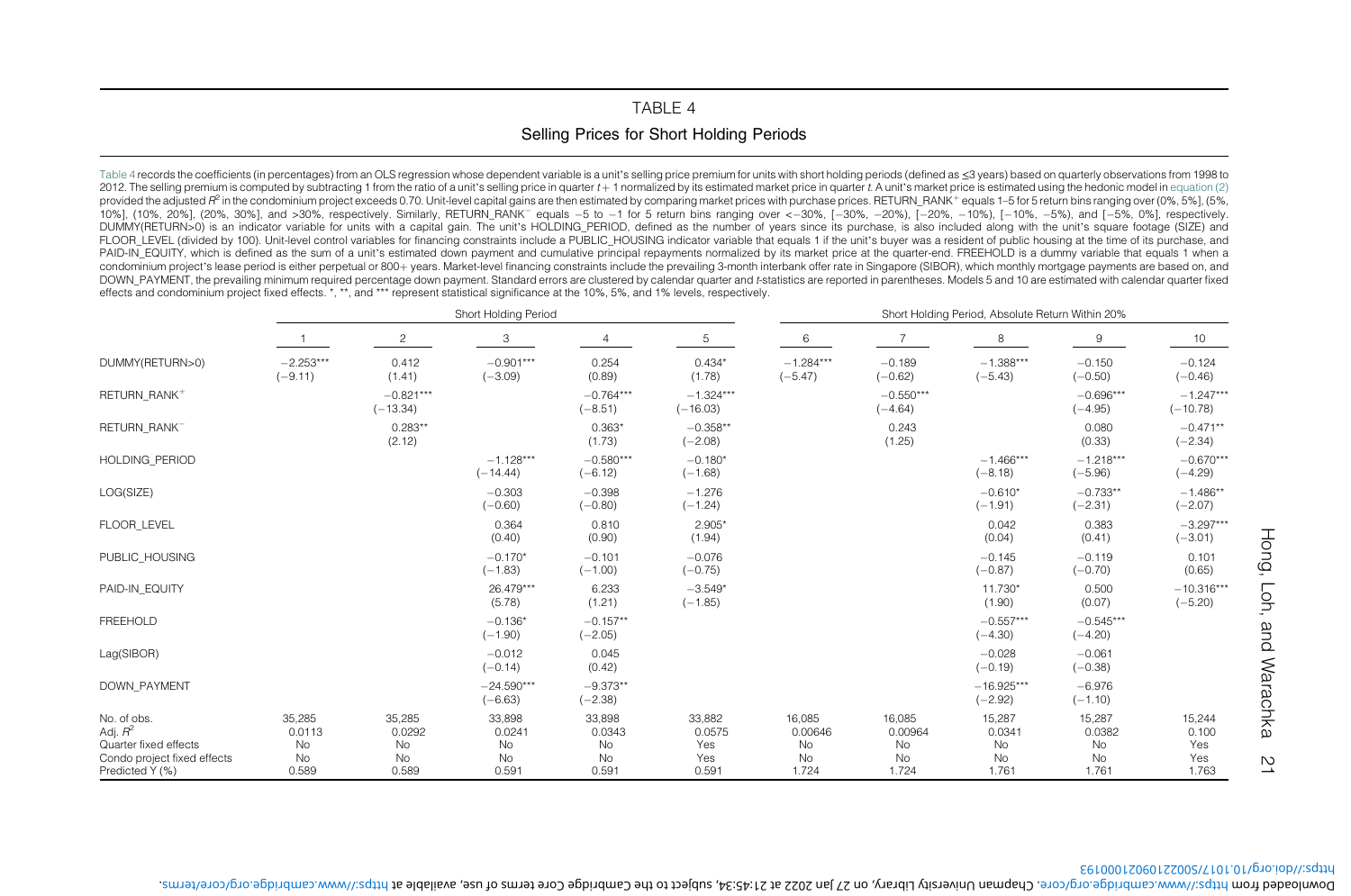## C. Holding Period Length

We repeat our analyses of the sell propensities and selling prices over holding periods whose length is >3 years, but not more than 5 years (medium term), or longer than 5 years (long term). A longer holding period may indicate a property is being held for consumption rather than investment.

Consistent with a consumption motive being more likely with longer holding periods, the sell propensities in [Table 5](#page-24-0) offer mixed support for realization utility among units whose holding period exceeds 3 years. When the absolute return since purchase is within 20% there is some evidence that the marginal effects of  $RETURN<sup>+</sup>$  are positive, but these marginal effects are not consistently positive. This lack of consistency indicates that the sell propensities are not reliably increasing with the magnitude of gains for units held for a longer period of time.

In [Table 6,](#page-27-0) we report that selling prices for units with a gain are lower than comparable units for the medium holding period sample. This price concession evidence weakens for units with a long holding period. Hence, the results are similar but not as strong as earlier results for units with a short holding period.

In summary, we find that realization utility exerts a stronger influence on shortterm real estate transactions than real estate transactions involving longer holding periods. This finding is consistent with short-term transactions being more likely to have an investment motive than a consumption motive.

## D. Variation Across Returns

Another way to increase the likelihood that units are being held for investment is to focus on returns that are less extreme. According to realization utility, investors sell when they reach their gain threshold. For unsold units with a large unrealized gain, the owner either has an even larger gain threshold or the owner is holding the unit for noninvestment reasons (e.g., consumption).

As a robustness test, we vary the range of returns over which the sell propensities are estimated. Our baseline analysis uses gain magnitudes that, in absolute value, are within 20% of the purchase price. To demonstrate that our results are robust to alternative thresholds, we repeat the estimations for units whose absolute return is within 15% or 25%.

The sell propensity results in [Table 7](#page-30-0) for units whose absolute returns are within 15% or 25% confirm the robustness of our earlier results in [Table 3.](#page-18-0) Indeed, the coefficients are largely similar in both tables. Furthermore, the selling price results in [Table 8](#page-31-0) for units whose absolute return is within 15% or 25% corroborate our earlier results in [Table 4.](#page-22-0) Overall, our empirical support for realization utility is robust to several selection criteria intended to identify units more likely to be held for investment.

## E. Transaction Costs

Our baseline tests use the purchase price as the reference price without adjusting the purchase price for transaction costs. One argument for using the purchase price as the reference price is that the purchase price is a salient number that a property owner is likely to anchor on, given they negotiated this price with the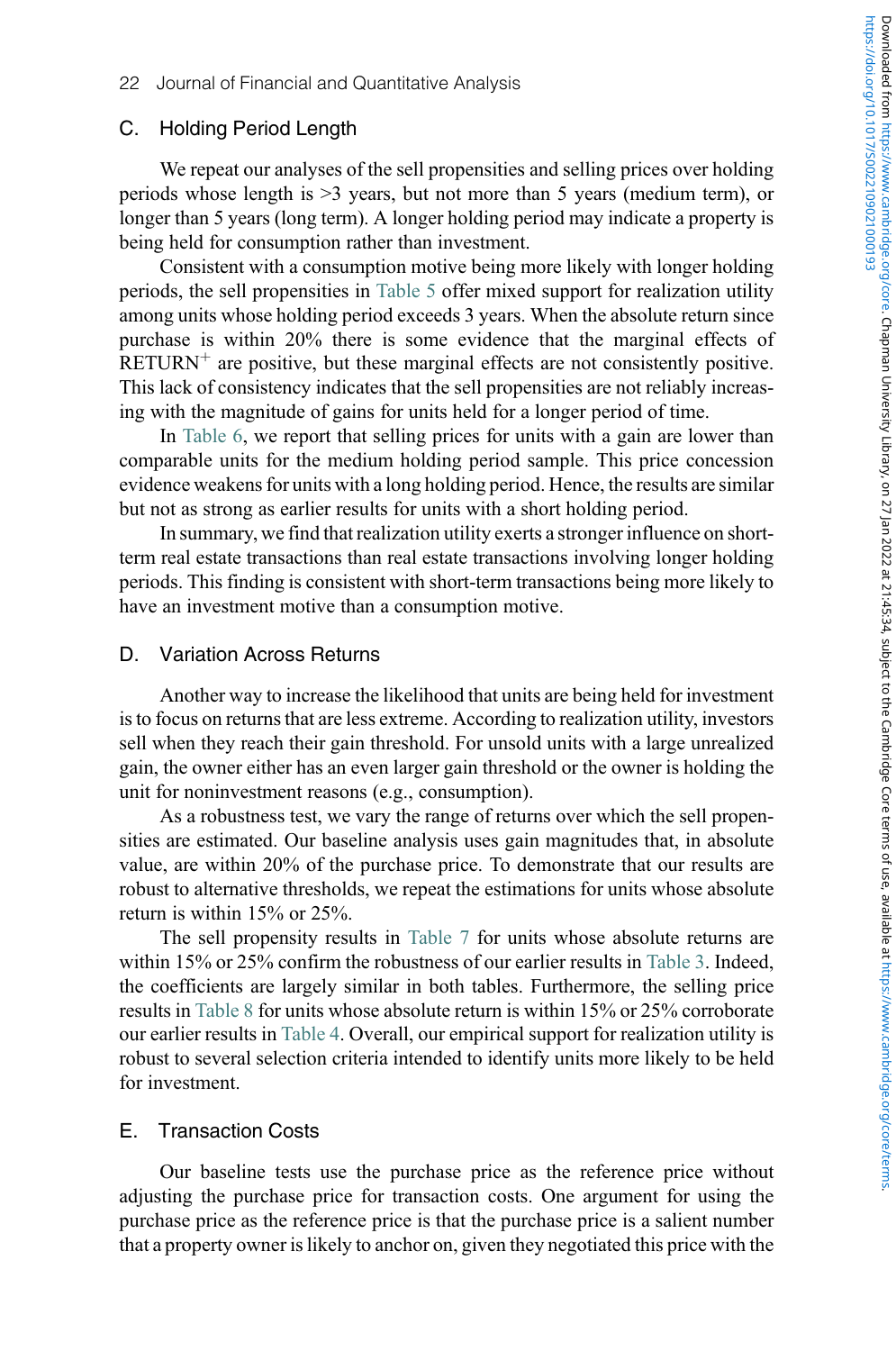# TABLE 5

Unit-Level Sell Propensities for Medium and Long Holding Periods

<span id="page-24-0"></span>[Table](#page-24-1) 5 records the marginal effects (in percentages) from <sup>a</sup> probit panel estimation that examines unit-level sell probabilities for units with medium and long holding periods in each quarter of our 1998–2012 sample. The medium holding period (Panel A) is defined as >3 years but not more than 5 years, and the long holding period (Panel B) is defined as >5 years. The dependent variable equals 1 if a unit is sold in quarter t + 1 after capital gain is estimated in quarter t. RETURN is estimated by subtracting a unit's purchase price from its estimated market price, and then normalizing this difference by the purchase price. A unit's market price is determined using the hedonic model in [equation](#page-13-3) (2) provided the adjusted  $R^2$  in the condominium project exceeds 0.70. RETURN<sup>+</sup> is defined as MAX(RETURN, 0) and RETURN<sup>-</sup> is defined as MAX(RETURN, 0) and RETURN<sup>-</sup> is def DUMMY(RETURN>0) is an indicator variable for units with a capital gain. The unit's HOLDING PERIOD, defined as the number of years since its purchase, is also included in the probit along with the unit's square footage (SIZE) and FLOOR\_LEVEL (divided by 100). Unit-level control variables for financing constraints include a PUBLIC\_HOUSING indicator variable that equals 1 if the unit's buyer was a resident of public housing at the time of its purchase, and PAID-IN EQUITY, which is defined as the sum of a unit's estimated down payment and cumulative principal repayments normalized by its market price at the quarter-end. FREEHOLD is a dummy variable that equals 1 when a condominium project's lease period is either perpetual or 800+years. Market-level financing constraints include the prevailing 3-month interbank offer rate in Singapore (SIBOR), which monthly mortgage payments are based on, and DOWN\_PAYMENT, the prevailing minimum required percentage down payment. Standard errors are clustered by calendar quarter and z-statistics (t-statistics for OLS models) are reported in parentheses. Models 5 and 10 are estimated using OLS with calendar quarter fixed effects and condominium project fixed effects. \*, \*\*, and \*\*\* represent statistical significance at the 10%, 5%, and 1% levels, respectively.

#### Panel A. Medium-Term Holding Period

|                     |                       |                      | Medium Holding Period     |                           |                          | Medium Holding Period, Absolute Return Within 20% |                       |                          |                          |                          |  |
|---------------------|-----------------------|----------------------|---------------------------|---------------------------|--------------------------|---------------------------------------------------|-----------------------|--------------------------|--------------------------|--------------------------|--|
|                     |                       | 2                    | 3                         |                           | 5                        |                                                   | $\overline{c}$        | 3                        | 4                        | 5                        |  |
| DUMMY(RETURN>0)     | $1.764***$<br>(11.31) | $0.985***$<br>(5.71) | $1.318***$<br>(5.93)      | $0.878***$<br>(5.63)      | $0.358***$<br>(4.21)     | 1.232***<br>(7.00)                                | $-0.028$<br>$(-0.27)$ | $0.943***$<br>(4.67)     | $-0.035$<br>$(-0.37)$    | $-0.095$<br>$(-0.99)$    |  |
| RETURN <sup>+</sup> |                       | 0.069<br>(0.29)      |                           | 0.169<br>(0.43)           | $-0.840**$<br>$(-2.02)$  |                                                   | $6.092***$<br>(8.44)  |                          | $5.327***$<br>(5.11)     | $3.540***$<br>(3.47)     |  |
| RETURN <sup>-</sup> |                       | 4.888***<br>(7.95)   |                           | $4.447***$<br>(4.12)      | 0.487<br>(0.92)          |                                                   | $5.623***$<br>(7.17)  |                          | 5.795***<br>(5.42)       | 1.856***<br>(3.14)       |  |
| HOLDING PERIOD      |                       |                      | $-0.182*$<br>$(-1.86)$    | $-0.224***$<br>$(-2.79)$  | $-0.137**$<br>$(-2.35)$  |                                                   |                       | $-0.068$<br>$(-0.52)$    | $-0.170$<br>$(-1.46)$    | $0.098*$<br>(1.88)       |  |
| LOG(SIZE)           |                       |                      | $-0.795***$<br>$(-14.34)$ | $-0.734***$<br>$(-12.09)$ | $-0.769***$<br>$(-7.72)$ |                                                   |                       | $-0.415***$<br>$(-5.48)$ | $-0.283***$<br>$(-3.35)$ | $-0.622***$<br>$(-3.62)$ |  |
| FLOOR LEVEL         |                       |                      | $0.894***$<br>(3.16)      | $0.734**$<br>(2.42)       | $1.105**$<br>(2.47)      |                                                   |                       | $0.932**$<br>(2.56)      | 0.323<br>(0.89)          | 0.455<br>(1.03)          |  |
| PUBLIC HOUSING      |                       |                      | $-0.326***$<br>$(-5.87)$  | $-0.351***$<br>$(-6.20)$  | $-0.203***$<br>$(-4.05)$ |                                                   |                       | $-0.509***$<br>$(-7.41)$ | $-0.500***$<br>$(-7.40)$ | $-0.371***$<br>$(-6.19)$ |  |
| PAID-IN EQUITY      |                       |                      | $-2.346*$<br>$(-1.74)$    | 0.668<br>(0.27)           | $-3.152***$<br>$(-3.55)$ |                                                   |                       | $-1.658$<br>$(-1.08)$    | 2.582<br>(1.30)          | $-2.263**$<br>$(-2.20)$  |  |
| <b>FREEHOLD</b>     |                       |                      | $0.152***$<br>(3.21)      | $0.137***$<br>(3.03)      |                          |                                                   |                       | $0.226***$<br>(4.17)     | $0.191***$<br>(3.60)     |                          |  |
|                     |                       |                      |                           |                           |                          |                                                   |                       |                          |                          | (continued on next page) |  |

#### https://doi.org/10.1017/S0022109021000193

Hong, Loh, and Warachka 23

ŠΣ

<span id="page-24-1"></span>Hong, Loh, and Warachka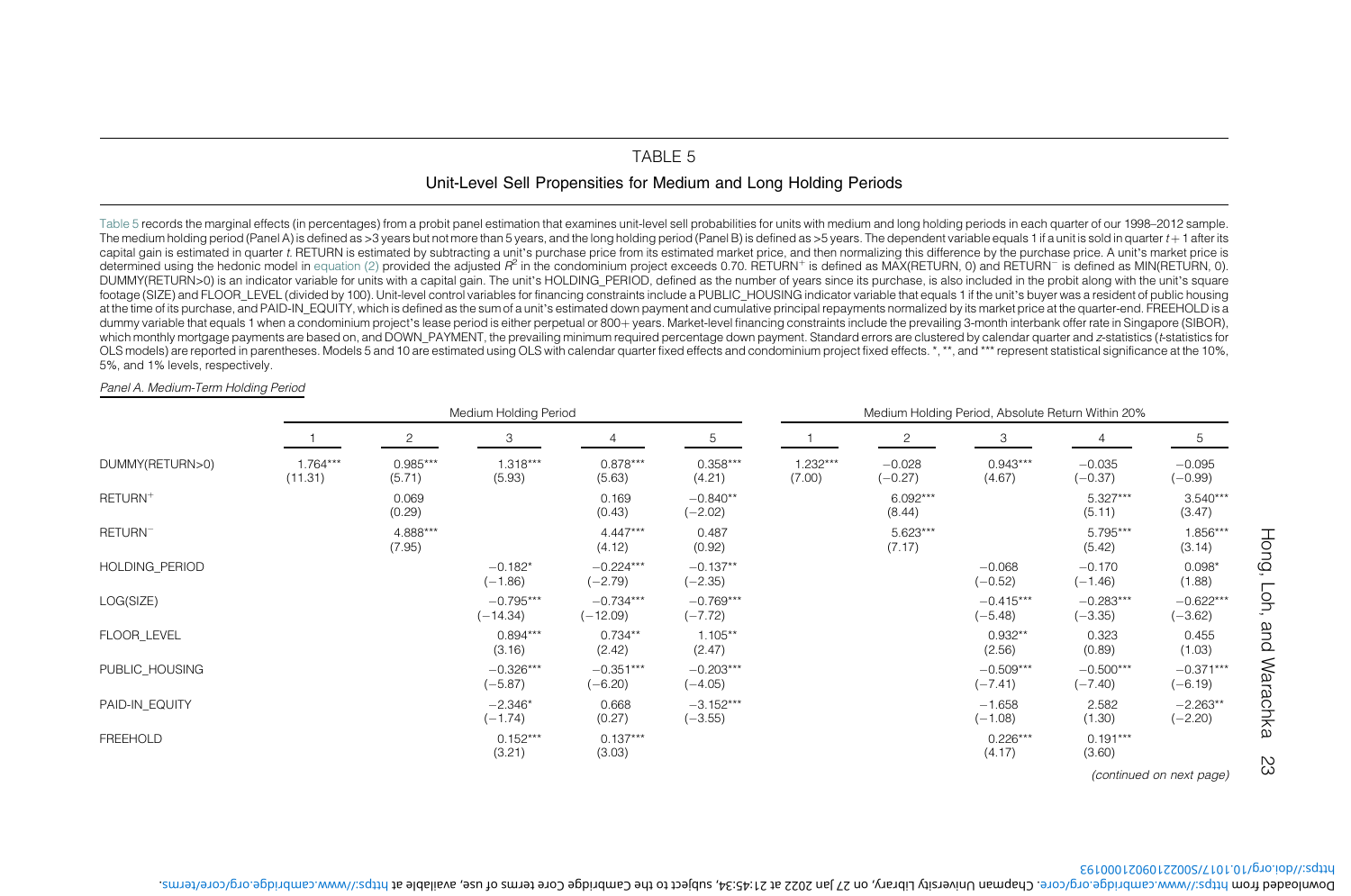|                                                                                                                    |                                                       |                                                |                                                | TABLE 5 (continued)<br>Unit-Level Sell Propensities for Medium and Long Holding Periods |                                               |                                                |                                                |                                                   |                                                |                                               |
|--------------------------------------------------------------------------------------------------------------------|-------------------------------------------------------|------------------------------------------------|------------------------------------------------|-----------------------------------------------------------------------------------------|-----------------------------------------------|------------------------------------------------|------------------------------------------------|---------------------------------------------------|------------------------------------------------|-----------------------------------------------|
| Panel A. Medium-Term Holding Period (continued)                                                                    |                                                       |                                                |                                                |                                                                                         |                                               |                                                |                                                |                                                   |                                                |                                               |
|                                                                                                                    |                                                       |                                                | Medium Holding Period                          |                                                                                         |                                               |                                                |                                                | Medium Holding Period, Absolute Return Within 20% |                                                |                                               |
|                                                                                                                    |                                                       | $\overline{2}$                                 | 3                                              | 4                                                                                       | 5                                             |                                                | $\overline{c}$                                 | 3                                                 | $\overline{4}$                                 | 5                                             |
| Lag(SIBOR)                                                                                                         |                                                       |                                                | $0.297***$<br>(2.59)                           | $0.322***$<br>(2.58)                                                                    |                                               |                                                |                                                | $0.202**$<br>(2.07)                               | $0.258***$<br>(2.84)                           |                                               |
| <b>DOWN PAYMENT</b>                                                                                                |                                                       |                                                | $-5.474**$<br>$(-2.17)$                        | $-8.307***$<br>$(-3.09)$                                                                |                                               |                                                |                                                | $-6.040**$<br>$(-2.40)$                           | $-10.434***$<br>$(-4.17)$                      |                                               |
| No. of obs.<br>Pseudo or Adj. R <sup>2</sup><br>Estimation<br>Quarter fixed effects<br>Condo project fixed effects | 859.114<br>0.0200<br>Probit<br><b>No</b><br><b>No</b> | 859,114<br>0.0218<br>Probit<br>No<br><b>No</b> | 834,157<br>0.0278<br>Probit<br>No<br><b>No</b> | 834,157<br>0.0290<br>Probit<br>No<br><b>No</b>                                          | 834,156<br>0.0119<br><b>OLS</b><br>Yes<br>Yes | 372,836<br>0.0113<br>Probit<br>No<br><b>No</b> | 372,836<br>0.0157<br>Probit<br>No<br><b>No</b> | 361,201<br>0.0226<br>Probit<br>No<br><b>No</b>    | 361,201<br>0.0260<br>Probit<br>No<br><b>No</b> | 361.182<br>0.0124<br><b>OLS</b><br>Yes<br>Yes |
| Panel B. Long-Term Holding Period                                                                                  |                                                       |                                                |                                                |                                                                                         |                                               |                                                |                                                |                                                   |                                                |                                               |
|                                                                                                                    |                                                       |                                                | Long Holding Period                            |                                                                                         |                                               |                                                |                                                | Long Holding Period, Absolute Return Within 20%   |                                                |                                               |
|                                                                                                                    |                                                       | $\overline{c}$                                 | 3                                              | $\overline{4}$                                                                          | 5                                             | $\overline{1}$                                 | $\overline{c}$                                 | 3                                                 | 4                                              | 5                                             |
| DUMMY(RETURN>0)                                                                                                    | $0.867***$<br>(7.92)                                  | $0.624***$<br>(3.86)                           | $1.241***$<br>(8.74)                           | $0.773***$<br>(6.32)                                                                    | $0.610***$<br>(4.36)                          | $0.780***$<br>(6.99)                           | 0.170<br>(1.46)                                | $0.897***$<br>(8.82)                              | 0.183<br>(1.62)                                | 0.181<br>(1.48)                               |
| RETURN <sup>+</sup>                                                                                                |                                                       | $-0.636***$<br>$(-4.62)$                       |                                                | 0.163<br>(0.74)                                                                         | $-0.677**$<br>$(-2.39)$                       |                                                | 0.038<br>(0.06)                                |                                                   | $2.650***$<br>(2.65)                           | $-1.202$<br>$(-1.55)$                         |
| RETURN <sup>-</sup>                                                                                                |                                                       | $2.460***$<br>(4.11)                           |                                                | $4.515***$<br>(6.04)                                                                    | $0.911*$<br>(1.82)                            |                                                | 5.915***<br>(6.76)                             |                                                   | 8.006***<br>(6.31)                             | 1.127<br>(1.49)                               |
| <b>HOLDING PERIOD</b>                                                                                              |                                                       |                                                | 0.013<br>(0.51)                                | $-0.076***$<br>$(-3.34)$                                                                | $-0.002$<br>$(-0.12)$                         |                                                |                                                | 0.067<br>(1.24)                                   | $-0.074$<br>$(-1.11)$                          | 0.022<br>(0.95)                               |
| LOG(SIZE)                                                                                                          |                                                       |                                                | $-0.435***$<br>$(-4.74)$                       | $-0.280***$<br>$(-3.09)$                                                                | $-0.465***$<br>$(-4.62)$                      |                                                |                                                | $-0.262*$<br>$(-1.84)$                            | $-0.053$<br>$(-0.40)$                          | $-0.756***$<br>$(-3.64)$                      |
| <b>FLOOR LEVEL</b>                                                                                                 |                                                       |                                                | $-0.538**$<br>$(-2.11)$                        | $-0.795***$<br>$(-3.73)$                                                                | $0.495**$<br>(2.29)                           |                                                |                                                | $-0.644$<br>$(-1.62)$                             | $-1.284***$<br>$(-3.02)$                       | $1.404***$<br>(3.01)                          |
| PUBLIC HOUSING                                                                                                     |                                                       |                                                | $-0.164***$<br>$(-4.60)$                       | $-0.185***$<br>$(-6.01)$                                                                | $-0.121***$<br>$(-4.28)$                      |                                                |                                                | $-0.261***$<br>$(-4.89)$                          | $-0.267***$<br>$(-5.12)$                       | $-0.191***$<br>$(-3.38)$                      |

https://doi.org/10.1017/S0022109021000193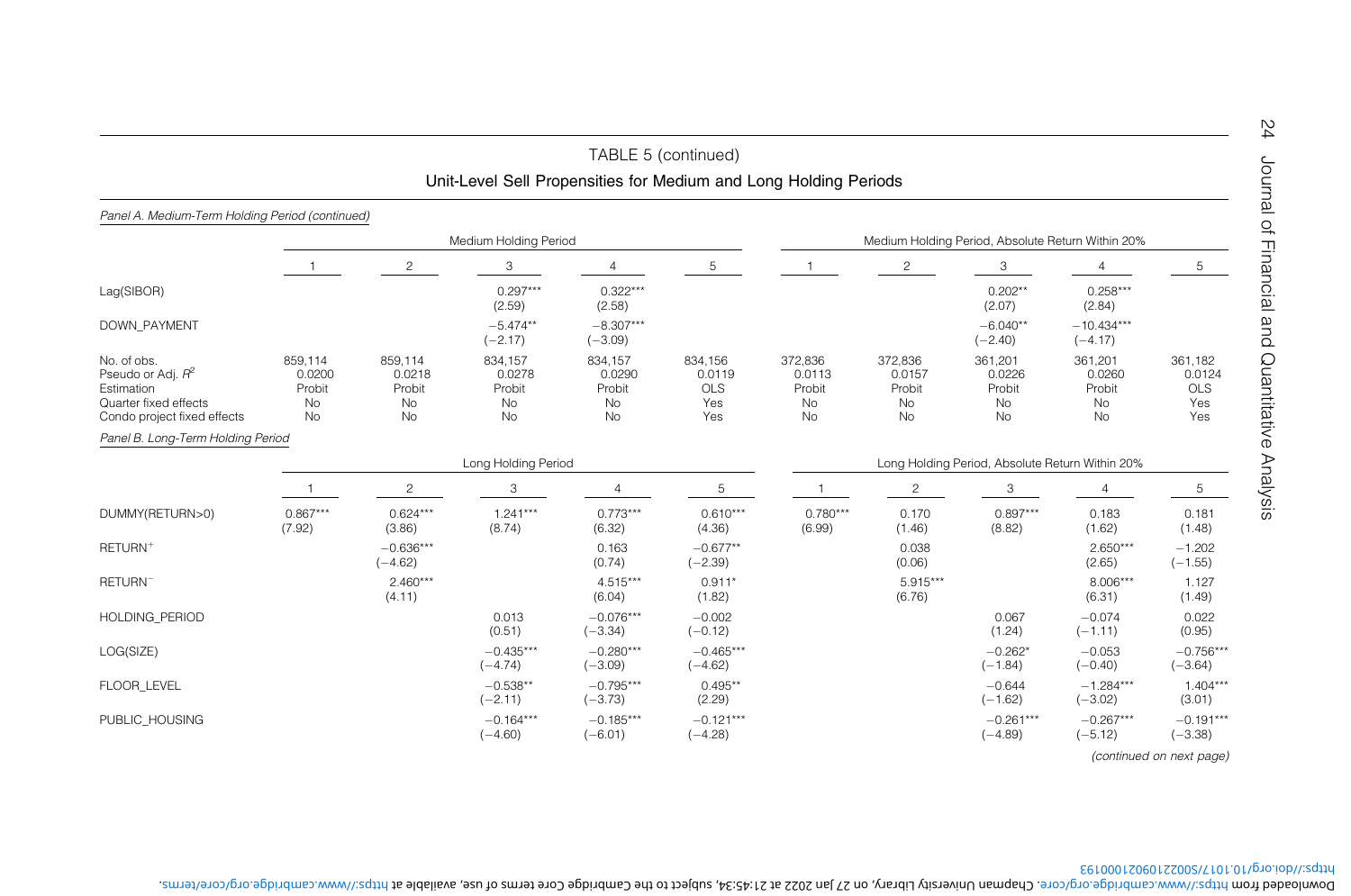# TABLE 5 (continued) Unit-Level Sell Propensities for Medium and Long Holding Periods

### Panel B. Long-Term Holding Period (continued)

|                                                                                                                    |                                            |                                                   | Long Holding Period                                     |                                           |                                                  | Long Holding Period, Absolute Return Within 20% |                                          |                                                        |                                                |                                         |  |
|--------------------------------------------------------------------------------------------------------------------|--------------------------------------------|---------------------------------------------------|---------------------------------------------------------|-------------------------------------------|--------------------------------------------------|-------------------------------------------------|------------------------------------------|--------------------------------------------------------|------------------------------------------------|-----------------------------------------|--|
|                                                                                                                    |                                            | 2                                                 | 3                                                       |                                           | 5                                                |                                                 | 2                                        | 3                                                      |                                                |                                         |  |
| PAID-IN EQUITY                                                                                                     |                                            |                                                   | 0.828<br>(1.15)                                         | $3.956***$<br>(5.47)                      | $-1.062**$<br>$(-2.56)$                          |                                                 |                                          | 1.729<br>(1.10)                                        | $6.397***$<br>(2.97)                           | $-4.288***$<br>$(-3.81)$                |  |
| <b>FREEHOLD</b>                                                                                                    |                                            |                                                   | $-0.281***$<br>$(-7.19)$                                | $-0.315***$<br>$(-7.88)$                  |                                                  |                                                 |                                          | $-0.433***$<br>$(-6.30)$                               | $-0.435***$<br>$(-6.35)$                       |                                         |  |
| Lag(SIBOR)                                                                                                         |                                            |                                                   | $0.274**$<br>(2.11)                                     | 0.199<br>(1.56)                           |                                                  |                                                 |                                          | 0.240<br>(1.42)                                        | 0.222<br>(1.41)                                |                                         |  |
| <b>DOWN PAYMENT</b>                                                                                                |                                            |                                                   | $-0.153$<br>$(-0.14)$                                   | $-3.067***$<br>$(-4.68)$                  |                                                  |                                                 |                                          | 2.039<br>(0.99)                                        | $-2.972$<br>$(-1.24)$                          |                                         |  |
| No. of obs.<br>Pseudo or Adj. R <sup>2</sup><br>Estimation<br>Quarter fixed effects<br>Condo project fixed effects | 1,788,992<br>0.00592<br>Probit<br>No<br>No | 1.788.992<br>0.00846<br>Probit<br><b>No</b><br>No | 1,733,357<br>0.0102<br>Probit<br><b>No</b><br><b>No</b> | 1,733,357<br>0.0125<br>Probit<br>No<br>No | 1,733,355<br>0.00713<br><b>OLS</b><br>Yes<br>Yes | 541.340<br>0.00392<br>Probit<br><b>No</b><br>No | 541.340<br>0.00540<br>Probit<br>No<br>No | 520.945<br>0.00886<br>Probit<br><b>No</b><br><b>No</b> | 520,945<br>0.0110<br>Probit<br><b>No</b><br>No | 520,921<br>0.00904<br>OLS<br>Yes<br>Yes |  |

https://doi.org/10.1017/S0022109021000193 . https://www.cambridge.org/core/terms , subject to the Cambridge Core terms of use, available at 27 Jan 2022 at 21:45:34 , on Chapman University Library . https://www.cambridge.org/core Downloaded from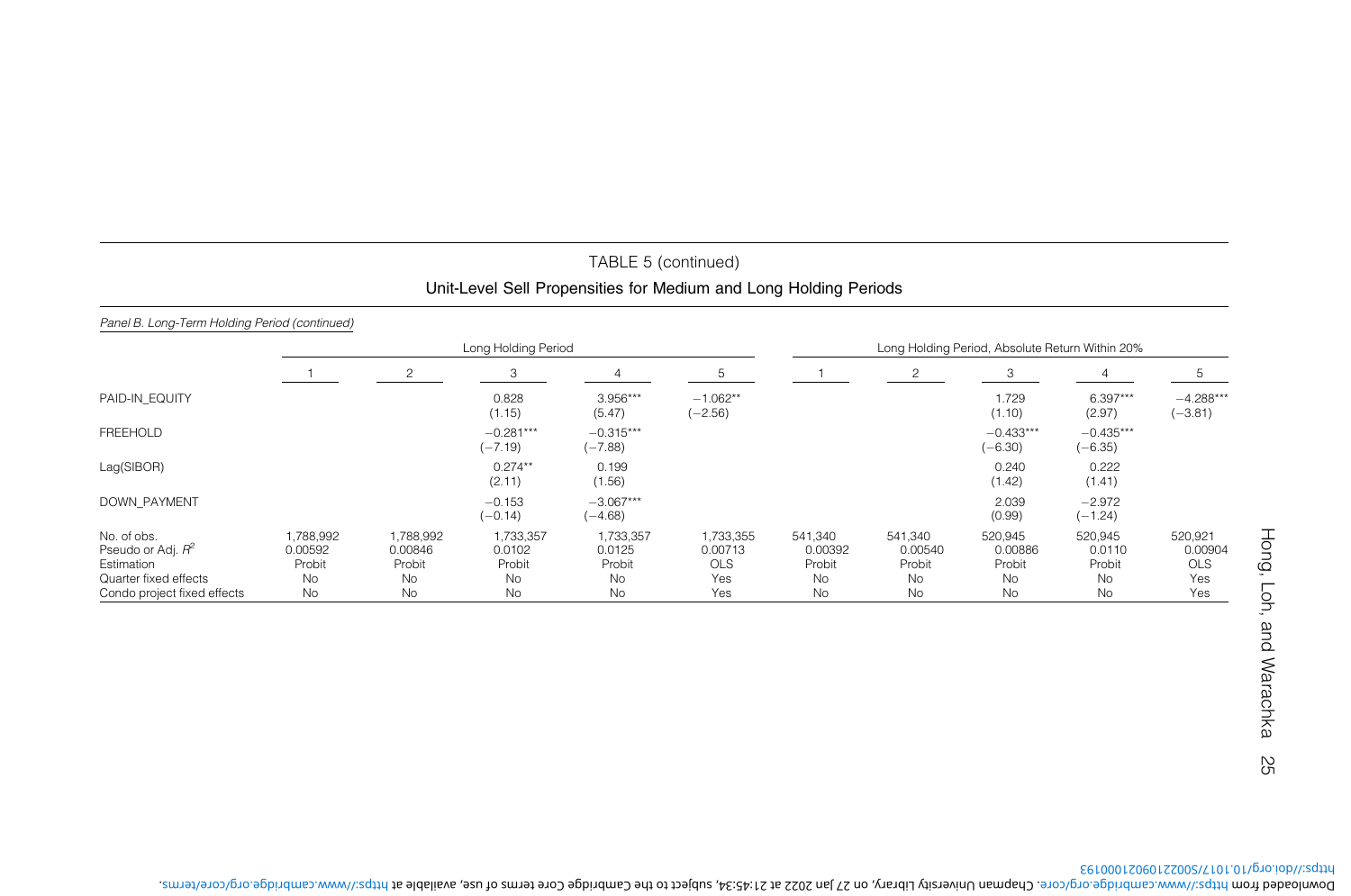## <span id="page-27-1"></span>TABLE 6

## Selling Prices for Medium and Long Holding Periods

<span id="page-27-0"></span>[Table](#page-27-1) 6 records the coefficients (in percentages) from an OLS regression whose dependent variable is <sup>a</sup> unit'<sup>s</sup> selling price premium for units with medium and long holding periods based on quarterly observations from 1998 to 2012. The medium holding period (Panel A) is >3 years but not more than 5 years, and the long holding period (Panel B) is defined as >5 years. The selling premium is computed by subtracting 1 from the ratio of <sup>a</sup> unit's selling price in quarter  $t + 1$  normalized by its estimated market price. A unit's market price is estimated using the hedonic model in [equation](#page-13-3) (2) provided the adjusted  $R^2$  in the condominium project exceeds 0. Unit-level capital gains are then estimated by comparing market prices with purchase prices. RETURN\_RANK<sup>+</sup> equals 1–5 for 5 return bins ranging over (0%, 5%], (5%, 10%], (10%, 20%], (20%, 30%], and >30%, and >30%, respectively. Similarly, RETURN\_RANK<sup>-</sup> equals -5 to -1 for 5 return bins ranging over <-30%, [-30%, -20%), [-20%, -10%), [-10%, -5%), and [-5%, 0%], respectively. DUMMY(RETURN>0) is an indicator variable for units with a capital gain. The unit's HOLDING PERIOD, defined as the number of years since its purchase, is also included in the probit along with the unit's square footage (SIZE) and FLOOR\_LEVEL (divided by 100). Unit-level control variables for financing constraints include a PUBLIC\_HOUSING indicator variable that equals 1 if the unit's buyer was a resident of public housing at the time of its purchase and PAID-IN EQUITY, which is defined as the sum of a unit's estimated down payment and cumulative principal repayments normalized by its market price at the quarter-end. FREEHOLD is a dummy variable that equals 1 when a condominium project's lease period is either perpetual or 800+ years. Market-level financing constraints include the prevailing 3-month interbank offer rate in Singapore (SIBOR), which monthly mortgage payments are based on, and DOWN\_PAYMENT, the prevailing minimum required percentage down payment. Standard errors are clustered by calendar quarter and t-statistics are reported in parentheses. Models 5 and 10 are estimated with calendar quarter fixed effects and condominium project fixed effects. \*, \*\*, and \*\*\* represent statistical significance at the 10%, 5%, and 1% levels, respectively.

#### Panel A. Medium-Term Holding Period

|                          |                           |                          | Medium Holding Period    |                         |                          | Medium Holding Period, Absolute Return Within 20% |                         |                          |                          |                           |  |
|--------------------------|---------------------------|--------------------------|--------------------------|-------------------------|--------------------------|---------------------------------------------------|-------------------------|--------------------------|--------------------------|---------------------------|--|
|                          |                           | 2                        | 3                        | 4                       | 5                        |                                                   | 2                       | 3                        | 4                        | 5                         |  |
| DUMMY(RETURN>0)          | $-1.391***$<br>$(-10.61)$ | $-0.625**$<br>$(-2.20)$  | $-1.336***$<br>$(-6.29)$ | $-0.706**$<br>$(-2.49)$ | $-0.695**$<br>$(-2.08)$  | $-1.183***$<br>$(-7.26)$                          | $-0.156$<br>$(-0.40)$   | $-1.240***$<br>$(-5.70)$ | $-0.214$<br>$(-0.51)$    | 0.001<br>(0.00)           |  |
| RETURN RANK+             |                           | $-0.185***$<br>$(-3.07)$ |                          | $-0.244***$<br>$-2.89$  | $-0.664***$<br>$(-6.59)$ |                                                   | $-0.352**$<br>$(-2.38)$ |                          | $-0.417**$<br>$(-2.25)$  | $-1.410***$<br>$(-9.67)$  |  |
| RETURN RANK <sup>-</sup> |                           | 0.011<br>(0.12)          |                          | 0.012<br>(0.10)         | $-0.268$<br>$(-1.37)$    |                                                   | $-0.198$<br>$(-1.36)$   |                          | $-0.169$<br>$(-0.98)$    | $-1.104***$<br>$(-5.36)$  |  |
| HOLDING PERIOD           |                           |                          | $-0.055$<br>$(-0.55)$    | 0.033<br>(0.30)         | $-0.013$<br>$(-0.09)$    |                                                   |                         | $-0.258$<br>$(-1.33)$    | $-0.170$<br>$(-0.80)$    | 0.047<br>(0.19)           |  |
| LOG(SIZE)                |                           |                          | $-0.625**$<br>$(-2.01)$  | $-0.693**$<br>$(-2.30)$ | $-2.221***$<br>$(-3.52)$ |                                                   |                         | 0.388<br>(1.19)          | 0.277<br>(0.88)          | $-1.176*$<br>$(-1.78)$    |  |
| FLOOR LEVEL              |                           |                          | $-1.736**$<br>$(-2.57)$  | $-1.687**$<br>$(-2.55)$ | $-1.548$<br>$(-1.04)$    |                                                   |                         | $-4.641***$<br>$(-3.52)$ | $-4.287***$<br>$(-3.32)$ | $-5.007**$<br>$(-2.21)$   |  |
| PUBLIC HOUSING           |                           |                          | $-0.181$<br>$(-1.16)$    | $-0.174$<br>$(-1.10)$   | $-0.130$<br>$(-0.88)$    |                                                   |                         | $-0.033$<br>$(-0.12)$    | $-0.045$<br>$(-0.17)$    | 0.073<br>(0.27)           |  |
| PAID-IN EQUITY           |                           |                          | $3.964**$<br>(2.07)      | 0.431<br>(0.15)         | $-1.521$<br>$(-0.35)$    |                                                   |                         | 2.249<br>(0.52)          | $-0.682$<br>$(-0.13)$    | $-23.115***$<br>$(-5.61)$ |  |
| FREEHOLD                 |                           |                          | $0.254**$<br>(2.50)      | $0.232**$<br>(2.26)     |                          |                                                   |                         | $0.273*$<br>(1.85)       | $0.287*$<br>(1.91)       |                           |  |

(continued on next page)

### https://doi.org/10.1017/S0022109021000193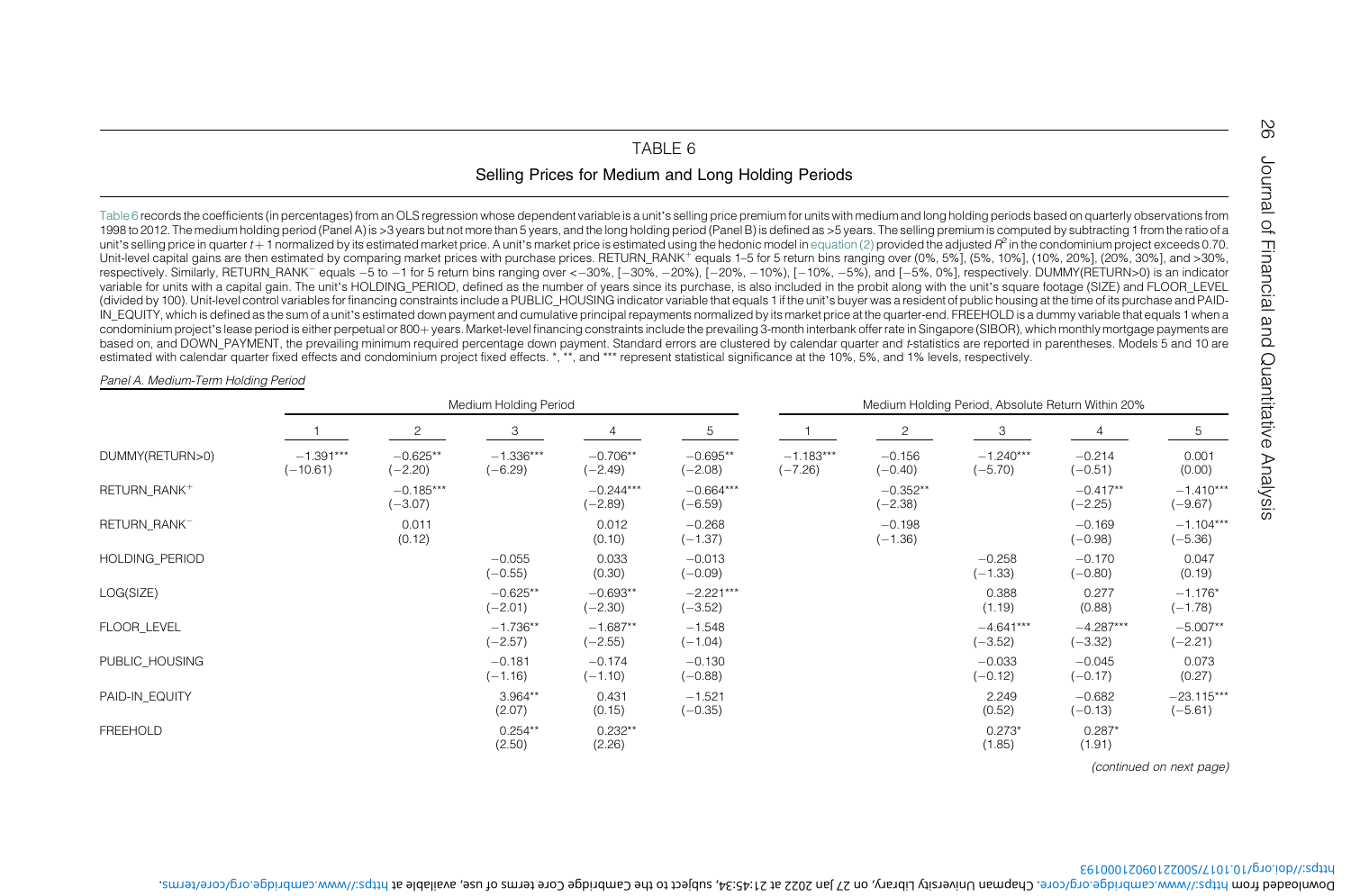# TABLE 6 (continued) Selling Prices for Medium and Long Holding Periods

### Panel A. Medium-Term Holding Period (continued)

|                                                                                                      |                                                  |                                                  | Medium Holding Period                    |                                          |                                            | Medium Holding Period, Absolute Return Within 20% |                                       |                                      |                                                 |                                        |  |  |  |
|------------------------------------------------------------------------------------------------------|--------------------------------------------------|--------------------------------------------------|------------------------------------------|------------------------------------------|--------------------------------------------|---------------------------------------------------|---------------------------------------|--------------------------------------|-------------------------------------------------|----------------------------------------|--|--|--|
|                                                                                                      |                                                  | 2                                                | 3                                        | 4                                        | 5                                          |                                                   | $\overline{2}$                        | 3                                    |                                                 | 5                                      |  |  |  |
| Lag(SIBOR)                                                                                           |                                                  |                                                  | $-0.162**$<br>$(-2.46)$                  | $-0.227***$<br>$(-3.07)$                 |                                            |                                                   |                                       | 0.000<br>(0.00)                      | $-0.042$<br>$(-0.36)$                           |                                        |  |  |  |
| <b>DOWN PAYMENT</b>                                                                                  |                                                  |                                                  | $-6.212**$<br>$(-2.54)$                  | $-3.223$<br>$(-1.08)$                    |                                            |                                                   |                                       | $-8.787*$<br>$(-1.70)$               | $-5.755$<br>$(-0.94)$                           |                                        |  |  |  |
| No. of obs.<br>Adj. $R^2$<br>Quarter fixed effects<br>Condo project fixed effects<br>Predicted Y (%) | 17,754<br>0.00746<br><b>No</b><br>No<br>$-0.050$ | 17,754<br>0.00816<br><b>No</b><br>No<br>$-0.050$ | 17,262<br>0.0115<br>No<br>No<br>$-0.052$ | 17,262<br>0.0123<br>No<br>No<br>$-0.052$ | 17,245<br>0.0183<br>Yes<br>Yes<br>$-0.052$ | 6,305<br>0.00796<br><b>No</b><br>No<br>0.487      | 6,305<br>0.00894<br>No<br>No<br>0.487 | 6,126<br>0.0137<br>No<br>No<br>0.470 | 6,126<br>0.0148<br>No<br>No<br>0.470            | 6,014<br>0.0633<br>Yes<br>Yes<br>0.458 |  |  |  |
| Panel B. Long-Term Holding Period                                                                    |                                                  |                                                  |                                          |                                          |                                            |                                                   |                                       |                                      |                                                 |                                        |  |  |  |
|                                                                                                      |                                                  |                                                  | Long Holding Period                      |                                          |                                            |                                                   |                                       |                                      |                                                 |                                        |  |  |  |
|                                                                                                      |                                                  | $\overline{c}$                                   | 3                                        | 4                                        | 5                                          |                                                   | $\overline{c}$                        | 3                                    | Long Holding Period, Absolute Return Within 20% |                                        |  |  |  |
| DUMMY(RETURN>0)                                                                                      | $-0.700***$<br>$(-9.85)$                         | 0.145<br>(0.75)                                  | $-0.548***$<br>$(-2.78)$                 | 0.348<br>(1.54)                          | $0.546**$<br>(2.34)                        | $-0.298**$<br>$(-2.43)$                           | $-0.171$<br>$(-0.72)$                 | $-0.452*$<br>$(-1.97)$               | $-0.110$<br>$(-0.46)$                           | $-0.091$<br>$(-0.37)$                  |  |  |  |
| RETURN RANK+                                                                                         |                                                  | $-0.212***$<br>$(-4.73)$                         |                                          | $-0.343***$<br>$(-3.89)$                 | $-0.511***$<br>$(-5.29)$                   |                                                   | $-0.076$<br>$(-0.67)$                 |                                      | $-0.191$<br>$(-1.26)$                           | $-0.458***$<br>$(-2.92)$               |  |  |  |
| RETURN RANK <sup>-</sup>                                                                             |                                                  | 0.013<br>(0.21)                                  |                                          | $-0.049$<br>$(-0.53)$                    | $-0.239**$<br>$(-2.13)$                    |                                                   | 0.039<br>(0.30)                       |                                      | $-0.008$<br>$(-0.06)$                           | $-0.370***$<br>$(-2.94)$               |  |  |  |
| <b>HOLDING PERIOD</b>                                                                                |                                                  |                                                  | $-0.075***$<br>$(-3.29)$                 | $-0.020$<br>$(-0.55)$                    | $-0.157***$<br>$(-3.75)$                   |                                                   |                                       | $-0.019$<br>$(-0.24)$                | 0.015<br>(0.16)                                 | $-0.349***$<br>$(-4.40)$               |  |  |  |
| LOG(SIZE)                                                                                            |                                                  |                                                  | $-0.276$<br>$(-0.63)$                    | $-0.359$<br>$(-0.86)$                    | $-1.048$<br>$(-1.30)$                      |                                                   |                                       | 0.252<br>(0.49)                      | 0.203<br>(0.41)                                 | 0.229<br>(0.23)                        |  |  |  |
| FLOOR LEVEL                                                                                          |                                                  |                                                  | $-1.990**$<br>$(-2.24)$                  | $-1.690*$<br>$(-1.92)$                   | $-4.456***$<br>$(-3.45)$                   |                                                   |                                       | $-4.893***$<br>$(-5.25)$             | $-4.724***$<br>$(-4.76)$                        | $-11.460***$<br>$(-10.11)$             |  |  |  |
| PUBLIC_HOUSING                                                                                       |                                                  |                                                  | $-0.128**$<br>$(-2.09)$                  | $-0.141**$<br>$(-2.28)$                  | $-0.070$<br>$(-1.03)$                      |                                                   |                                       | $-0.201$<br>$(-1.64)$                | $-0.199$<br>$(-1.64)$                           | $-0.006$<br>$(-0.04)$                  |  |  |  |
| PAID-IN EQUITY                                                                                       |                                                  |                                                  | 1.000<br>(1.20)                          | $-1.904$<br>$(-1.32)$                    | 1.481<br>(0.98)                            |                                                   |                                       | $-2.028$<br>$(-0.74)$                | $-3.380$<br>$(-0.96)$                           | 0.009<br>(0.00)                        |  |  |  |

Hong, Loh, and Warachka 27  $\overline{2}$ (continued on next page)

Hong, Loh, and Warachka

https://doi.org/10.1017/S0022109021000193 . https://www.cambridge.org/core/terms , subject to the Cambridge Core terms of use, available at 27 Jan 2022 at 21:45:34 , on Chapman University Library . https://www.cambridge.org/core Downloaded from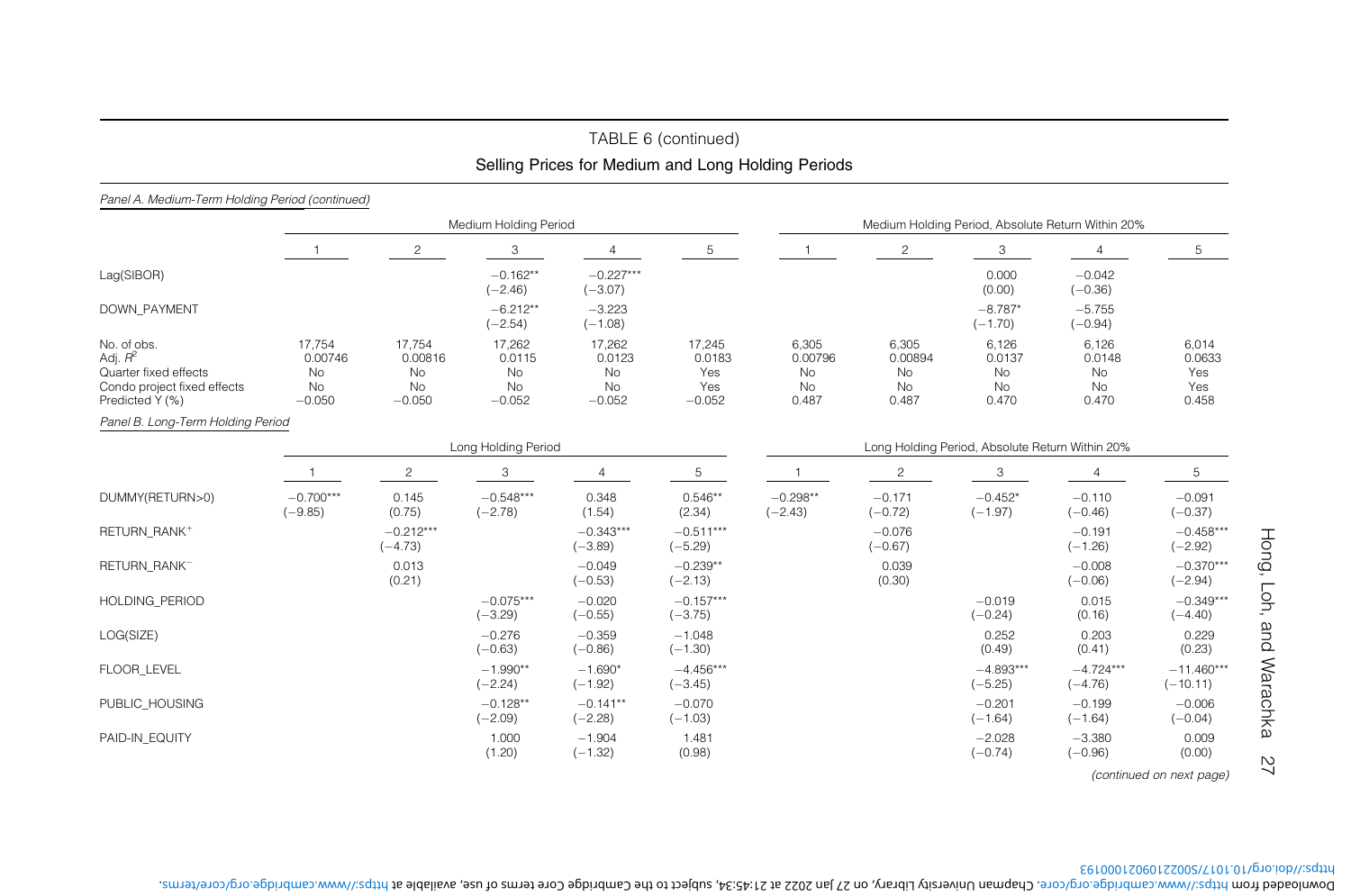|                                                                                                      |                                                  |                                                  |                                                         |                                             | TABLE 6 (continued)                        |                                                    |                                                |                                                      |                                                |                                         |
|------------------------------------------------------------------------------------------------------|--------------------------------------------------|--------------------------------------------------|---------------------------------------------------------|---------------------------------------------|--------------------------------------------|----------------------------------------------------|------------------------------------------------|------------------------------------------------------|------------------------------------------------|-----------------------------------------|
|                                                                                                      |                                                  |                                                  |                                                         |                                             |                                            | Selling Prices for Medium and Long Holding Periods |                                                |                                                      |                                                |                                         |
| Panel B. Long-Term Holding Period (continued)                                                        |                                                  |                                                  |                                                         |                                             |                                            |                                                    |                                                |                                                      |                                                |                                         |
|                                                                                                      |                                                  |                                                  | Long Holding Period                                     |                                             |                                            |                                                    |                                                | Long Holding Period, Absolute Return Within 20%      |                                                |                                         |
|                                                                                                      |                                                  | 2                                                | 3                                                       |                                             | ь                                          |                                                    |                                                | 3                                                    |                                                | 5                                       |
| <b>FREEHOLD</b>                                                                                      |                                                  |                                                  | $0.150**$<br>(2.20)                                     | $0.154**$<br>(2.26)                         |                                            |                                                    |                                                | $-0.163$<br>$(-1.43)$                                | $-0.160$<br>$(-1.44)$                          |                                         |
| Lag(SIBOR)                                                                                           |                                                  |                                                  | $-0.091***$<br>$(-2.99)$                                | $-0.135***$<br>$(-3.58)$                    |                                            |                                                    |                                                | $-0.103$<br>$(-1.27)$                                | $-0.107$<br>$(-1.32)$                          |                                         |
| <b>DOWN PAYMENT</b>                                                                                  |                                                  |                                                  | 1.752<br>(1.25)                                         | $3.784**$<br>(2.11)                         |                                            |                                                    |                                                | 7.032*<br>(1.90)                                     | 8.195*<br>(1.88)                               |                                         |
| No. of obs.<br>Adj. $R^2$<br>Quarter fixed effects<br>Condo project fixed effects<br>Predicted Y (%) | 32,087<br>0.00257<br>No<br><b>No</b><br>$-0.270$ | 32,087<br>0.00373<br><b>No</b><br>No<br>$-0.270$ | 31,091<br>0.00393<br><b>No</b><br><b>No</b><br>$-0.270$ | 31,091<br>0.00571<br>No.<br>No.<br>$-0.270$ | 31,061<br>0.0104<br>Yes<br>Yes<br>$-0.271$ | 10,743<br>0.000459<br>No<br>No.<br>0.088           | 10.743<br>0.000340<br><b>No</b><br>No<br>0.088 | 10,392<br>0.00444<br><b>No</b><br><b>No</b><br>0.098 | 10,392<br>0.00454<br>No.<br><b>No</b><br>0.098 | 10,344<br>0.0308<br>Yes<br>Yes<br>0.102 |

https://doi.org/10.1017/S0022109021000193 . https://www.cambridge.org/core/terms , subject to the Cambridge Core terms of use, available at 27 Jan 2022 at 21:45:34 , on Chapman University Library . https://www.cambridge.org/core Downloaded from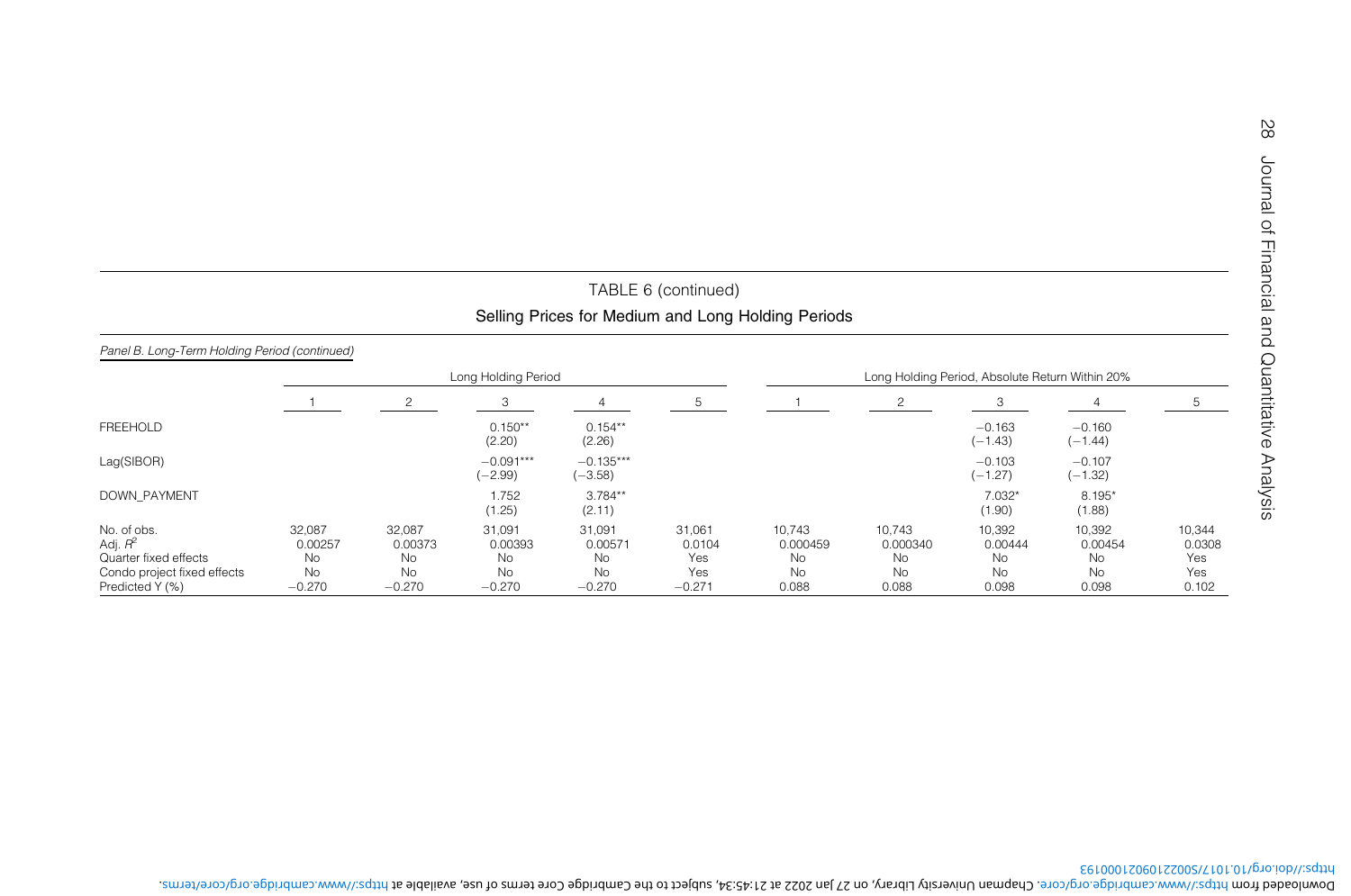## <span id="page-30-1"></span>TABLE 7Sell Propensities of Short-Term Units Across Different Return Ranges

<span id="page-30-0"></span>[Table](#page-30-1) 7 records the marginal effects (in percentages) from a probit panel estimation that examines unit-level sell probabilities for units with short holding periods ≤3 years in each quarter of our 1998–2012 sample. In th absolute value of each unit's capital gain is bounded by either 15% or 25%. The dependent variable equals 1 if a unit is sold in quarter  $t+1$  after its capital gain is estimated. RETURN is estimated by subtracting a unit' its estimated market price, and then normalizing this difference by the purchase price. A unit's market price is determined using the hedonic model in [equation](#page-13-3) (2) provided the adjusted  $R^2$  in the condominium project ex RETURN<sup>+</sup> is defined as MAX(RETURN, 0) and RETURN<sup>-</sup> is defined as MIN(RETURN, 0). DUMMY(RETURN>0) is an indicator variable for units with a capital gain. The unit's HOLDING\_PERIOD, defined as the number of years since its purchase, is also included in the probit along with the unit's square footage (SIZE) and FLOOR LEVEL (divided by 100). Unit-level control variables for financing constraints include a PUBLIC HOUSING indicator variable that the unit's buyer was a resident of public housing at the time of its purchase, and PAID-IN\_EQUITY, which is defined as the sum of a unit's estimated down payment and cumulative principal repayments normalized by its market quarter-end. FREEHOLD is a dummy variable that equals 1 when a condominium project's lease period is either perpetual or 800+ years. Market-level financing constraints include the prevailing 3-month interbank offer rate in (SIBOR), which monthly mortgage payments are based on, and DOWN\_PAYMENT, the prevailing minimum required percentage down payment. Standard errors are clustered by calendar quarter and <sup>z</sup>-statistics (t-statistics for OLS models) are reported in parentheses. Models 5 and 10 are estimated using OLS with calendar quarter fixed effects and condominium project fixed effects. \*, \*\*, and \*\*\* represent statistical significance at the 10%, 5%, and respectively.

|                                                                                                           |                                            |                                           | Short Holding Period, Absolute Return Within 15% |                                           |                                          | Short Holding Period, Absolute Return Within 25% |                                                  |                                           |                                           |                                          |  |
|-----------------------------------------------------------------------------------------------------------|--------------------------------------------|-------------------------------------------|--------------------------------------------------|-------------------------------------------|------------------------------------------|--------------------------------------------------|--------------------------------------------------|-------------------------------------------|-------------------------------------------|------------------------------------------|--|
|                                                                                                           |                                            | $\overline{c}$                            | 3                                                | $\overline{4}$                            | 5                                        | 6                                                | $\overline{7}$                                   | 8                                         | 9                                         | 10                                       |  |
| DUMMY(RETURN>0)                                                                                           | $0.698***$<br>(9.59)                       | $0.093*$<br>(1.83)                        | $0.497***$<br>(8.27)                             | $0.110***$<br>(2.89)                      | $-0.019$<br>$(-0.39)$                    | $1.136***$<br>(11.62)                            | $0.225***$<br>(3.35)                             | $0.726***$<br>(8.26)                      | $0.232***$<br>(4.65)                      | $-0.100$<br>$(-1.48)$                    |  |
| RETURN <sup>+</sup>                                                                                       |                                            | $8.164***$<br>(14.10)                     |                                                  | $4.654***$<br>(8.20)                      | $6.921***$<br>(8.12)                     |                                                  | 7.586***<br>(12.55)                              |                                           | $4.540***$<br>(7.00)                      | 7.010***<br>(9.21)                       |  |
| RETURN <sup>-</sup>                                                                                       |                                            | $-0.110$<br>$(-0.12)$                     |                                                  | $2.023***$<br>(2.91)                      | $3.084***$<br>(3.04)                     |                                                  | 0.127<br>(0.13)                                  |                                           | $2.690***$<br>(3.36)                      | $3.139***$<br>(3.32)                     |  |
| <b>HOLDING PERIOD</b>                                                                                     |                                            |                                           | $0.570***$<br>(10.68)                            | $0.468***$<br>(8.72)                      | $0.804***$<br>(9.93)                     |                                                  |                                                  | $0.681***$<br>(10.84)                     | $0.466***$<br>(6.89)                      | $0.834***$<br>(10.25)                    |  |
| LOG(SIZE)                                                                                                 |                                            |                                           | $-0.399***$<br>$(-8.37)$                         | $-0.348***$<br>$(-7.28)$                  | $-0.790***$<br>$(-5.71)$                 |                                                  |                                                  | $-0.584***$<br>$(-10.96)$                 | $-0.501***$<br>$(-9.07)$                  | $-1.039***$<br>$(-7.85)$                 |  |
| FLOOR LEVEL                                                                                               |                                            |                                           | $0.401***$<br>(2.75)                             | $0.237*$<br>(1.75)                        | 0.310<br>(1.05)                          |                                                  |                                                  | $0.635***$<br>(3.30)                      | $0.336**$<br>(2.10)                       | 0.426<br>(1.51)                          |  |
| PUBLIC HOUSING                                                                                            |                                            |                                           | $-0.232***$<br>$(-8.58)$                         | $-0.234***$<br>$(-9.02)$                  | $-0.239***$<br>$(-5.93)$                 |                                                  |                                                  | $-0.258***$<br>$(-7.46)$                  | $-0.272***$<br>$(-8.58)$                  | $-0.234***$<br>$(-6.14)$                 |  |
| PAID-IN EQUITY                                                                                            |                                            |                                           | $-2.253*$<br>$(-1.70)$                           | 1.624<br>(1.09)                           | $-2.518**$<br>$(-2.55)$                  |                                                  |                                                  | $-5.466***$<br>$(-3.43)$                  | 2.602<br>(1.38)                           | $-3.152***$<br>$(-2.80)$                 |  |
| <b>FREEHOLD</b>                                                                                           |                                            |                                           | $0.060***$<br>(2.81)                             | $0.052***$<br>(2.58)                      |                                          |                                                  |                                                  | $0.084***$<br>(3.15)                      | $0.073***$<br>(3.09)                      |                                          |  |
| Lag(SIBOR)                                                                                                |                                            |                                           | 0.010<br>(0.28)                                  | 0.032<br>(0.98)                           |                                          |                                                  |                                                  | 0.027<br>(0.56)                           | $0.073*$<br>(1.65)                        |                                          |  |
| <b>DOWN PAYMENT</b>                                                                                       |                                            |                                           | $-5.374***$<br>$(-3.73)$                         | $-8.716***$<br>$(-5.55)$                  |                                          |                                                  |                                                  | $-3.499**$<br>$(-2.05)$                   | $-10.278***$<br>$(-5.18)$                 |                                          |  |
| No. of obs.<br>Pseudo or Adj. $R^2$<br>Estimation<br>Quarter fixed effects<br>Condo project fixed effects | 1,078,434<br>0.00962<br>Probit<br>No<br>No | 1,078,434<br>0.0169<br>Probit<br>No<br>No | 1,026,293<br>0.0693<br>Probit<br>No<br>No        | 1,026,293<br>0.0728<br>Probit<br>No<br>No | 1,026,291<br>0.0147<br>OLS<br>Yes<br>Yes | 1,470,467<br>0.0173<br>Probit<br>No<br>No        | 1,470,467<br>0.0310<br>Probit<br>No<br><b>No</b> | 1,402,166<br>0.0663<br>Probit<br>No<br>No | 1,402,166<br>0.0715<br>Probit<br>No<br>No | 1,402,165<br>0.0170<br>OLS<br>Yes<br>Yes |  |

https://doi.org/10.1017/S0022109021000193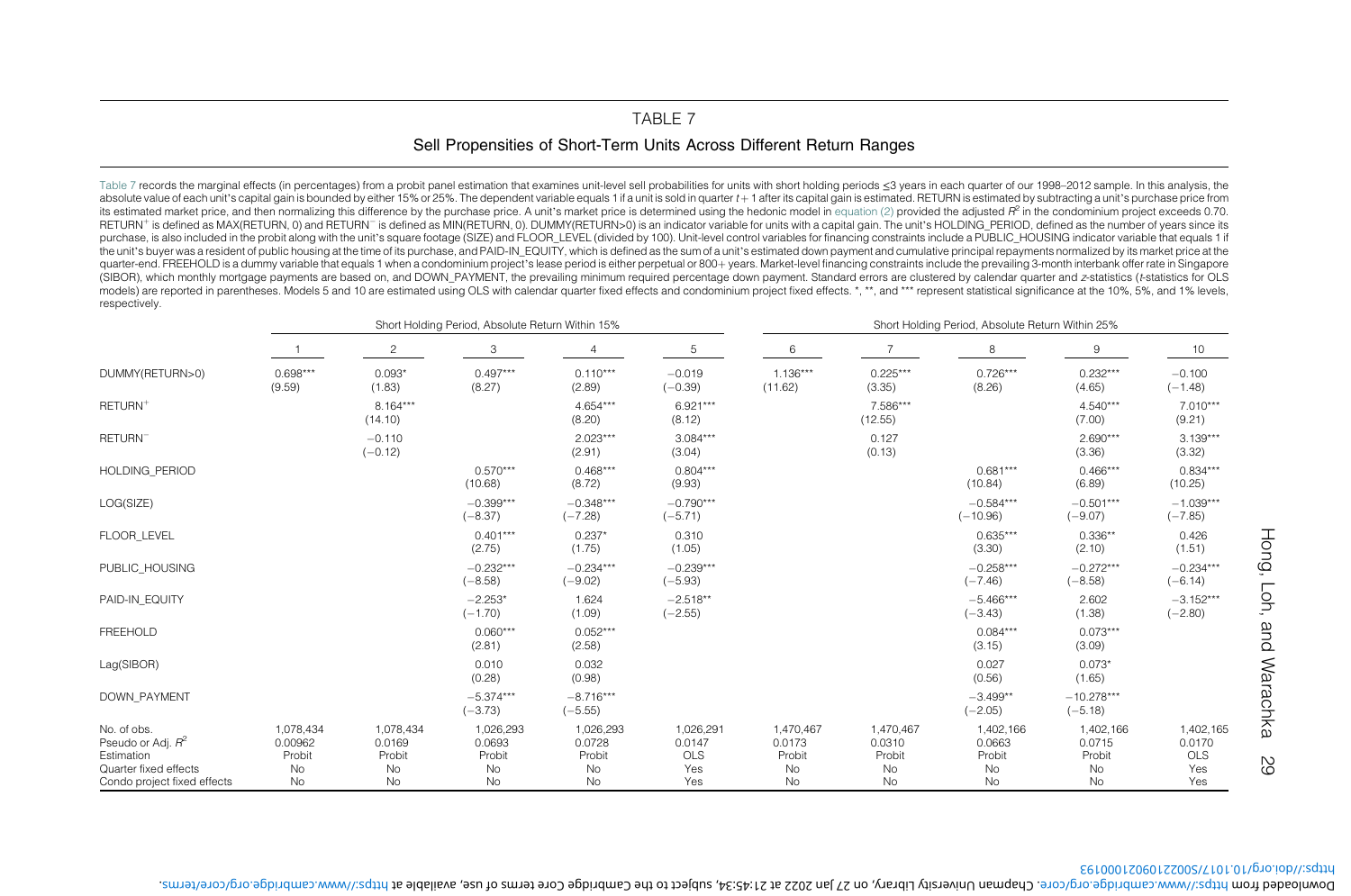## <span id="page-31-1"></span>TABLE 8Selling Prices of Short-Term Units Across Different Return Ranges

<span id="page-31-0"></span>[Table](#page-31-1) 8 records the coefficients (in percentages) from an OLS regression whose dependent variable is a unit's selling price premium for units with short holding periods ≤3 years based on quarterly observations from 1998 t analysis, the absolute value of each unit's capital gain is bounded by either 15% or 25%. The selling premium is computed by subtracting 1 from the ratio of a unit's selling price in quarter t+1 normalized by its estimated unit's market price is estimated using the hedonic model in [equation](#page-13-3) (2) provided the adjusted  $R^2$  in the condominium project exceeds 0.70. Unit-level capital gains are then estimated by comparing market prices with purc RETURN is estimated by subtracting a unit's purchase price from its estimated market price, and then normalizing this difference by the purchase price. RETURN RANK<sup>+</sup> equals 1-5 for 5 return bins ranging over (0%, 5%), (5% (10%, 20%), (20%, 30%), and >30%, respectively. Similarly, RETURN\_RANK<sup>-</sup> equals –5 to –1 for 5 return bins ranging over <–30%, [–30%, –20%, ]–20%, –10%), [–10%, –5%), and [–5%, 0%], respectively. DUMMY(RETURN>0) is an indicator variable for units with a capital gain. The unit's HOLDING PERIOD, defined as the number of years since its purchase, is also included in the probit along with the unit's square footage (SIZE) and FLOOR LEVEL 100). Unit-level control variables for financing constraints include a PUBLIC HOUSING indicator variable that equals 1 if the unit's buyer was a resident of public housing at the time of its purchase, and PAID-IN EQUITY, w as the sum of a unit's estimated down payment and cumulative principal repayments normalized by its market price at the quarter-end. FREEHOLD is a dummy variable that equals 1 when a condominium project's lease period is e perpetual or 800+ years. Market-level financing constraints include the prevailing 3-month interbank offer rate in Singapore (SIBOR), which monthly mortgage payments are based on, and DOWN\_PAYMENT, the prevailing minimum required percentage down payment. Standard errors are clustered by calendar quarter and t-statistics are reported in parentheses. Models 5 and 10 are estimated with calendar quarter fixed effects and condominium project fi \*, \*\*, and \*\*\* represent statistical significance at the 10%, 5%, and 1% levels, respectively.

|                                                                                                        |                                        |                                        | Short Holding Period, Absolute Return Within 15% |                                       |                                        | Short Holding Period, Absolute Return Within 25% |                                       |                                       |                                       |                                         |  |
|--------------------------------------------------------------------------------------------------------|----------------------------------------|----------------------------------------|--------------------------------------------------|---------------------------------------|----------------------------------------|--------------------------------------------------|---------------------------------------|---------------------------------------|---------------------------------------|-----------------------------------------|--|
|                                                                                                        |                                        | $\overline{c}$                         | 3                                                | $\overline{4}$                        | 5                                      | 6                                                |                                       | 8                                     | 9                                     | 10                                      |  |
| DUMMY(RETURN>0)                                                                                        | $-1.019***$<br>$(-4.47)$               | $-0.490$<br>$(-1.60)$                  | $-1.494***$<br>$(-5.55)$                         | $-0.450$<br>$(-1.45)$                 | $-0.593**$<br>$(-2.00)$                | $-1.412***$<br>$(-5.38)$                         | $-0.125$<br>$(-0.50)$                 | $-1.378***$<br>$(-5.30)$              | $-0.142$<br>$(-0.57)$                 | $-0.095$<br>$(-0.45)$                   |  |
| RETURN RANK+                                                                                           |                                        | $-0.332***$<br>$(-2.71)$               |                                                  | $-0.588***$<br>$(-4.13)$              | $-0.986***$<br>$(-8.66)$               |                                                  | $-0.632***$<br>$(-7.46)$              |                                       | $-0.741***$<br>$(-7.11)$              | $-1.283***$<br>$(-16.25)$               |  |
| RETURN RANK-                                                                                           |                                        | 0.234<br>(1.07)                        |                                                  | $-0.026$<br>$(-0.09)$                 | $-0.371$<br>$(-1.44)$                  |                                                  | $0.416**$<br>(2.44)                   |                                       | 0.233<br>(1.09)                       | $-0.355**$<br>$(-2.12)$                 |  |
| HOLDING PERIOD                                                                                         |                                        |                                        | $-1.367***$<br>$(-6.78)$                         | $-1.166***$<br>$(-5.23)$              | $-0.806***$<br>$(-4.78)$               |                                                  |                                       | $-1.334***$<br>$(-8.97)$              | $-0.985***$<br>$(-5.41)$              | $-0.452***$<br>$(-3.23)$                |  |
| LOG(SIZE)                                                                                              |                                        |                                        | $-0.667**$<br>$(-2.01)$                          | $-0.778**$<br>$(-2.38)$               | $-1.188$<br>$(-1.65)$                  |                                                  |                                       | $-0.629*$<br>$(-1.86)$                | $-0.772**$<br>$(-2.24)$               | $-1.492*$<br>$(-1.88)$                  |  |
| FLOOR LEVEL                                                                                            |                                        |                                        | 0.810<br>(0.69)                                  | 1.133<br>(0.98)                       | $-3.412**$<br>$(-2.28)$                |                                                  |                                       | $-0.268$<br>$(-0.32)$                 | 0.202<br>(0.24)                       | $-2.554**$<br>$(-2.59)$                 |  |
| PUBLIC_HOUSING                                                                                         |                                        |                                        | $-0.177$<br>$(-0.95)$                            | $-0.163$<br>$(-0.85)$                 | 0.137<br>(0.82)                        |                                                  |                                       | $-0.125$<br>$(-0.78)$                 | $-0.081$<br>$(-0.49)$                 | 0.113<br>(0.74)                         |  |
| PAID-IN EQUITY                                                                                         |                                        |                                        | 0.013<br>(0.00)                                  | $-9.362$<br>$(-1.22)$                 | $-10.262***$<br>$(-4.02)$              |                                                  |                                       | 13.531**<br>(2.30)                    | $-1.256$<br>$(-0.19)$                 | $-11.436***$<br>$(-6.40)$               |  |
| <b>FREEHOLD</b>                                                                                        |                                        |                                        | $-0.511***$<br>$(-3.69)$                         | $-0.496***$<br>$(-3.59)$              |                                        |                                                  |                                       | $-0.454***$<br>$(-4.03)$              | $-0.443***$<br>$(-3.97)$              |                                         |  |
| Lag(SIBOR)                                                                                             |                                        |                                        | $-0.019$<br>$(-0.10)$                            | $-0.053$<br>$(-0.27)$                 |                                        |                                                  |                                       | $-0.037$<br>$(-0.27)$                 | $-0.056$<br>$(-0.36)$                 |                                         |  |
| <b>DOWN PAYMENT</b>                                                                                    |                                        |                                        | $-7.412$<br>$(-1.11)$                            | 1.023<br>(0.14)                       |                                        |                                                  |                                       | $-17.710***$<br>$(-3.28)$             | $-4.988$<br>$(-0.83)$                 |                                         |  |
| No. of obs.<br>Pseudo $R^2$<br>Quarter fixed effects<br>Condo project fixed effects<br>Predicted Y (%) | 11.770<br>0.00430<br>No<br>No<br>2.014 | 11.770<br>0.00542<br>No<br>No<br>2.014 | 11.147<br>0.0380<br>No<br>No<br>2.067            | 11,147<br>0.0408<br>No<br>No<br>2.067 | 11,083<br>0.113<br>Yes<br>Yes<br>2.064 | 20,125<br>0.00725<br>No<br>No<br>1.450           | 20,125<br>0.0145<br>No<br>No<br>1.450 | 19,175<br>0.0285<br>No<br>No<br>1.476 | 19,175<br>0.0362<br>No<br>No<br>1.476 | 19,142<br>0.0901<br>Yes<br>Yes<br>1.478 |  |

https://doi.org/10.1017/S0022109021000193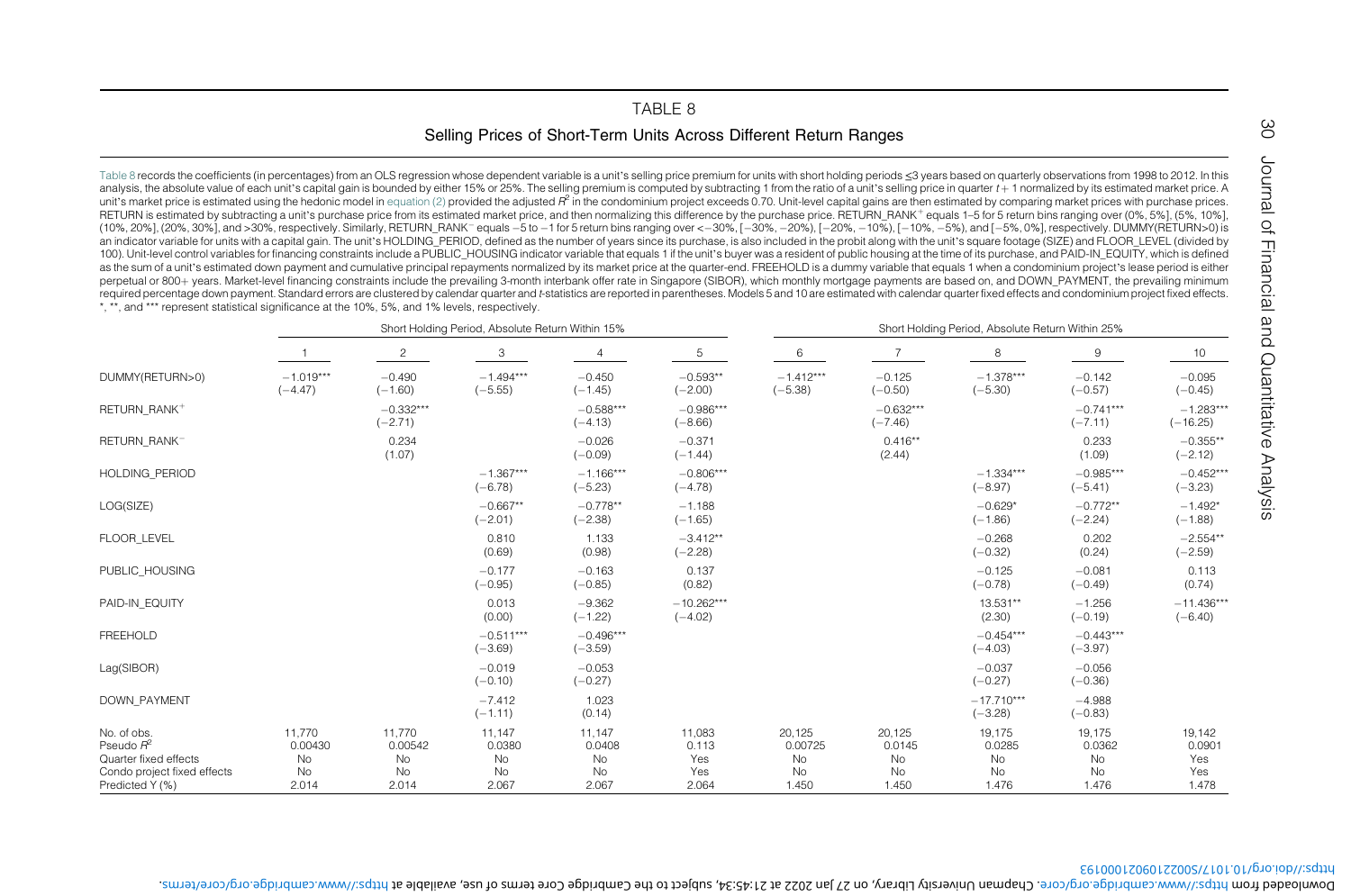seller. Second, transaction costs are relatively low in the Singapore's residential real estate market, implying the gain threshold that initiates selling is not very different after accounting for transaction costs. Low transaction costs are consistent with the homogeneity and liquidity of Singapore's private residential property market.

In the theoretical literature, models such as Barberis and Xiong (2012) include transaction costs when defining the gain threshold that induces selling. However, empirical studies do not typically incorporate transaction costs when defining gains. For example, Ben-David and Hirshleifer (2012) do not adjust the reference price for transaction costs, nor do Frydman, Hartzmark, and Solomon (2018). While Odean (1998) addresses transaction costs and taxes, he finds these frictions do not alter his conclusions.

Nevertheless, we repeat our main analysis using measures based on transaction-costs adjusted returns. There are 2 types of transaction costs that apply to residential property transactions in Singapore. Sales are assisted by a real estate agent who is affiliated with a real estate brokerage. Almost all transactions are facilitated by a broker due to their low cost. For example, footnote #1 of Agarwal, He, Sing, and Song (2019) reports that real estate agent commissions are only 1% for the seller of a residential property in Singapore. Buyers do not pay any agent commissions. The second transaction cost is the buyer stamp duty, which is a tax paid by the buyer. This tax is between 2% and 3% depending on the sale price of the property.[14](#page-32-0)

[Table 9](#page-33-0) reports our sell propensity results using transaction-costs adjusted returns. The transaction costs-adjusted return is defined as

(6) ADJ\_RETURN = 
$$
\frac{(0.99 \times SSEstimated Price) - (S\$Purchase Price - S\$Buyer Stamp Duty)}{S\$Purchase Price}
$$
.

The results in [Table 9](#page-33-0) are based on returns that are adjusted for transaction costs parallel to those in [Table 3.](#page-18-0) Observe that the coefficients are similar in terms of magnitude and statistical significance. This similarity is not surprising because transaction costs are low and do not vary much across observations. Indeed, unadjusted and adjusted return measures are highly correlated  $(>0.90)$  and this multi-collinearity prevents us from including them both in our statistical tests. However, sell propensities around a "zero" capital gain are similar whether capital gains are defined with or without transaction costs.

As both return specifications are statistically indistinguishable due their high correlation, we choose to retain the baseline definition that does not include transaction costs. This choice is motivated by its simpler depiction of investor behavior since the unadjusted purchase price is likely to be a more salient reference price than one complicated by transaction costs. Hartzmark and Solomon (2019) provide a similar example in the stock market as their study of the disposition effect suggests that investors do not adjust reference prices for dividends.

<span id="page-32-0"></span><sup>&</sup>lt;sup>14</sup>The stamp duty payable by the buyer is 1% for the first S\$180,000 of the sale price, 2% for the next S\$180,000, 3% for any amount above S\$360,000. See [https://www.iras.gov.sg/IRASHome/Other-](https://www.iras.gov.sg/IRASHome/Other-Taxes/Stamp-Duty-for-Property/)[Taxes/Stamp-Duty-for-Property/](https://www.iras.gov.sg/IRASHome/Other-Taxes/Stamp-Duty-for-Property/)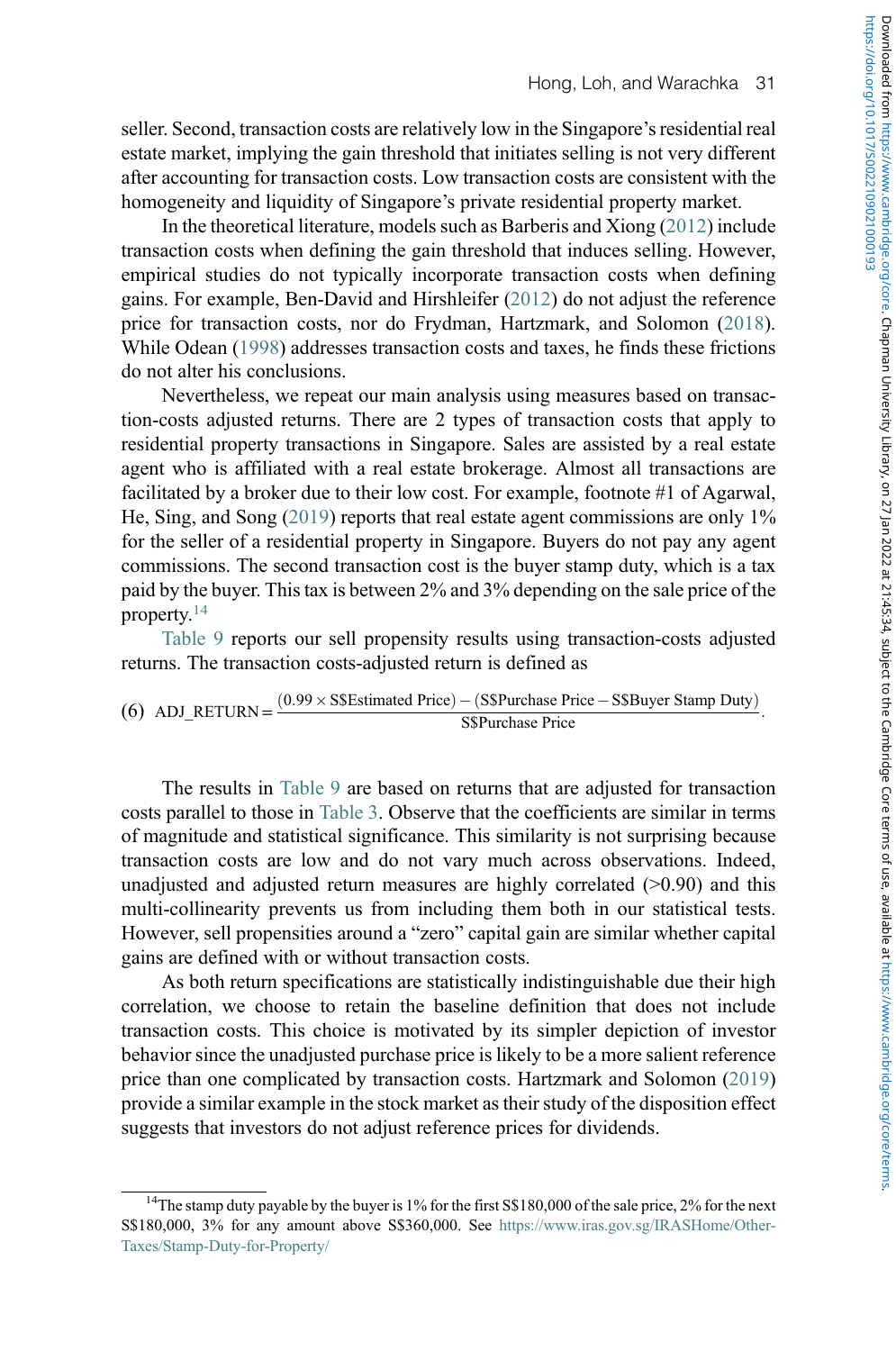## Unit-Level Sell Propensities for Short Holding Periods with Transaction Costs-Adjusted Returns

<span id="page-33-0"></span>[Table](#page-33-1) 9 records the marginal effects (in percentages) from a probit panel estimation that examines unit-level sell probabilities for units with short holding periods (defined as periods ≤3 years) in each quarter of our 19 dependent variable equals 1 if a unit is sold in quarter t+ 1 after its capital gain is estimated. A unit's RETURN is estimated by subtracting its purchase price from its estimated market price, which is determined using or the provided in the commission is assumed to be 1% of the unit's market price, which is estimated using the hedonic model in [Table](#page-13-4) 2.The stamp duty payable by the buyers 1% for the first S\$180,000 of the sale price, 2% 3% for any amount above S\$360,000. ADJ\_RETURN<sup>+</sup> is defined as MAX(ADJ\_RETURN, 0) and ADJ\_RETURN<sup>-</sup> is defined as MIN(ADJ\_RETURN, 0). DUMMY(ADJ\_RETURN>0) is an indicator variable for units with a capital gain. The unit's HOLDING\_PERIOD, defined as the number of years since its purchase, is also included in the probit along with the unit's square footage (SIZE) and FLOOR\_LEVEL (divided by 100). Unit-level control variables for financing con PUBLIC HOUSING indicator variable that equals 1 if the unit's buyer was a resident of public housing at the time of its purchase, and PAID-IN EQUITY, which is defined as the sum of a unit's estimated down payment and cumul repayments normalized by its market price at the quarter-end. FREEHOLD is a dummy variable that equals 1 when a condominium project's lease period is either perpetual or 800+ years. Market-level financing constraints inclu 3-month interbank offer rate in Singapore (SIBOR), which monthly mortgage payments are based on, and DOWN PAYMENT, the prevailing minimum required percentage down payment. Standard errors are clustered by calendar quarter statistics (*I*-statistics for OLS models) are reported in parentheses. Models 5 and 10 are estimated using OLS with calendar quarter fixed effects and condominium project fixed effects. \*.\*\*, and \*\*\* represent statistical and 1% levels, respectively.

|                                                                                                                    | Transaction Costs-Adjusted Return         |                                           |                                           |                                                  |                                          |                                           | Transaction Costs-Adjusted Absolute Return Within 20% |                                                  |                                                  |                                          |  |  |
|--------------------------------------------------------------------------------------------------------------------|-------------------------------------------|-------------------------------------------|-------------------------------------------|--------------------------------------------------|------------------------------------------|-------------------------------------------|-------------------------------------------------------|--------------------------------------------------|--------------------------------------------------|------------------------------------------|--|--|
|                                                                                                                    |                                           | $\overline{c}$                            | 3                                         | 4                                                | 5                                        | 6                                         |                                                       | 8                                                | 9                                                | 10                                       |  |  |
| DUMMY(ADJ RETURN>0)                                                                                                | $1.837***$<br>(13.35)                     | $1.437***$<br>(11.68)                     | $1.185***$<br>(10.26)                     | $0.963***$<br>(9.97)                             | $0.559***$<br>(5.60)                     | $1.263***$<br>(14.55)                     | $0.372***$<br>(8.01)                                  | $0.759***$<br>(8.46)                             | $0.250***$<br>(6.37)                             | $-0.042$<br>$(-0.81)$                    |  |  |
| ADJ RETURN+                                                                                                        |                                           | $1.603***$<br>(6.14)                      |                                           | $0.758*$<br>(1.81)                               | $0.990*$<br>(1.71)                       |                                           | 7.770***<br>(11.23)                                   |                                                  | 4.352***<br>(6.67)                               | 7.692***<br>(9.26)                       |  |  |
| ADJ RETURNT                                                                                                        |                                           | 0.406<br>(0.47)                           |                                           | $3.153***$<br>(3.00)                             | $1.675**$<br>(2.13)                      |                                           | 1.220<br>(1.22)                                       |                                                  | $3.222***$<br>(3.89)                             | $3.021***$<br>(2.94)                     |  |  |
| <b>HOLDING PERIOD</b>                                                                                              |                                           |                                           | $0.598***$<br>(10.54)                     | $0.480***$<br>(5.20)                             | $0.812***$<br>(9.94)                     |                                           |                                                       | $0.653***$<br>(10.01)                            | $0.493***$<br>(7.02)                             | $0.863***$<br>(10.77)                    |  |  |
| LOG(SIZE)                                                                                                          |                                           |                                           | $-0.731***$<br>$(-12.30)$                 | $-0.681***$<br>$(-10.81)$                        | $-1.188***$<br>$(-9.62)$                 |                                           |                                                       | $-0.579***$<br>$(-10.88)$                        | $-0.506***$<br>$(-9.19)$                         | $-1.054***$<br>$(-7.87)$                 |  |  |
| FLOOR LEVEL                                                                                                        |                                           |                                           | $1.039***$<br>(3.72)                      | $0.817***$<br>(3.76)                             | $0.666**$<br>(2.52)                      |                                           |                                                       | $0.597***$<br>(3.29)                             | $0.362**$<br>(2.20)                              | 0.437<br>(1.56)                          |  |  |
| PUBLIC HOUSING                                                                                                     |                                           |                                           | $-0.308***$<br>$(-6.63)$                  | $-0.314***$<br>$(-6.71)$                         | $-0.213***$<br>$(-5.72)$                 |                                           |                                                       | $-0.259***$<br>$(-7.43)$                         | $-0.272***$<br>$(-8.27)$                         | $-0.230***$<br>$(-5.77)$                 |  |  |
| PAID-IN EQUITY                                                                                                     |                                           |                                           | $-4.113**$<br>$(-2.26)$                   | 2.079<br>(0.81)                                  | $-5.267***$<br>$(-4.63)$                 |                                           |                                                       | $-4.342***$<br>$(-2.66)$                         | 2.079<br>(1.03)                                  | $-3.516***$<br>$(-3.14)$                 |  |  |
| <b>FREEHOLD</b>                                                                                                    |                                           |                                           | $0.106***$<br>(3.78)                      | $0.106***$<br>(3.67)                             |                                          |                                           |                                                       | $0.084***$<br>(3.15)                             | $0.078***$<br>(3.12)                             |                                          |  |  |
| Lag(SIBOR)                                                                                                         |                                           |                                           | 0.118<br>(1.54)                           | $0.155***$<br>(2.04)                             |                                          |                                           |                                                       | 0.030<br>(0.60)                                  | 0.064<br>(1.34)                                  |                                          |  |  |
| <b>DOWN PAYMENT</b>                                                                                                |                                           |                                           | $-5.731***$<br>$(-3.07)$                  | $-11.122***$<br>$(-4.25)$                        |                                          |                                           |                                                       | $-4.646***$<br>$(-2.63)$                         | $-10.106***$<br>$(-4.83)$                        |                                          |  |  |
| No. of obs.<br>Pseudo or Adj. R <sup>2</sup><br>Estimation<br>Quarter fixed effects<br>Condo project fixed effects | 1,964,907<br>0.0288<br>Probit<br>No<br>No | 1,964,907<br>0.0333<br>Probit<br>No<br>No | 1,878,999<br>0.0596<br>Probit<br>No<br>No | 1,878,999<br>0.0605<br>Probit<br>No<br><b>No</b> | 1,878,999<br>0.0171<br>OLS<br>Yes<br>Yes | 1,349,090<br>0.0208<br>Probit<br>No<br>No | 1,349,090<br>0.0291<br>Probit<br>No<br>No             | 1,285,168<br>0.0685<br>Probit<br>No<br><b>No</b> | 1,285,668<br>0.0718<br>Probit<br>No<br><b>No</b> | 1,285,167<br>0.0170<br>OLS<br>Yes<br>Yes |  |  |

<span id="page-33-1"></span>https://doi.org/10.1017/S0022109021000193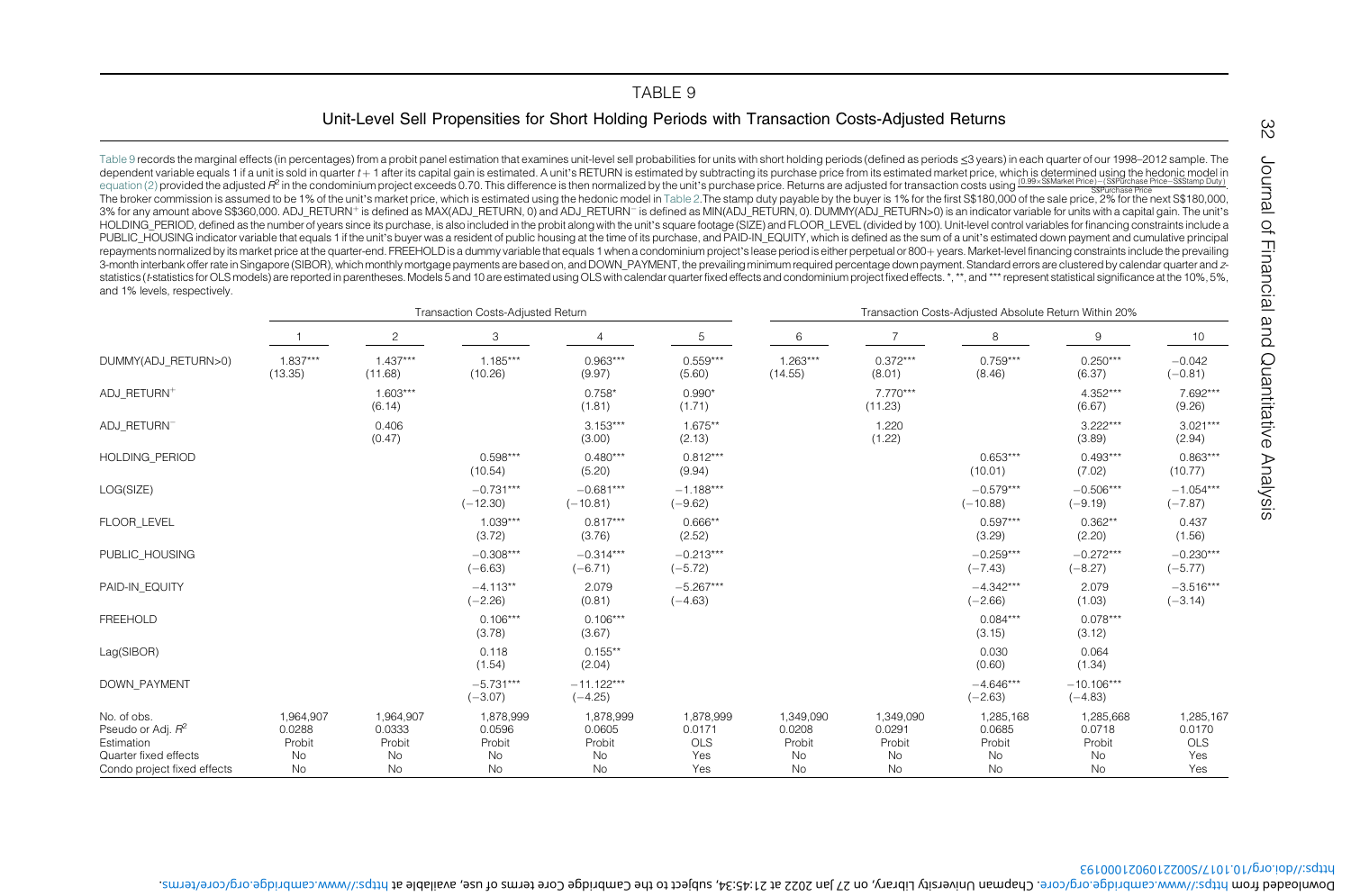## F. Stock Transactions

Our main result from studying real estate data is that sell propensities are flat over losses and increasing in gains. This fits the predictions of realization utility in Barberis and Xiong (2012) with the added assumption of investor heterogeneity. Barberis and Xiong (2012) argue that the salience of reference prices in the housing market makes realization utility applicable, and we find supporting empirical evidence for their argument.

However, the selling propensity pattern we find does not fit recent evidence pertaining to the stock market. For short-term stock transactions, Ben-David and Hirshleifer (2012) show that the sell propensity is V-shaped around a zero capital gain and conclude this evidence supports belief revision. Although the V-shape appears inconsistent with realization utility, Ingersoll and Jin (2013) provide a generalized version of realization utility that has reference-dependent preferences and produces a V-shaped pattern for sell propensities. Intuitively, investors may realize a loss to reset the reference price at a lower level, which provides greater utility if the reinvested proceeds gain in value.

In this section, we replicate Ben-David and Hirshleifer's (2012) methodology to investigate whether some stock transactions exhibit sell propensities similar to the pattern we find for real estate transactions—flat over losses and increasing in gains.

We obtain the discount brokerage data used in Barber and Odean (2000) and carefully replicate Ben-David and Hirshleifer's (2012) main result.<sup>[15](#page-34-0)</sup> [Table 10](#page-35-0) reports the results with its legend summarizing how this panel is created. There are 3 sets of results, one for each of the 3 holding periods defined by Ben-David and Hirshleifer (2012): short (1–20 days), medium (21–250 days), and long (> 250 days). Since Ben-David and Hirshleifer (2012) find that the V-shaped pattern is strongest over the short horizon, we focus our discussion on the short holding period specifications in models 1–4.

[Table 10](#page-35-0) confirms the V-shaped sell propensity for short-term stock investments. According to model 1, the marginal effect of  $RETURN<sup>+</sup>$  (variable that equals MAX(RETURN, 0)) on the sell propensity is positive at 3.665%, and the marginal effect of RETURN<sup>-</sup> (variable that equals MIN(RETURN, 0)) on the sell propensity is negative at  $-2.340\%$ .<sup>[16](#page-34-1)</sup>

We then add interactions with a dummy variable LARGE\_PURCHASE, which equals 1 for purchases greater than \$20,000 and 0 otherwise. The estimated marginal effect for the interaction variable LARGE\_PURCHASE  $\times$  RETURN<sup>+</sup> in model 2 is insignificantly different from zero, indicating no difference in the sell propensity slope for positive returns. Importantly, the marginal effect for the interaction variable LARGE\_PURCHASE  $\times$  RETURN<sup>-</sup> is positive and significant. Its 2.169% magnitude offsets the negative slope of  $-2.428%$  for Return<sup>-</sup>. Therefore, the shape of sell propensities for large-sized stock purchases mirror the shape of the sell propensities we estimate for real estate data—flat over losses and

<sup>&</sup>lt;sup>15</sup>We thank Terry Odean for providing these data.

<span id="page-34-1"></span><span id="page-34-0"></span><sup>&</sup>lt;sup>16</sup>The sign and statistical significance of our marginal effects are very similar to those reported in Ben-David and Hirshleifer (2012). For example, model 1 in our [Table 10](#page-35-0) mirrors model 1 in Panel A of their Table 4, with almost every sign and statistical significance thresholds matching.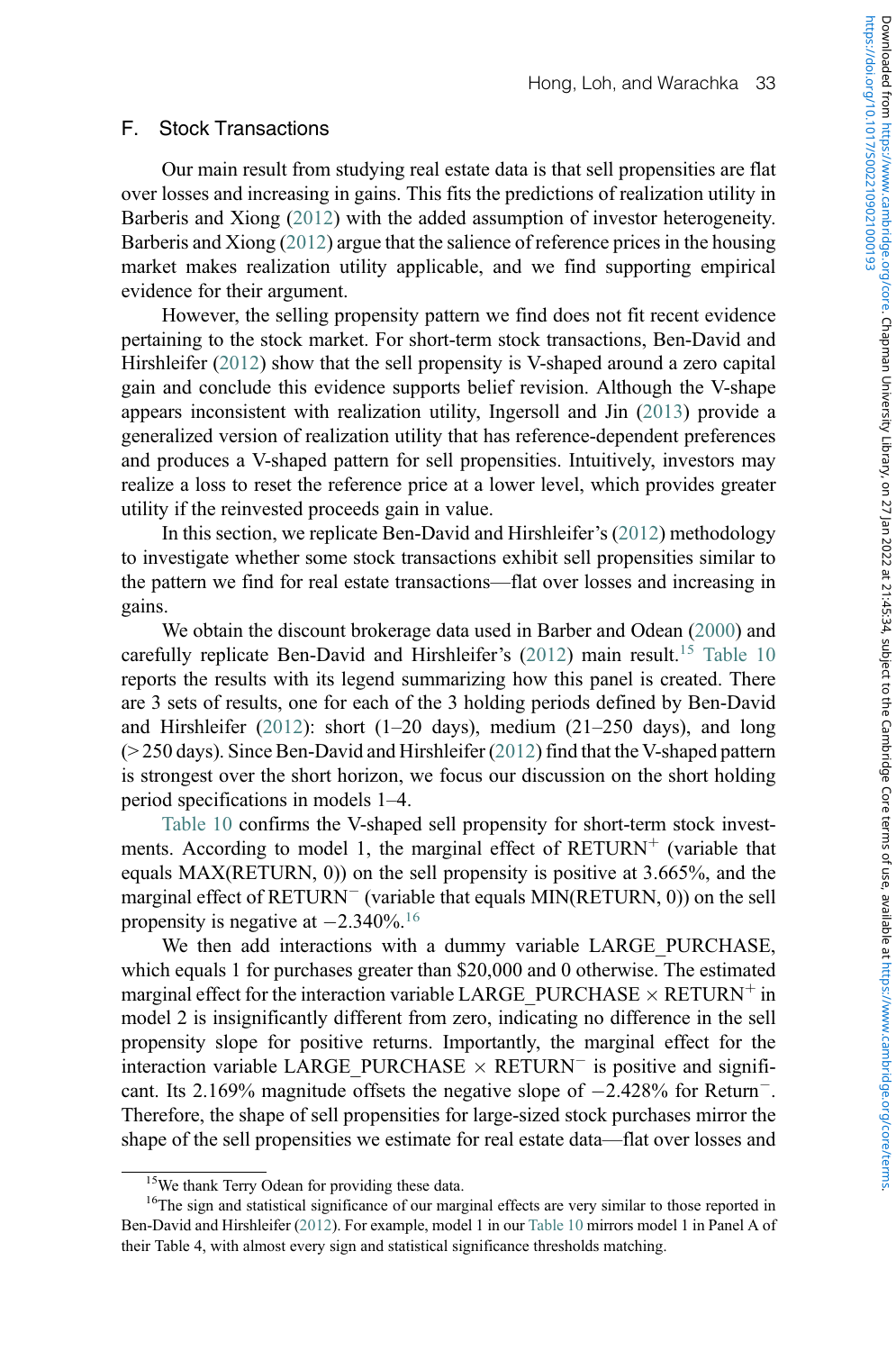## TABLE 10

## Sell Propensities for Stock Transactions

<span id="page-35-0"></span>[Table](#page-35-1) 10 records the marginal effects (in percentages) from a probit panel estimation that examines investor sell probabilities for stocks in holding-period subsamples using the Barber and Odean (2000) discount brokerage data from Jan. 1990 to Nov. 1996. We report results for 3 holding periods: short (1–20 days), medium (21–250 days), and long (> 250 days). Following Ben-David and Hirshleifer (2012), <sup>a</sup> large investor-stockday panel is built where an initial core unit is an investor transaction and a random sample of 10,000 investor accounts is used due to computational capacity limitations. An investor-stock-day's cumulative return since purchase is tracked from position opening until the day the position is sold (including a partial sale), or when additional shares of the same stock are purchased, or when the horizon ends. The dependent variable equals 1 for sell days. Return is the cumulative return since purchase computed from CRSP. RETURN<sup>+</sup> is defined as MAX(RETURN, 0) and RETURN<sup>-</sup> is defined as MIN(RETURN, 0). The other explanatory variables are: a dummy variable for RETURN=0, <sup>a</sup> dummy variable for RETURN>0, the square root of the number of days the position is held (TIME\_OWNED), and the log of the purchase price (BUY\_PRICE). Volatility of daily returns is computed for the 1-year period preceding the purchase and VOLATILITY⊤ is equal to this VOLATILITY if the observation is associated with a loss (RETURN≤0), or is 0 otherwise. VOLATILITY† is equal to this VOLATILITY if the observation is <sup>a</sup> gain (RETURN>0), or is 0 otherwise. Non-binary variables are winsorized at the extreme 1%. Models 1, 5, and 9 mirror specifications 1, 2, and 3, respectively, of Panel A in table [4](#page-22-1) of Ben-David and Hirshleifer (2012). Three sets of interactions with RETURN<sup>+</sup> and RETURN<sup>-</sup> are examined. A LARGE\_PURCHASE dummy is defined as observations associated with purchases with amounts >\$20,000. A NON\_REINVEST dummy is defined as observations not associated with reinvestment. Reinvestment observations are stock-investor observations which when eventually sold are reinvested into another stock on the sale date, as defined by Frydman et al. (2018). A ONE PURCHASE dummy is defined as investor-stock observations associated with a single purchase of a stock. Standard errors are clustered by investor and zstatistics are reported in parentheses, with \*, \*\*, and \*\*\* representing statistical significance at the 10%, 5%, and 1% levels, respectively.

|                         | Short Horizon (1-20 days) |                       |             |                |             | Medium Horizon (21-250 days) |             |             |             | Long Horizon (>250 days) |             |             |  |
|-------------------------|---------------------------|-----------------------|-------------|----------------|-------------|------------------------------|-------------|-------------|-------------|--------------------------|-------------|-------------|--|
|                         |                           | 2                     | 3           | $\overline{4}$ | 5           | 6                            |             | 8           | 9           | 10                       | 11          | 12          |  |
| DUMMY(RETURN>0)         | $0.222***$                | $0.195***$            | $0.226***$  | $0.217***$     | $0.016*$    | $0.017*$                     | $0.021**$   | 0.015       | $-0.022***$ | $-0.021***$              | $-0.018***$ | $-0.022***$ |  |
|                         | (4.64)                    | (4.18)                | (4.77)      | (4.58)         | (1.73)      | (1.89)                       | (2.25)      | (1.63)      | $(-4.73)$   | $(-4.60)$                | $(-3.96)$   | $(-4.68)$   |  |
| RETURN <sup>+</sup>     | $3.665***$                | $3.554***$            | $2.250***$  | $2.561***$     | $0.205***$  | $0.216***$                   | $0.200***$  | $0.151***$  | $-0.009***$ | $-0.007***$              | 0.014       | $-0.002$    |  |
|                         | (23.90)                   | (23.76)               | (5.98)      | (9.54)         | (17.94)     | (18.91)                      | (5.74)      | (7.60)      | $(-3.26)$   | $(-2.73)$                | (1.61)      | $(-0.42)$   |  |
| RETURN <sup>-</sup>     | $-2.340***$               | $-2.428***$           | $-1.627***$ | $-1.866***$    | $-0.150***$ | $-0.150***$                  | $-0.267***$ | $-0.175***$ | $-0.034***$ | $-0.032***$              | $-0.046**$  | $-0.034**$  |  |
|                         | $(-11.28)$                | $(-12.18)$            | $(-3.34)$   | $(-5.86)$      | $(-6.31)$   | $(-6.24)$                    | $(-5.12)$   | $(-5.07)$   | $(-3.29)$   | $(-3.10)$                | $(-2.28)$   | $(-2.32)$   |  |
| DUMMY(RETURN=0)         | $-0.106***$               | $-0.084**$            | $-0.106***$ | $-0.113***$    | $-0.081***$ | $-0.079***$                  | $-0.079***$ | $-0.081***$ | $-0.005$    | $-0.004$                 | $-0.003$    | $-0.004$    |  |
|                         | $(-2.92)$                 | $(-2.45)$             | $(-2.97)$   | $(-3.18)$      | $(-4.46)$   | $(-4.39)$                    | $(-4.45)$   | $(-4.49)$   | $(-0.17)$   | $(-0.16)$                | $(-0.11)$   | $(-0.16)$   |  |
| SQRT(TIME_OWNED)        | $-0.302***$               | $-0.275***$           | $-0.296***$ | $-0.290***$    | $-0.029***$ | $-0.028***$                  | $-0.029***$ | $-0.029***$ | $-0.006***$ | $-0.006***$              | $-0.006***$ | $-0.006***$ |  |
|                         | $(-9.58)$                 | $(-9.06)$             | $(-9.58)$   | $(-9.19)$      | $(-30.43)$  | $(-30.16)$                   | $(-30.16)$  | $(-30.50)$  | $(-24.61)$  | $(-24.49)$               | $(-23.53)$  | $(-24.64)$  |  |
| LOG(BUY PRICE)          | $0.165***$                | $0.104***$            | $0.163***$  | $0.166***$     | $0.018***$  | $0.012***$                   | $0.019***$  | $0.018***$  | 0.002       | 0.002                    | 0.003       | 0.002       |  |
|                         | (5.24)                    | (3.69)                | (5.26)      | (5.30)         | (4.34)      | (2.81)                       | (4.49)      | (4.38)      | (1.32)      | (1.05)                   | (1.47)      | (1.29)      |  |
| VOLATILITY <sup>+</sup> | 13.196***                 | 12.523***             | 12.854***   | 12.697***      | $5.475***$  | $5.420***$                   | 5.382***    | $5.477***$  | $2.719***$  | $2.711***$               | $2.605***$  | $2.723***$  |  |
|                         | (9.22)                    | (9.48)                | (9.13)      | (8.89)         | (20.44)     | (20.59)                      | (20.51)     | (20.41)     | (16.84)     | (16.86)                  | (16.76)     | (16.86)     |  |
| VOLATILITY <sup>-</sup> | 13.859***                 | 12.972***             | 13.676***   | 13.095***      | $1.759***$  | $1.762***$                   | $1.810***$  | $1.731***$  | 0.141       | 0.161                    | 0.192       | 0.152       |  |
|                         | (9.22)                    | (9.28)                | (9.19)      | (9.12)         | (6.38)      | (6.47)                       | (6.66)      | (6.28)      | (0.98)      | (1.11)                   | (1.38)      | (1.05)      |  |
| LARGE PURCHASE          |                           | $1.532***$<br>(12.07) |             |                |             | $0.271***$<br>(12.91)        |             |             |             | $0.032***$<br>(3.91)     |             |             |  |

(continued on next page)

<span id="page-35-1"></span>54

### https://doi.org/10.1017/S0022109021000193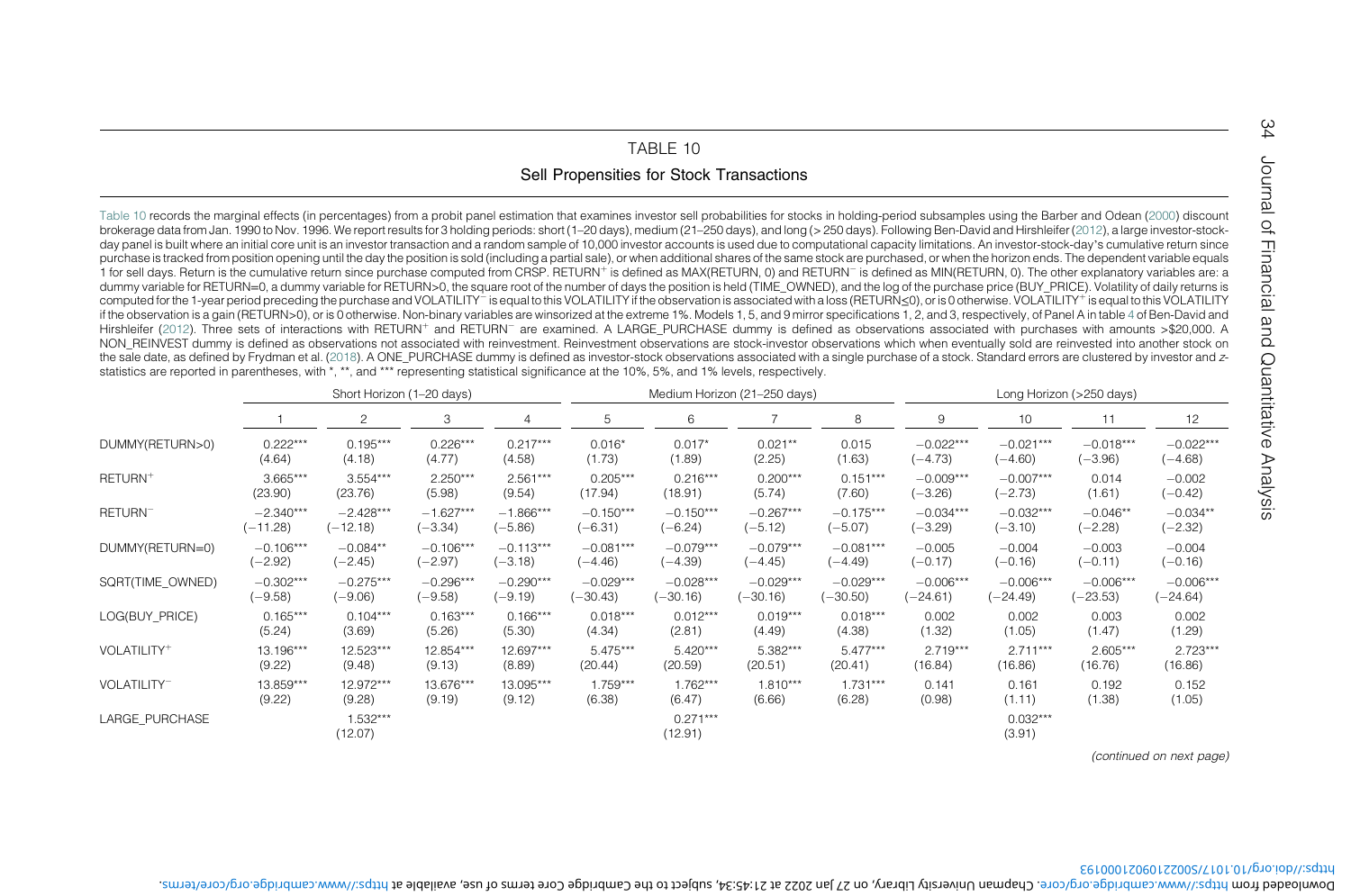|                                                | Short Horizon (1-20 days) |                       |                           |                          |                     | Medium Horizon (21-250 days) |                           |                         |                     | Long Horizon (>250 days) |                           |                        |  |
|------------------------------------------------|---------------------------|-----------------------|---------------------------|--------------------------|---------------------|------------------------------|---------------------------|-------------------------|---------------------|--------------------------|---------------------------|------------------------|--|
|                                                |                           | $\overline{c}$        | 3                         | 4                        | 5                   | 6                            | 7                         | 8                       | 9                   | 10                       | 11                        | 12                     |  |
| LARGE PURCHASE $\times$<br>RETURN <sup>+</sup> |                           | $-0.003$<br>$(-0.01)$ |                           |                          |                     | $-0.158***$<br>$(-3.71)$     |                           |                         |                     | $-0.029***$<br>$(-3.07)$ |                           |                        |  |
| LARGE PURCHASE ×<br>RETURN <sup>-</sup>        |                           | $2.169***$<br>(4.12)  |                           |                          |                     | $0.168***$<br>(2.59)         |                           |                         |                     | $-0.008$<br>$(-0.35)$    |                           |                        |  |
| NON REINVEST                                   |                           |                       | $-0.902***$<br>$(-14.95)$ |                          |                     |                              | $-0.276***$<br>$(-21.30)$ |                         |                     |                          | $-0.218***$<br>$(-22.33)$ |                        |  |
| NON REINVEST $\times$<br>RETURN <sup>+</sup>   |                           |                       | 1.505***<br>(4.29)        |                          |                     |                              | 0.004<br>(0.12)           |                         |                     |                          | $-0.022**$<br>$(-2.54)$   |                        |  |
| NON REINVEST $\times$<br>RETURN <sup>-</sup>   |                           |                       | $-0.778$<br>$(-1.64)$     |                          |                     |                              | $0.122**$<br>(2.42)       |                         |                     |                          | 0.011<br>(0.59)           |                        |  |
| ONE PURCHASE                                   |                           |                       |                           | $-0.414***$<br>$(-7.32)$ |                     |                              |                           | $-0.018**$<br>$(-2.21)$ |                     |                          |                           | $0.008**$<br>(2.12)    |  |
| ONE PURCHASE $\times$<br>RETURN <sup>+</sup>   |                           |                       |                           | $1.480***$<br>(5.48)     |                     |                              |                           | $0.069***$<br>(3.33)    |                     |                          |                           | $-0.008*$<br>$(-1.69)$ |  |
| ONE PURCHASE $\times$<br>RETURN <sup>-</sup>   |                           |                       |                           | $-0.715**$<br>$(-2.07)$  |                     |                              |                           | 0.031<br>(0.92)         |                     |                          |                           | 0.001<br>(0.10)        |  |
| No. of obs.<br>Pseudo $R^2$                    | 1,491,780<br>0.0354       | 1,491,780<br>0.0523   | 1,491,780<br>0.0392       | 1,491,780<br>0.0382      | 9,101,874<br>0.0215 | 9,101,874<br>0.0242          | 9,101,874<br>0.0247       | 9,101,874<br>0.0216     | 9,574,185<br>0.0140 | 9,574,185<br>0.0143      | 9,574,185<br>0.0206       | 9,574,185<br>0.0141    |  |

# TABLE 10 (continued) Sell Propensities for Stock Transactions

Hong, Loh, and Warachka Hong, Loh, and Warachka 35 35

https://doi.org/10.1017/S0022109021000193 . https://www.cambridge.org/core/terms , subject to the Cambridge Core terms of use, available at 27 Jan 2022 at 21:45:34 , on Chapman University Library . https://www.cambridge.org/core Downloaded from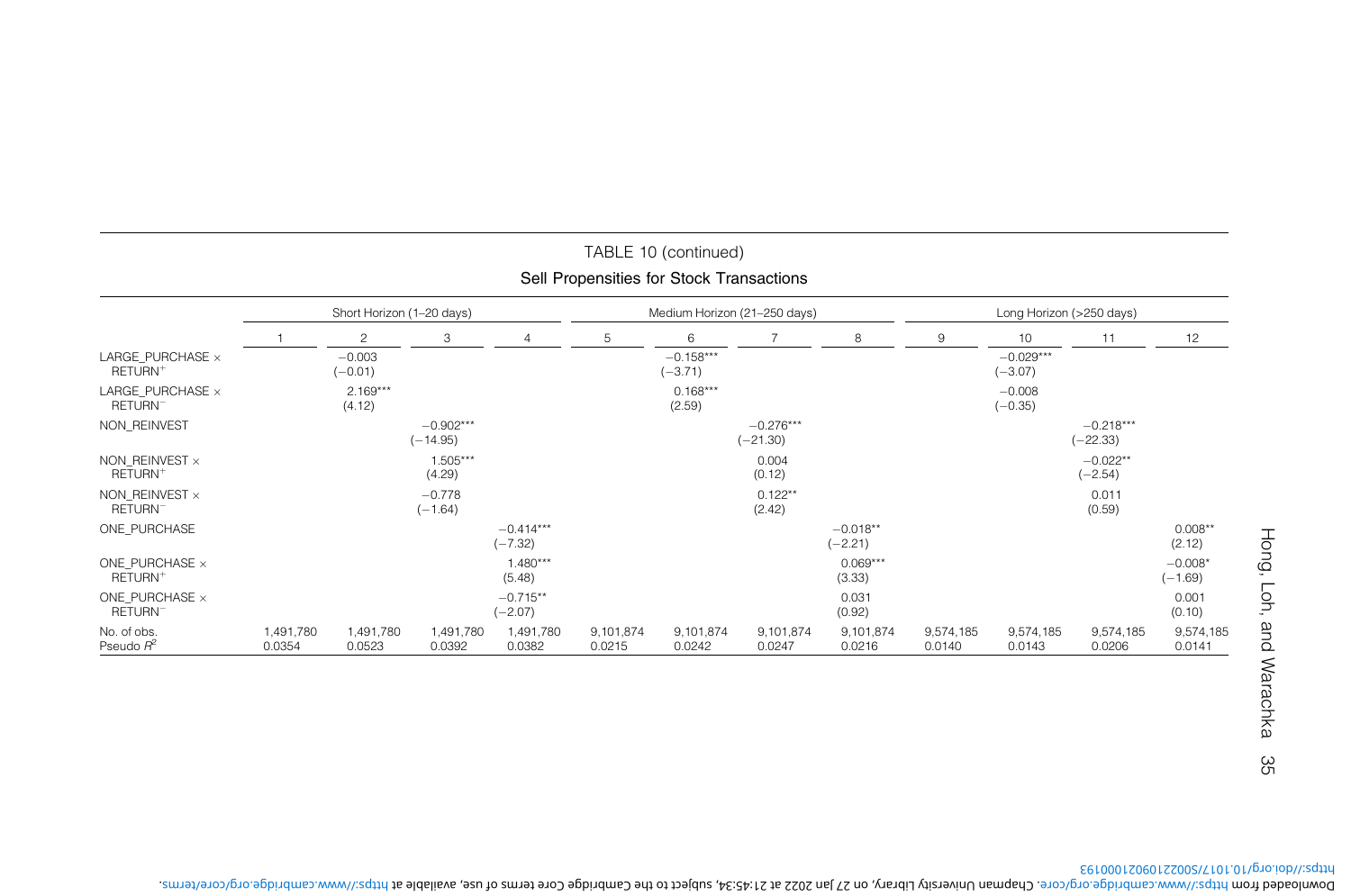upward sloping over gains. This implies that our results using real estate data differ from Ben-David and Hirshleifer's (2012) because real estate transactions involve large dollar amounts. Indeed, the same sell propensity pattern (flat over losses and upward sloping over gains) is observed for stock transactions involving large dollar amounts.

[Table 10](#page-35-0) also presents the results for interactions involving nonreinvestment days and single purchases. A reinvestment day is defined according to Frydman et al. (2018) as a day where a sale is accompanied by the purchase of another stock (NON\_REINVEST dummy equals 1 if the investor-stock is not associated with reinvestment). The authors argue that when investors sell positions with a large loss and immediately reinvest the proceeds, they retain the same mental account and reference price as the original position. However, Ingersoll and Jin (2013) model investors willing to realize a loss and reinvest the proceeds to reset the reference price at a lower level due to the additional utility from the S-shaped utility function. The model 3 estimations show that the V-shape is present in both reinvestment and noninvestment observations, but the nonreinvestment observations are associated with a significantly steeper positive slope and an insignificantly different negative slope. Since the disposition effect is based on the relative steepness of the positive slope, the latter result is consistent with Frydman et al. (2018) who report the disposition effect is stronger for nonreinvestment observations. The existence of a V-shape in reinvestment observations is consistent with the predictions of Ingersoll and Jin (2013), whereas the V-shape in nonreinvestment observations is more consistent with Ben-David and Hirshleifer's (2012) belief revision. Because there is also a V-shape in nonreinvestment observations, we cannot conclude that the V-shaped pattern in the stock transactions data is driven solely by Ingersoll and Jin's (2013) realization utility.

[Table 10](#page-35-0) also presents results for single-purchase day interactions. The ONE\_PURCHASE dummy equals 1 for investor-stock observations associated with a purchase of a single stock. These purchases are likely associated with more salient reference prices compared to cases where reference prices are weighted averages involving multiple purchases of the same stock. Model 4 of [Table 10](#page-35-0) shows that single purchases are associated with a more pronounced V-shaped pattern, although the change in the positive slope is larger in magnitude than the change in the negative slope. Therefore, unlike the salience proxy defined by large purchases, using single purchases as a proxy for salience does not lead to sell propensities that are flat over losses and upward sloping in gains. Hence, as shown earlier, the V-shaped pattern is evident for typical short-term stock investments, and any increased saliency associated with single-purchase observations does not induce the same sell propensities as in the real estate market.

In unreported results, probit estimations that use only the subsample of largesized transactions have NON\_REINVEST and ONE\_PURCHASE interactions that are all statistically insignificant. This highlights the applicability of Barberis and Xiong's (2012) realization utility to large-sized transactions, and indicates that any additional impact provided by the NON\_REINVEST and ONE\_PURCHASE variables is marginal for large-sized stock transactions.

Barberis and Xiong (2012) argue that the saliency of a transaction is important for realization utility to apply. However, realization utility applying can lead to sell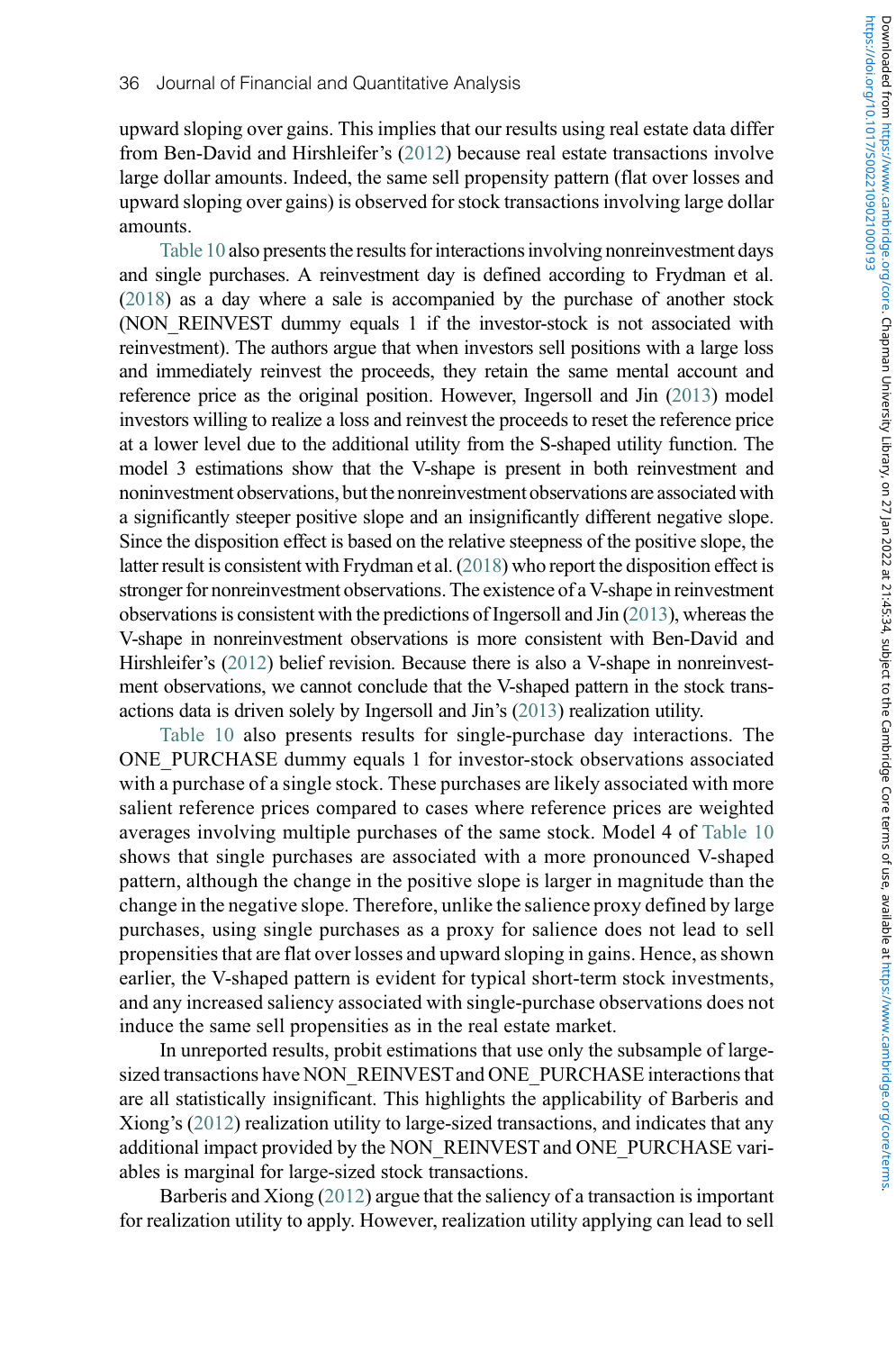propensities that are either flat over losses and upward sloping over gains as Barberis and Xiong (2012) predict, or V-shaped sell propensities as Ingersoll and Jin (2013) predict. Because transaction size appears to have a critical role in differentiating between sell propensities over losses, we examine if the sell propensity slope over losses becomes flatter as the size of a stock transaction increases. Such a pattern could be consistent with investors experiencing more pain admitting mistakes for large purchases compared to small purchases.

We divide stock purchases into 4 groups based either on their size:  $\leq$ \$5k, (\$5k, \$10k], (\$10k, \$20k], and >\$20k; or relative size (i.e., size of the position as a fraction of portfolio value):  $\leq 0.2$ , [0.2, 0.4), [0.4, 0.6) and  $\geq 0.6$ . We repeat the shortterm sell propensity estimations by adding dummy variables for size or relative size and their interactions with  $RETURN^+$  and  $RETURN^-$ . We omit the variables associated with the smallest size group so that this group forms the baseline. Provided it is more painful to admit mistakes for larger purchases, the interaction between size and RETURN<sup>-</sup> should have a more positive marginal effect as size increases. We see in [Table 11](#page-39-0) that this is indeed the case as the interaction of size with RETURN<sup>-</sup> has an increasingly positive marginal effect as size increases. For relative size, we find a similar pattern. Overall, the larger the size or relative size of a transaction, the flatter the slope of its sell propensity over the loss region.

The results in [Table 11](#page-39-0) improve our understanding of why real estate transactions produce sell propensities over losses that differ from Ben-David and Hirshleifer (2012). Barberis and Xiong (2012) argue that realization utility applies to salient transactions. The large size of real estate transactions appears to increase salience. Specifically, large investments are more likely to be salient, and hence realization utility is more likely to apply. But different realization utility theories have different sell propensity predictions over the loss region. There are two possible explanations why sell propensities are flat over losses. First, liquidations might occur mostly for exogenous reasons, which is likely for real estate transactions. Second, it might be harder to admit a mistake as the purchase size increases, as indicated by the results in [Table 11](#page-39-0).

For smaller-sized stock transactions, even for a single purchase, admitting a mistake might be easier. Hence, a V-shaped selling pattern continues to be observed for small stock transactions and we cannot unequivocally distinguish whether Ingersoll and Jin's (2013) version of realization utility or Ben-David and Hirshleifer's (2012) belief revision explanation is responsible for this pattern. However, belief revision cannot explain why large-sized stock transactions and real estate transactions have sell propensities that are flat over losses and upward sloping in gains. Therefore, our main contribution in the article is to show that in these two important settings, sell propensities follow the realization utility predictions of Barberis and Xiong (2012).

# <span id="page-38-0"></span>V. Additional Tests and Alternative Explanations

This section provides empirical results regarding additional tests and alternative explanations.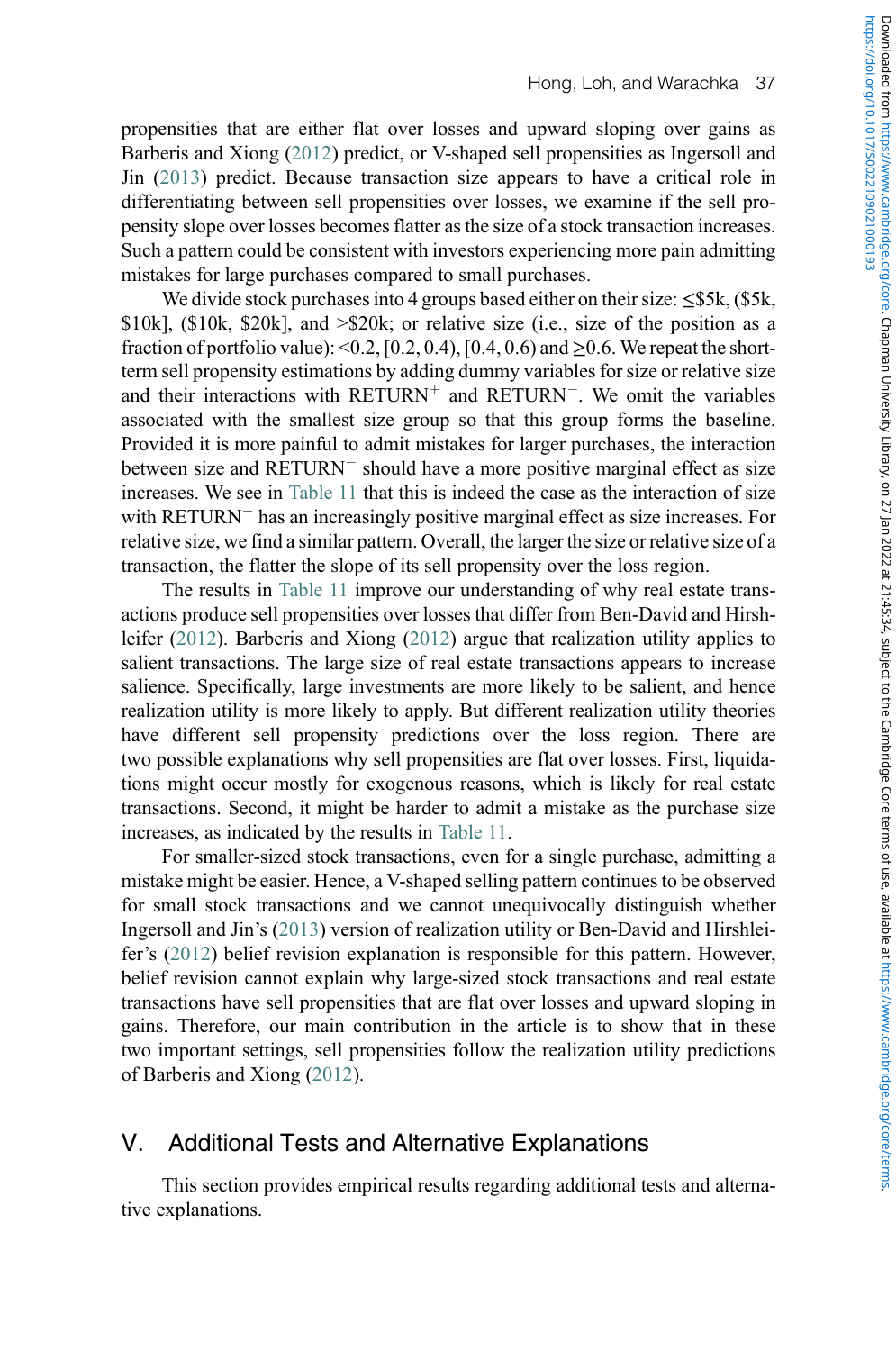## TABLE 11 Impact of Stock Transaction Size on Sell Propensities for Short Holding Periods

<span id="page-39-0"></span>[Table 11](#page-39-0) records the marginal effects (in percentages) from a probit panel estimation that examines investor sell probabilities for stocks using the Barber and Odean (2000) discount brokerage data from Jan. 1990 to Nov. 1996. We report results for the short holding periods of 1–20 days. The panel setup and variable definitions are described in the legend of [Table 10.](#page-35-0) Two sets of interactions with size groups are examined, one based on size and another based on relative size. For size, purchases are sorted into size groups 1–4 based on the dollar value of the purchase in these ranges: ≤\$5k, (\$5k, \$10k], (\$10k, \$20k], and >\$20k respectively. For relative size, purchases are sorted into 4 relative size groups 1–4 based on the value of the stock position as a fraction of portfolio value in these ranges: <0.2, [0.2, 0.4), [0.4, 0.6), and ≥0.6 respectively. The smallest size or relative size group's variables are excluded from the estimations so that they form the baseline. Standard errors are clustered<br>by investor and z-statistics are reported in parentheses, with \*, \*\*, and \*\*\* representing sta and 1% levels, respectively.

|                                               |             | Four Size Groups Determined By: |                                    |  |  |  |  |
|-----------------------------------------------|-------------|---------------------------------|------------------------------------|--|--|--|--|
|                                               | Baseline    | Dollar Amount of Purchase       | Position Relative to Account Value |  |  |  |  |
|                                               | 1           | $\overline{c}$                  | 3                                  |  |  |  |  |
| DUMMY(RETURN>0)                               | $0.222***$  | $0.166***$                      | $0.218***$                         |  |  |  |  |
|                                               | (4.64)      | (3.58)                          | (4.55)                             |  |  |  |  |
| RETURN <sup>+</sup>                           | $3.665***$  | $2.947***$                      | $3.668***$                         |  |  |  |  |
|                                               | (23.90)     | (17.01)                         | (13.19)                            |  |  |  |  |
| RETURN <sup>-</sup>                           | $-2.340***$ | $-2.353***$                     | $-2.788***$                        |  |  |  |  |
|                                               | $(-11.28)$  | $(-9.74)$                       | $(-9.91)$                          |  |  |  |  |
| DUMMY(RETURN=0)                               | $-0.106***$ | $-0.075**$                      | $-0.109***$                        |  |  |  |  |
|                                               | $(-2.92)$   | $(-2.25)$                       | $(-3.02)$                          |  |  |  |  |
| Sart (TIME OWNED)                             | $-0.302***$ | $-0.266***$                     | $-0.300***$                        |  |  |  |  |
|                                               | $(-9.58)$   | $(-9.10)$                       | $(-9.57)$                          |  |  |  |  |
| LOG (BUY PRICE)                               | $0.165***$  | $0.074**$                       | $0.155***$                         |  |  |  |  |
|                                               | (5.24)      | (2.47)                          | (5.11)                             |  |  |  |  |
| VOLATILITY <sup>+</sup>                       | 13.196***   | 12.905***                       | 13.093***                          |  |  |  |  |
|                                               | (9.22)      | (9.86)                          | (8.73)                             |  |  |  |  |
| VOLATILITY <sup>-</sup>                       | 13.859***   | 12.825***                       | 13.694***                          |  |  |  |  |
|                                               | (9.22)      | (9.52)                          | (9.11)                             |  |  |  |  |
| SIZE GROUP 2                                  |             | $0.152**$<br>(2.05)             | $0.100*$<br>(1.84)                 |  |  |  |  |
| SIZE GROUP 2 x RETURN <sup>+</sup>            |             | $1.561***$<br>(6.45)            | $0.544*$<br>(1.86)                 |  |  |  |  |
| SIZE GROUP 2 & RETURNT                        |             | $-0.207$<br>$(-0.56)$           | 0.111<br>(0.32)                    |  |  |  |  |
| SIZE GROUP 3                                  |             | $0.640***$<br>(8.76)            | $0.311***$<br>(3.63)               |  |  |  |  |
| SIZE_GROUP_3 <sub>x</sub> RETURN <sup>+</sup> |             | $1.230***$<br>(4.30)            | $-0.324$<br>$(-0.89)$              |  |  |  |  |
| SIZE GROUP 3 x RETURNT                        |             | 0.526<br>(1.47)                 | $1.063**$<br>(2.08)                |  |  |  |  |
| SIZE GROUP 4                                  |             | $1.884***$<br>(14.00)           | 0.047<br>(0.57)                    |  |  |  |  |
| SIZE GROUP 4 x RETURN <sup>+</sup>            |             | 0.426<br>(1.00)                 | $-0.307$<br>$(-0.89)$              |  |  |  |  |
| SIZE GROUP 4 x RETURN-                        |             | $2.244***$<br>(4.25)            | $1.114***$<br>(2.72)               |  |  |  |  |
| No. of obs.                                   | 1,491,780   | 1,491,780                       | 1,491,780                          |  |  |  |  |
| Pseudo R <sup>2</sup>                         | 0.0354      | 0.0592                          | 0.0366                             |  |  |  |  |

## A. Adjusting for Inflation

Our main results assume that investors anchor on the purchase price and their selling decisions depend on this fixed reference price. However, if investors account for inflation, large nominal gains resulting from inflation might provide less utility. To adjust for inflation, we obtain a time-series of the consumer price index from the Singapore Department of Statistics [\(https://www.singstat.gov.sg/find-data](https://www.singstat.gov.sg/find-data)) and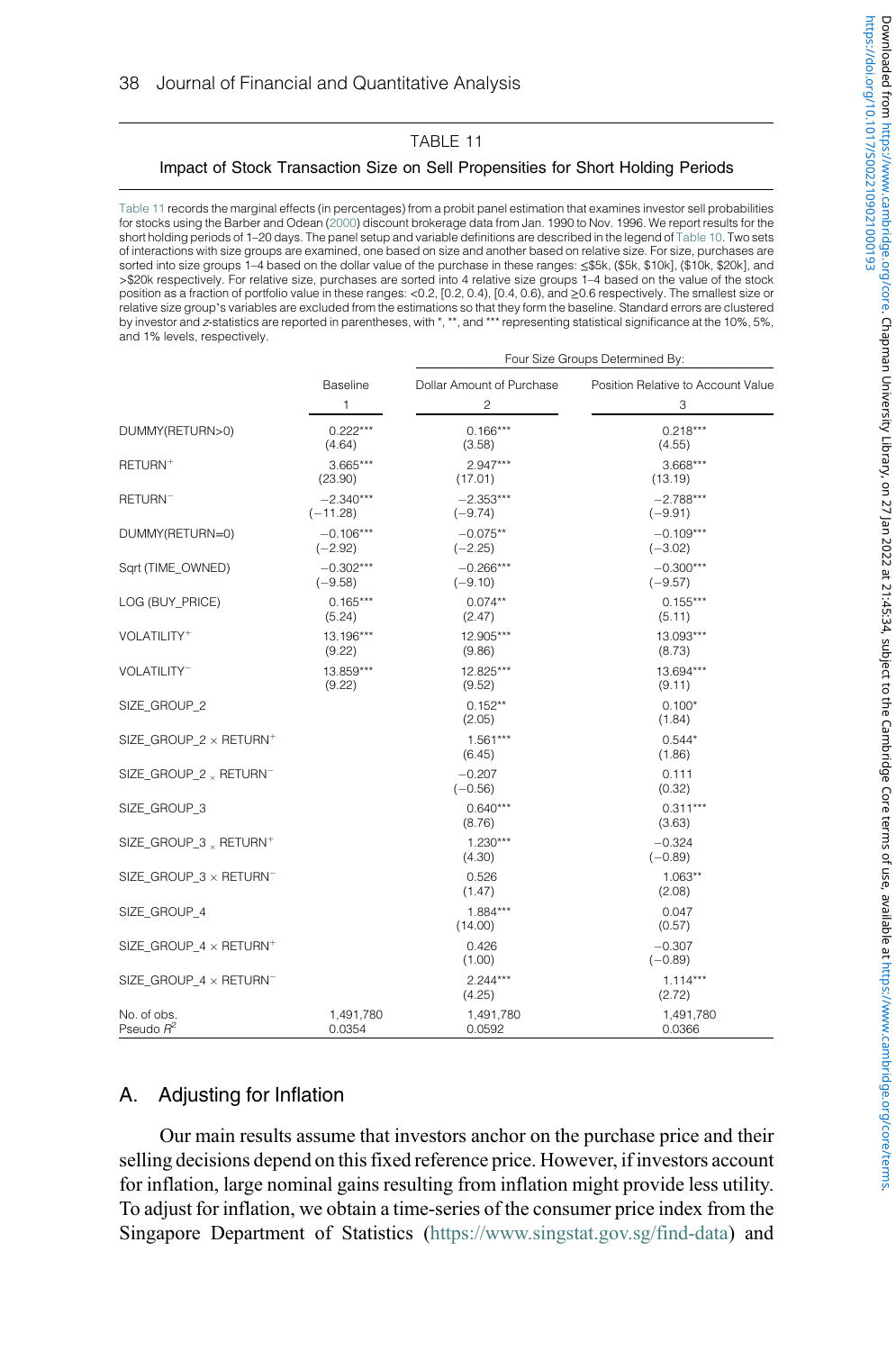compute an inflation-adjusted return which equals  $\frac{(1+REUIN)}{(1+\pi)}$  $-1$ , where RETURN is the cumulative return since purchase from the hedonic model, and  $\pi$  is the cumulative inflation since purchase. We reconstruct all our return-based variables using this inflation-adjusted return and re-estimate our main results in [Table 3](#page-18-0) (sell propensities for short-term units). We find that in this sample, the difference between the average return and the average inflation-adjusted return is 3.5%. This difference is not large due to the short holding period.

The results (unreported) are similar to the original results as the sell propensities remain upward sloping over gains. Specifically, 5 of the 6 marginal effects for  $RETURN<sup>+</sup>$  are positive and significant. However, if investors condition on actual returns and not inflation-adjusted returns, then additional noise is introduced into the estimation by conditioning on inflation-adjusted returns.

Overall, we believe that behaviorally biased investors are more likely to anchor on the simple purchase price. A fair amount of sophistication is required to compute an inflation-adjusted purchase price.

## B. Belief Revision

According to Ben-David and Hirshleifer (2012), informed speculative trading provides an alternative explanation for the appearance of the disposition effect. Informed trading can explain the high sell propensities of investors once the price has incorporated their good private information and created a gain.<sup>[17](#page-40-0)</sup> Informed trading can also explain the delay in selling positions with a loss, and may motivate further purchases at a lower price, provided the arrival of good information is eventually expected to increase the price. Kelly (2018) shows that company insiders must have negative information before they are willing to sell at a loss.

However, unlike the stock market, informed trading in the real estate market is less important since private unit-level information is less relevant to unit-level prices. Instead, the high correlation among unit-level price fluctuations indicates a high sensitivity to market-level price fluctuations.<sup>[18](#page-40-1)</sup> Therefore, market timing ability rather than selection ability is more important. Consequently, the realization of a loss is more likely to arise from an exogenous liquidity shock than the arrival of negative information. Because we do not find any V-shaped pattern consistent with belief revision in our real estate data, we conclude that realization utility of Barberis and Xiong (2012) offers a better description of selling behavior in this market.

## C. Financing Constraints

Our results are robust to several proxies for financing constraints at both the investor level (cross section) and the market level (time series). The coefficients for these control variables offer interpretations that are often inconsistent with

<span id="page-40-0"></span> $17$ Crane and Hartzell (2010) examine the property investments of 266 Real Estate Investment Trusts (REITs) and find that REIT managers are subject to the disposition effect. However, their results regarding professional managers in commercial real estate are more difficult to disentangle from informed trading, especially by REIT managers with a broad investment mandate and portfolios

<span id="page-40-1"></span>containing multiple properties.<br><sup>18</sup>For investors with multiple units, portfolio rebalancing is ineffective because of this high crosscorrelation.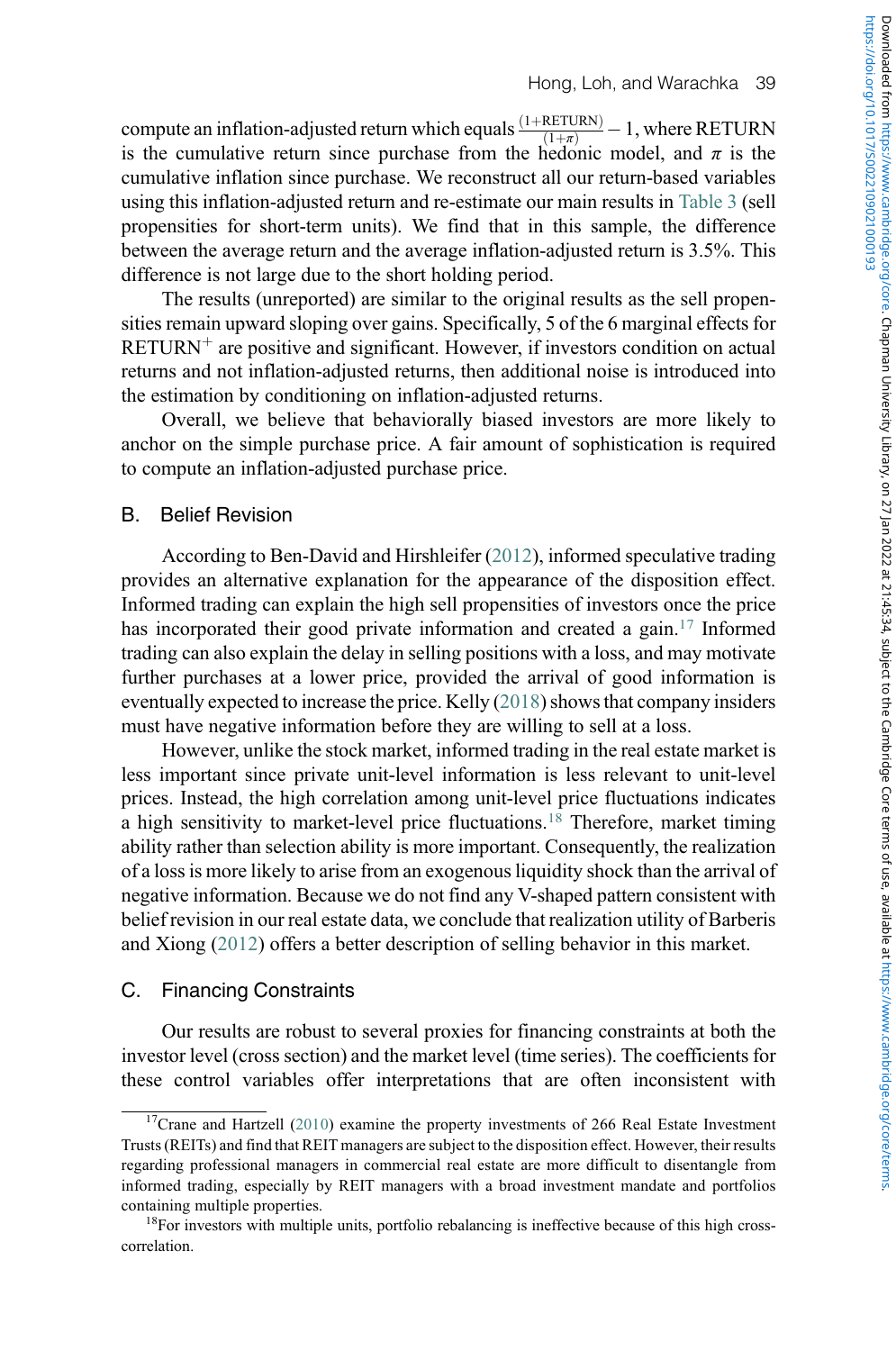financing constraints. Moreover, financing constraints predict the marginal effect of RETURN<sup>-</sup> for sell propensities is positive, but the results in [Table 3](#page-18-0) report that this marginal effect is not always positive or significant.

The difficulty that financing constraints have in explaining investor behavior is consistent with two perspectives. First, investors may be less financially constrained when purchasing residential properties, especially those investing in relatively less expensive properties. Second, financing constraints may tighten with property price increases due to the high cross correlation between property prices and a higher minimum down payment mandated by the government. Specifically, an increase in equity arising from price appreciation corresponds with the need for a larger down payment as well as a larger loan to purchase an upgrade whose price has also increased.

In unreported results, we test an alternative wealth proxy by including a unit's original purchase price as an independent variable. A higher purchase price is likely associated with greater wealth, and therefore weaker financial constraints. However, adding this control does not alter any of our reported results and its coefficients are generally insignificant.

## D. Mean Reversion

Another alternative explanation for our results is an expectation of mean reversion in property prices, which might make owners more willing to sell when there is a higher gain. [Table 12](#page-41-0) reports the autocorrelation in market-level price changes at both an annual and quarterly frequency. These price changes are defined as the percentage change in the market-level PSF over the specific horizon.

At an annual horizon, the autocorrelation in market-level prices is statistically insignificant. At a quarterly horizon, only the first lag is positive as the coefficients are mostly insignificant for additional lags. Thus, market-level price changes in Singapore are not mean reverting. Instead, the positive quarterly autocorrelation

<span id="page-41-0"></span>

|                                                                                                                                                                                                                                                                                                                                                                                                                                                                                                                                                                                                                                  |                      |                      |                      | IABLE 12                                   |                 |                    |                    |                    |  |  |
|----------------------------------------------------------------------------------------------------------------------------------------------------------------------------------------------------------------------------------------------------------------------------------------------------------------------------------------------------------------------------------------------------------------------------------------------------------------------------------------------------------------------------------------------------------------------------------------------------------------------------------|----------------------|----------------------|----------------------|--------------------------------------------|-----------------|--------------------|--------------------|--------------------|--|--|
|                                                                                                                                                                                                                                                                                                                                                                                                                                                                                                                                                                                                                                  |                      |                      |                      | Autocorrelation in Property Market Returns |                 |                    |                    |                    |  |  |
| Table 12 contains the coefficients from regressing market-level property returns on lagged returns where returns are based on<br>percentage changes in the market-level per square feet (PSF) of condominiums in Singapore every quarter or year. The<br>market-level PSF each period is computed by averaging all transactions within each condominium project during a period,<br>and then averaging these condominium project-level PSF averages. t-statistics are in parentheses with *, **, and ***<br>representing the statistical significance of the estimated coefficients at the 10%, 5%, and 1% levels, respectively. |                      |                      |                      |                                            |                 |                    |                    |                    |  |  |
|                                                                                                                                                                                                                                                                                                                                                                                                                                                                                                                                                                                                                                  |                      |                      | Quarterly Horizon    |                                            | Annual Horizon  |                    |                    |                    |  |  |
| RETURN $t - 1$                                                                                                                                                                                                                                                                                                                                                                                                                                                                                                                                                                                                                   | $0.590***$<br>(6.03) | $0.714***$<br>(5.93) | $0.694***$<br>(5.61) | $0.694***$<br>(5.47)                       | 0.160<br>(0.61) | 0.208<br>(0.75)    | 0.251<br>(1.04)    | 0.454<br>(1.35)    |  |  |
| RETURN $t - 2$                                                                                                                                                                                                                                                                                                                                                                                                                                                                                                                                                                                                                   |                      | $-0.209*$<br>(1.74)  | $-0.139$<br>(0.92)   | $-0.135$<br>(0.88)                         |                 | $-0.256$<br>(0.92) | $-0.250$<br>(1.05) | $-0.316$<br>(1.18) |  |  |
| RETURN $t-3$                                                                                                                                                                                                                                                                                                                                                                                                                                                                                                                                                                                                                     |                      |                      | $-0.105$<br>(0.85)   | $-0.115$<br>(0.74)                         |                 |                    | 0.330<br>(1.33)    | 0.385<br>(1.38)    |  |  |
| RETURN $t - 4$                                                                                                                                                                                                                                                                                                                                                                                                                                                                                                                                                                                                                   |                      |                      |                      | 0.013<br>(0.10)                            |                 |                    |                    | $-0.172$<br>(0.59) |  |  |
| <b>INTERCEPT</b>                                                                                                                                                                                                                                                                                                                                                                                                                                                                                                                                                                                                                 | 0.005<br>(0.78)      | 0.006<br>(0.97)      | 0.006<br>(0.96)      | 0.006<br>(0.90)                            | 0.036<br>(0.88) | 0.047<br>(1.06)    | 0.056<br>(1.43)    | 0.043<br>(0.93)    |  |  |
| No. of obs.<br>Adj. $R^2$                                                                                                                                                                                                                                                                                                                                                                                                                                                                                                                                                                                                        | 70<br>0.339          | 69<br>0.358          | 68<br>0.358          | 67<br>0.346                                | 16<br>$-0.044$  | 15<br>$-0.060$     | 14<br>$-0.017$     | 13<br>$-0.063$     |  |  |

TABLE 12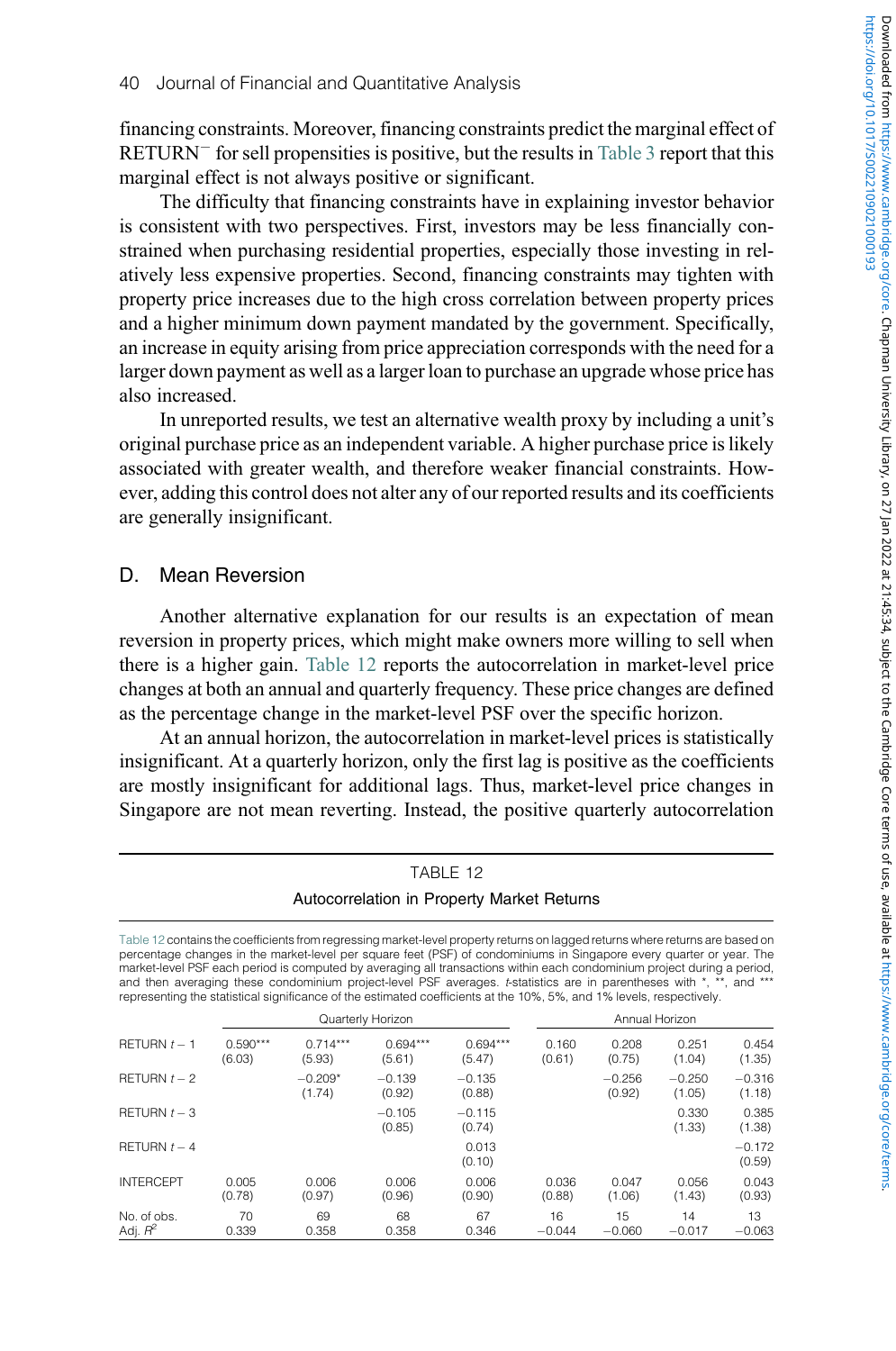implies that selling a unit with a gain or continuing to hold a unit with a loss are suboptimal decisions.

In summary, while sellers may expect mean reversion in property prices, there is insufficient empirical evidence of mean reversion to justify holding units with a loss or selling units with a gain. Kaustia  $(2010)$  also concludes that a belief in mean reversion does not explain the relation between realized returns and trading behavior.

## E. Consumption Motive

The consumption motive underlying property purchases is unlikely to confound our main results that examine units with a short holding period where investment is a more likely motive. Furthermore, the high correlation between unit-level prices in Singapore implies that households are not disadvantaged by selling their unit at a loss when property prices are low in order to purchase a different unit with a similar expected return that better suits their consumption preferences.

Furthermore, unlike the stock market where dividends or partial liquidations can finance consumption, households must sell their unit and "downsize" to convert property gains into consumption. However, these transactions are unlikely to drive our results since the average unit in our sample is relatively small at 1,300 square feet.

# <span id="page-42-0"></span>VI. Conclusion

The preference to sell positions with a gain compared to those with a loss is often referred to as the disposition effect. Instead of conditioning exclusively on the difference between gains and losses, realization utility (Barberis and Xiong (2012)) conditions on the magnitude of a seller's gain. Intuitively, realization utility asserts that the larger a gain, the greater the utility associated with its realization. As fewer gains remain unrealized as they increase in magnitude, sell propensities increase with the magnitude of gains.

Using real estate transactions where the return since purchase can be accurately measured, we find that capital gains exert a significant impact on selling decisions. Sellers with a capital gain are more likely to sell their property than those with a capital loss. Consistent with realization utility, sell propensities increase for those with larger capital gains, resulting in sell propensities that are flat over losses and upward sloping over gains. We argue that the large size of real estate investments increases the salience of purchase prices and makes realization utility more applicable. An analysis of a stock brokerage data set provides additional support for realization utility. Specifically, among large-sized stock investment transactions, sell propensities are also flat over losses and increasing in gains.

In summary, our empirical evidence demonstrates that sell propensities are influenced by realization utility. Although data from Singapore's real estate market ensures the accuracy of our return estimates, our results for stock investment transactions suggest that realization utility applies to markets where large transactions involve salient reference prices and distinct mental accounts.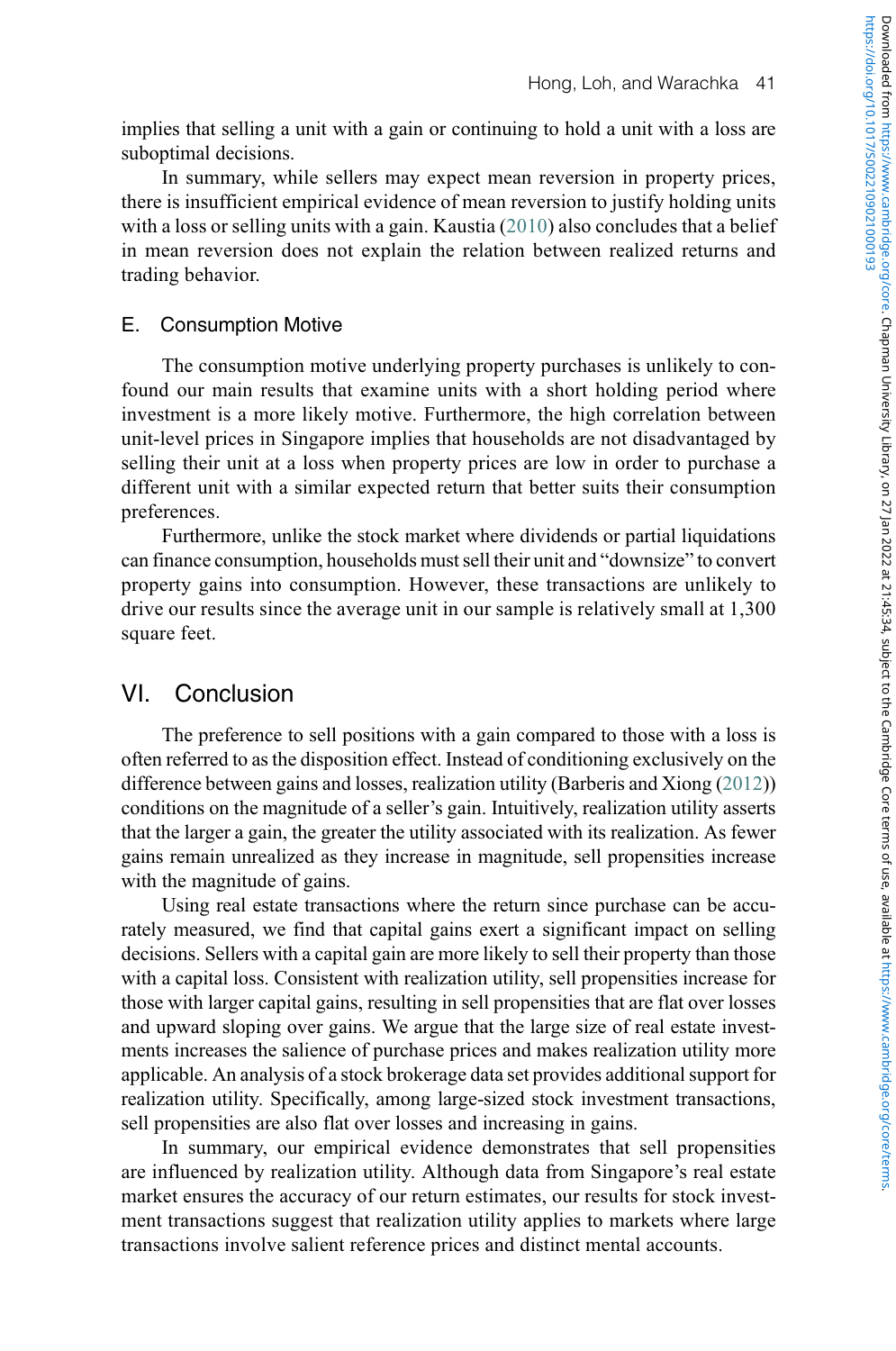https://doi.org/10.1017/S0022109021000193

## **References**

- Agarwal, S.; R. K. Green; E. Rosenblatt; and V. Yao. "Collateral Pledge, Sunk-Cost Fallacy and Mortgage Default." Journal of Financial Intermediation, 24 (2015), 636–652.
- Agarwal, S.; J. He; T. F. Sing; and C. Song. "Do Real Estate Agents have Information Advantages in Housing Markets?" Journal of Financial Economics, 134 (2019), 715–735.
- Agarwal, S., and W. Qian. "Access to Home Equity and Consumption: Evidence from a Policy Experiment." Review of Economics and Statistics, 99 (2017), 40–52.
- Agarwal, S.; S. Rengarajan; T. F. Sing; and Y. Yang. "School Allocation Rules and Housing Prices: A Quasi-Experiment with School Relocation Events in Singapore." Regional Science and Urban Economics, 58 (2016), 42–56.
- Barber, B. M.; Y.-T. Lee; Y.-J. Liu; and T. Odean. "Is the Aggregate Investor Reluctant to Realise Losses? Evidence from Taiwan." European Financial Management, 13 (2007), 423–447.
- Barber, B. M., and T. Odean. "Trading Is Hazardous to Your Wealth: The Common Stock Investment Performance of Individual Investors." Journal of Finance, 55 (2000), 773–806.
- Barberis, N., and W. Xiong. "What Drives the Disposition Effect? An Analysis of a Long-Standing Preference-Based Explanation." Journal of Finance, 64 (2009), 751–784.
- Barberis, N., and W. Xiong. "Realization Utility." Journal of Financial Economics, 104 (2012), 251–271.
- Ben-David, I., and D. Hirshleifer. "Are Investors Really Reluctant to Realize Their Losses? Trading Responses to Past Returns and the Disposition Effect." Review of Financial Studies, 25 (2012), 2485–2532.
- Case, K. E.; J. M. Quigley; and R. J. Shiller. "Wealth Effects Revisited 1975–2012." Critical Finance Review, 2 (2013), 101–128.
- Cici, G. "The Prevalence of the Disposition Effect in Mutual Funds' Trades." Journal of Financial and Quantitative Analysis, 47 (2012), 795–820.
- Crane, A. D., and J. C. Hartzell. "Is There a Disposition Effect in Corporate Investment Decisions? Evidence from Real Estate Investment Trusts." Working Paper, University of Texas, Austin (2010).
- Frydman, C.; N. Barberis; C. F. Camerer; P. L. Bossaerts; and A. Rangel. "Using Neural Data to Test a Theory of Investor Behavior: An Application to Realization Utility." Journal of Finance, 69 (2014), 907–946.
- Frydman, C.; S. M. Hartzmark; and D. H. Solomon. "Rolling Mental Accounts." Review of Financial Studies, 31 (2018), 362–397.
- Gan, J. "The Real Effects of Asset Market Bubbles: Loan- and Firm-Level Evidence of a Lending Channel." Review of Financial Studies, 20 (2007), 1941–1973.
- Gan, J. "Housing Wealth and Consumption Growth: Evidence from a Large Panel of Households." Review of Financial Studies, 23 (2010), 2229–2267.
- Genesove, D., and C. Mayer. "Loss Aversion and Seller Behavior: Evidence from the Housing Market." Quarterly Journal of Economics, 116 (2001), 1233–1260.
- Genesove, D., and C. J. Mayer. "Equity and Time to Sale in the Real Estate Market." American Economic Review, 87 (1997), 255–269.
- Ghysels, E.; A. Plazzi; R. Valkanov; and W. Torous. "Forecasting Real Estate Prices." In Handbook of Economic Forecasting, Vol. 2 of Handbook of Economic Forecasting G. Elliott; C. Granger; and A. Timmermann, eds. Amsterdam: Elsevier (2013).
- Giglio, S.; M. Maggiori; and J. Stroebel. "Very Long-Run Discount Rates." Quarterly Journal of Economics, 130 (2015), 1–53.
- Gormley, T. A., and D. A. Matsa. "Common Errors: How to (and Not to) Control for Unobserved Heterogeneity." Review of Financial Studies, 27 (2014), 617–661.
- Greene, W. H. "The Behavior of the Fixed Effects Estimator in Nonlinear Models." Working Paper, New York University (2002).
- Grinblatt, M., and B. Han. "Prospect Theory, Mental Accounting, and Momentum." Journal of Financial Economics, 78 (2005), 311–339.
- Han, L. "The Effects of Price Risk on Housing Demand: Empirical Evidence from U.S. Markets." Review of Financial Studies, 23 (2010), 3889–3928.
- Han, L. "Understanding the Puzzling Risk-Return Relationship for Housing." Review of Financial Studies, 26 (2013), 877–928.
- Hartzmark, S. M., and D. H. Solomon. "The Dividend Disconnect." Journal of Finance, 74 (2019), 2153–2199.
- Hayunga, D. K., and H. J. Munneke. "Examining Both Sides of the Transaction: Bargaining in the Housing Market." Real Estate Economics, 47 (2019), 1–29.
- Ingersoll, J. E., and L. J. Jin. "Realization Utility with Reference-Dependent Preferences." Review of Financial Studies, 26 (2013), 723–767.